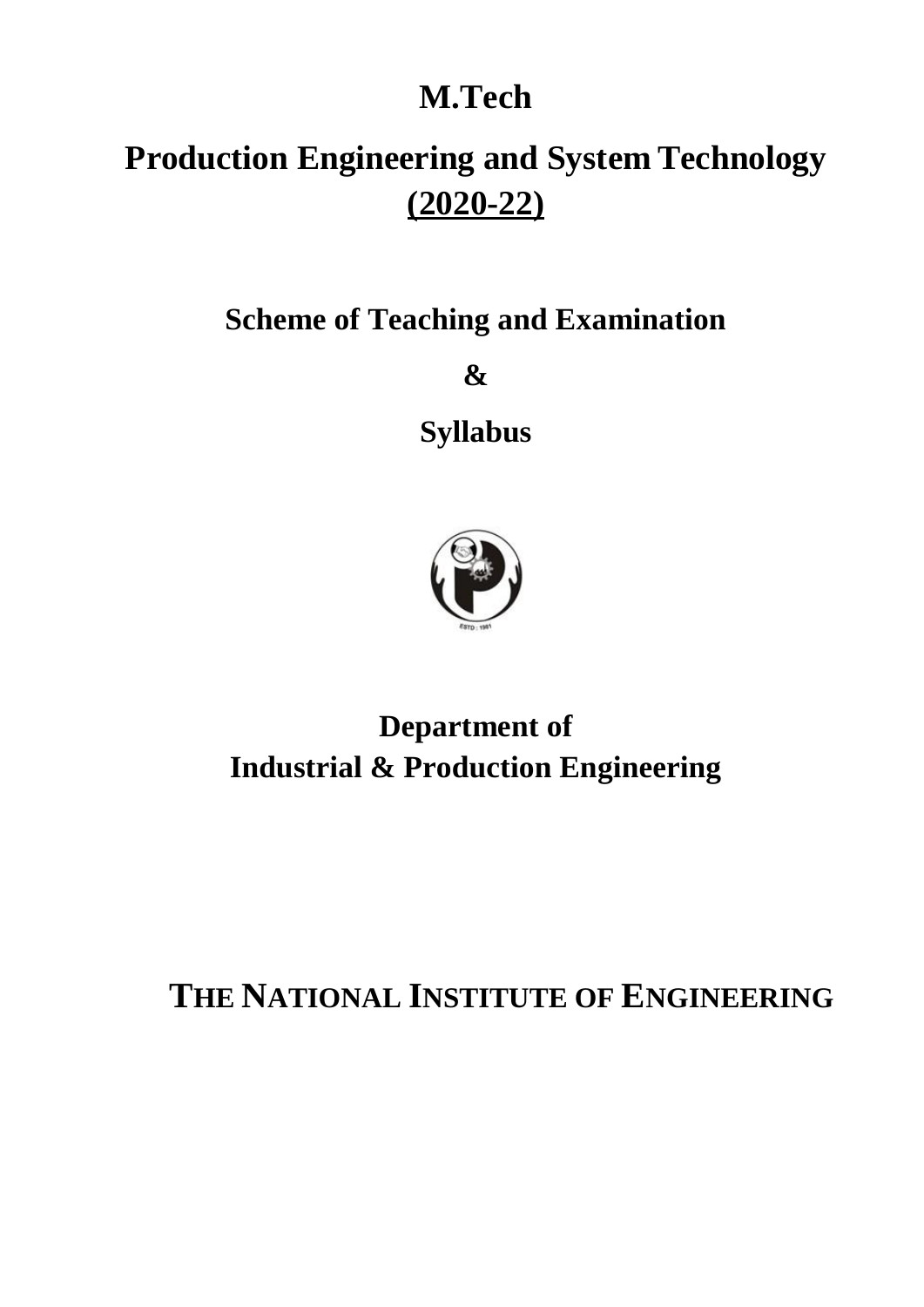#### **I SEMESTER**

### **M.Tech-PRODUCTION ENGINEERING AND SYSTEM TECHNOLOGY (PEST) Department of Industrial and Production Engineering Scheme of Teaching (Autonomous Scheme)**

| Sl.               | <b>Course Code</b>         |                                                  | <b>Contact Hrs. / Week</b><br>Course |                  | No. of                     |                |
|-------------------|----------------------------|--------------------------------------------------|--------------------------------------|------------------|----------------------------|----------------|
| No.               |                            |                                                  | L                                    | T                | P                          | <b>Credits</b> |
| $\mathbf{1}$      | AMP1C01                    | <b>Applied Mathematics</b>                       | $\overline{4}$                       | $\mathbf{0}$     | $\overline{0}$             | $\overline{4}$ |
| $\overline{2}$    | MPT1C04                    | <b>Material Removal Processes</b>                | $\overline{4}$                       | $\overline{2}$   | $\overline{0}$             | 5              |
| 3                 | MPT1C02                    | <b>Automated Manufacturing Systems</b>           | 4                                    | $\overline{2}$   | $\overline{0}$             | 5              |
| 4                 | MPT1C03                    | Corporate Finance                                | $\overline{4}$                       | $\overline{0}$   | $\overline{0}$             | $\overline{4}$ |
| 5                 | MPT1E1XX                   | $Electric - I$                                   | 3                                    | $\overline{0}$   | $\overline{0}$             | 3              |
| 6                 | MPT1E2XX                   | $Electric - II$                                  | 3                                    | $\boldsymbol{0}$ | $\overline{0}$             | 3              |
| $\overline{7}$    | MPT1CRM                    | <b>Research Methodology</b>                      | $\mathfrak{2}$                       | $\boldsymbol{0}$ | $\overline{0}$             | $\overline{2}$ |
| 8                 | MPT1L01                    | Manufacturing system Laboratory-1                | $\boldsymbol{0}$                     | $\boldsymbol{0}$ | $\overline{2}$             | 1              |
|                   |                            | <b>Total number of credits</b>                   |                                      |                  |                            | 27             |
|                   |                            | <b>Contact hours per week</b>                    |                                      |                  |                            | 30             |
| <b>Elective-I</b> |                            |                                                  |                                      |                  |                            |                |
|                   | <b>Contact Hrs. / Week</b> |                                                  |                                      |                  |                            |                |
|                   |                            |                                                  |                                      |                  |                            | No. of         |
| Sl. No            | <b>Course Code</b>         | Course                                           | L                                    | T                | ${\bf P}$                  | <b>Credits</b> |
| 1                 | <b>MPT1E101</b>            | <b>Industrial Design and Ergonomics</b>          | 3                                    | $\boldsymbol{0}$ | $\overline{0}$             | 3              |
| $\overline{2}$    | <b>MPT1E102</b>            | Robotics for Industrial Automation               | 3                                    | $\boldsymbol{0}$ | $\mathbf{0}$               | 3              |
| 3                 | <b>MPT1E103</b>            | Design for Manufacturing                         | 3                                    | $\boldsymbol{0}$ | $\overline{0}$             | 3              |
| $\overline{4}$    | <b>MPT1E105</b>            | Dimensional Metrology and Quality<br>Engineering | $\overline{2}$                       | $\overline{0}$   | $\overline{2}$             | 3              |
|                   |                            | <b>Elective-II</b>                               |                                      |                  |                            |                |
|                   |                            |                                                  |                                      |                  | <b>Contact Hrs. / Week</b> | No. of         |
| Sl. No            | <b>Course Code</b>         | <b>Course</b>                                    | L                                    | T                | $\mathbf{P}$               | <b>Credits</b> |
| $\mathbf{1}$      | <b>MPT1E201</b>            | Theory of Metal Forming                          | 3                                    | $\mathbf{0}$     | $\overline{0}$             | 3              |
| $\overline{2}$    | <b>MPT1E202</b>            | Tool Design                                      | $\overline{3}$                       | $\mathbf{0}$     | $\overline{0}$             | $\overline{3}$ |
| 3                 | <b>MPT1E203</b>            | <b>Additive Manufacturing</b>                    | $\overline{3}$                       | $\mathbf{0}$     | $\boldsymbol{0}$           | $\overline{3}$ |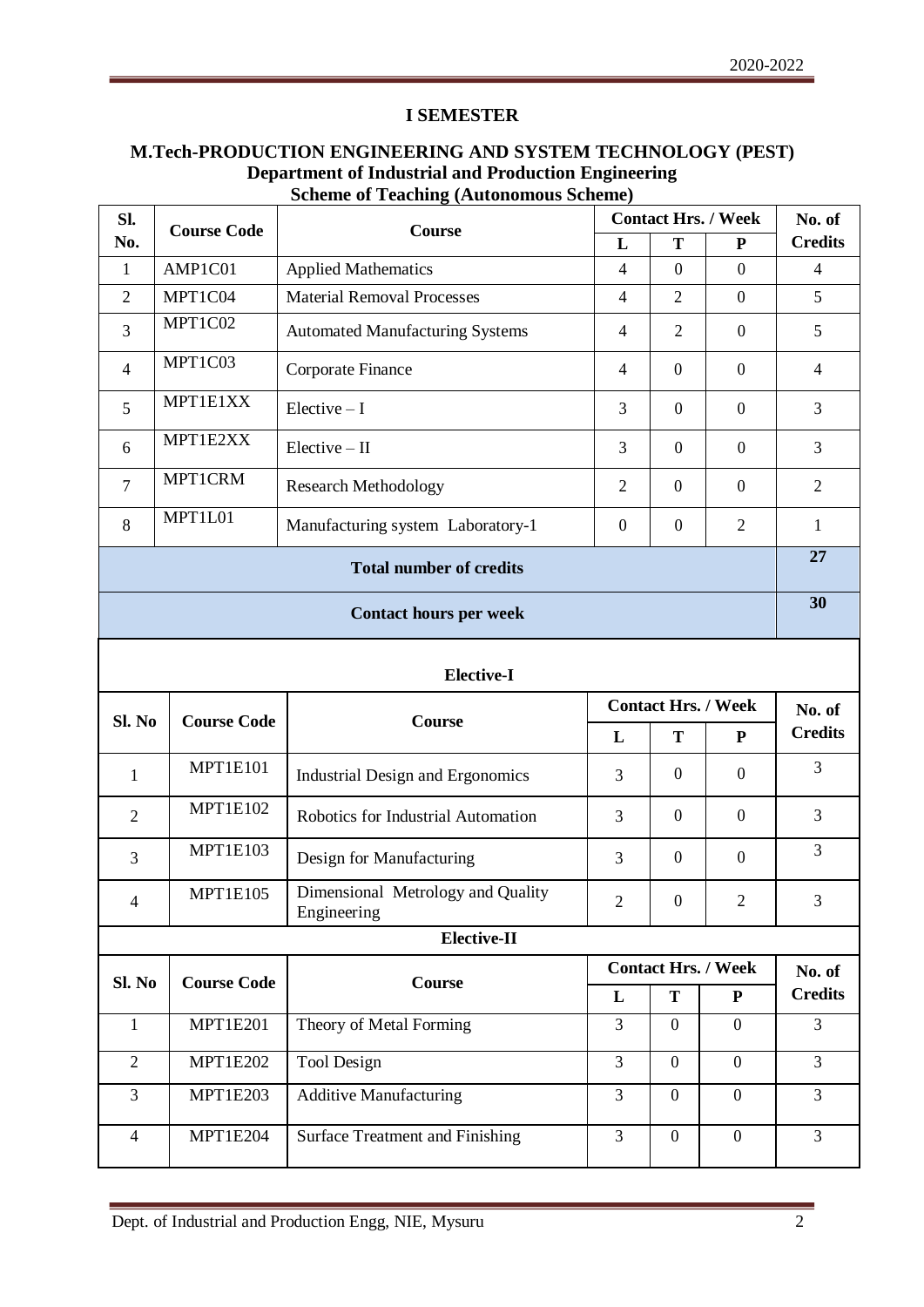| Sl.            |                        |                                                      | <b>Contact Hrs. / Week</b> |                            |                  | No. of         |
|----------------|------------------------|------------------------------------------------------|----------------------------|----------------------------|------------------|----------------|
| No.            | <b>Subject Code</b>    | Course                                               | L                          | T                          | P                | <b>Credits</b> |
| $\mathbf{1}$   | MPT2C02                | Finite Element Analysis                              | $\overline{4}$             | 2                          | $\overline{0}$   | 5              |
| 2              | MPT2C05                | <b>Fluid Power Automation</b>                        | $\overline{4}$             | $\overline{2}$             | $\overline{0}$   | 5              |
| 3              | MPT2C06                | Micro Machining                                      | $\overline{4}$             | $\boldsymbol{0}$           | $\boldsymbol{0}$ | $\overline{4}$ |
| $\overline{4}$ | MPT2C07                | Joining of Materials                                 | 4                          | $\boldsymbol{0}$           | $\boldsymbol{0}$ | $\overline{4}$ |
| 5              | MPT2E3XX               | $Elective - III$                                     | 3                          | $\boldsymbol{0}$           | $\overline{0}$   | 3              |
| 6              | MPT2E4XX               | $Electric - IV$                                      | 3                          | $\mathbf{0}$               | $\overline{0}$   | 3              |
| $\overline{7}$ | <b>MPT2I01</b>         | <b>Industry Driven Elective</b>                      | $\overline{2}$             | $\boldsymbol{0}$           | $\boldsymbol{0}$ | $\overline{2}$ |
| 8              | MPT2L01                | Manufacturing system Laboratory-2                    | $\boldsymbol{0}$           | $\boldsymbol{0}$           | $\overline{2}$   | $\mathbf{1}$   |
|                |                        | <b>Total number of credits</b>                       |                            |                            |                  | 27             |
|                |                        | <b>Contact hours per week</b>                        |                            |                            |                  | 30             |
|                |                        | <b>Elective-III</b>                                  |                            |                            |                  |                |
| Contact Hrs./  |                        |                                                      |                            |                            |                  |                |
|                |                        |                                                      |                            | Week                       |                  | No. of         |
| Sl.No          | <b>Subject</b><br>Code | Course                                               | L                          | T                          | ${\bf P}$        | <b>Credits</b> |
| $\mathbf{1}$   | MPT2E301               | JIT and Lean Manufacturing                           | 3                          | $\overline{0}$             | $\overline{0}$   | 3              |
| $\overline{2}$ | MPT2E302               | <b>Flexible Manufacturing Systems</b>                | 3                          | $\boldsymbol{0}$           | $\overline{0}$   | 3              |
| 3              | MPT2E303               | Product Lifecycle Management                         | 3                          | $\boldsymbol{0}$           | $\boldsymbol{0}$ | 3              |
| $\overline{4}$ | MPT2E304               | Quantitative Techniques in Decision Making           | 3                          | $\boldsymbol{0}$           | $\overline{0}$   | 3              |
|                |                        | <b>Elective-IV</b>                                   |                            |                            |                  |                |
| SLN            | Course                 |                                                      |                            | <b>Contact Hrs. / Week</b> |                  | No. of         |
| 0.             | Code                   | <b>Course</b>                                        | L                          | T                          | ${\bf P}$        | <b>Credits</b> |
| $\mathbf{1}$   | MPT2E402               | Modelling and Simulation of Manufacturing<br>systems | 3                          | $\boldsymbol{0}$           | $\boldsymbol{0}$ | 3              |
| $\mathfrak{2}$ | MPT2E403               | Non Destructive Testing                              | 3                          | $\overline{0}$             | $\overline{0}$   | 3              |
| 3              | MPT2E404               | Principles of Reliability Engineering                | 3                          | $\boldsymbol{0}$           | $\boldsymbol{0}$ | $\mathfrak{Z}$ |

|  | <b>II</b> Semester |
|--|--------------------|
|--|--------------------|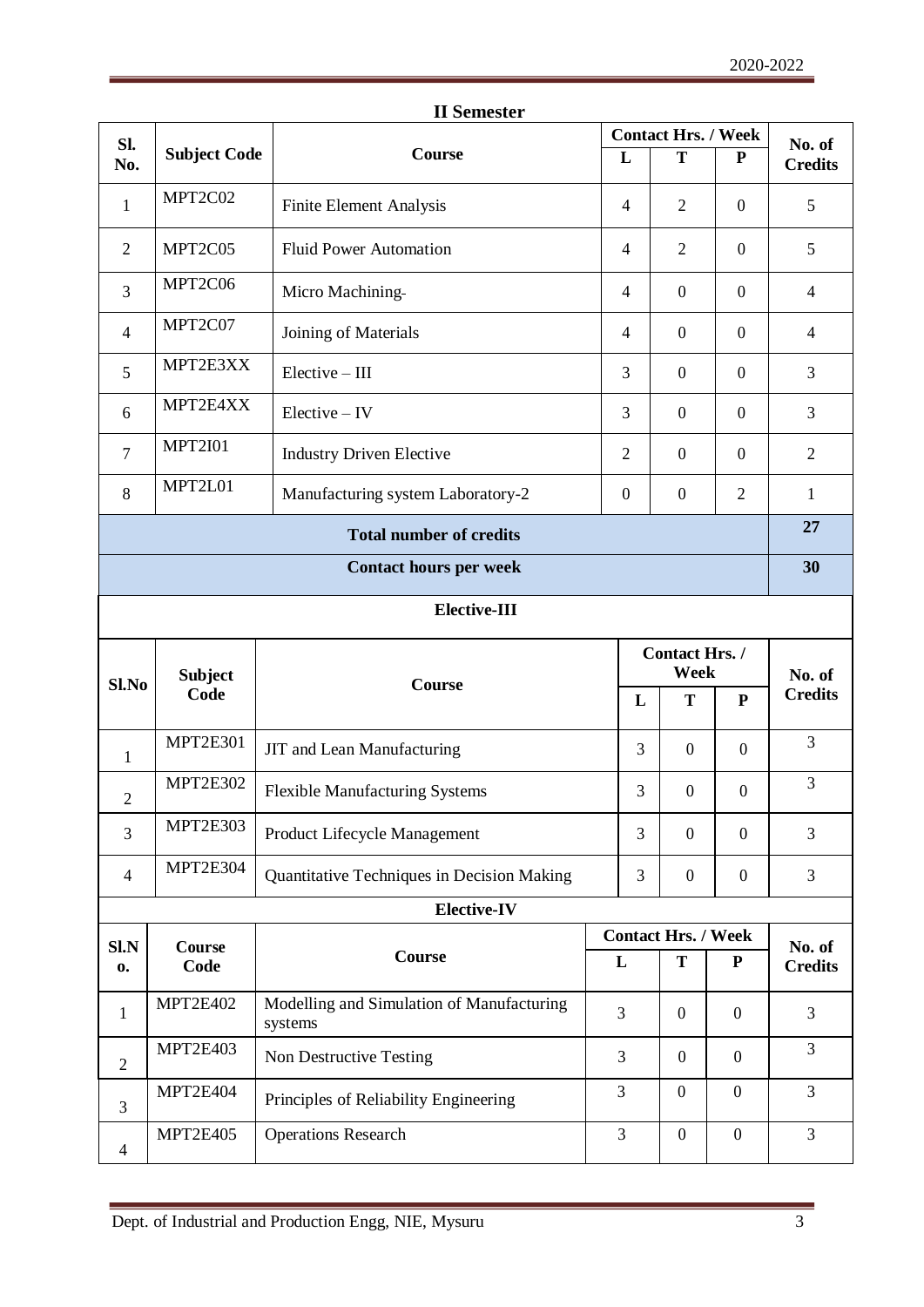#### **III Semester**

| Sl.<br>No.                     | <b>Course Code</b> | <b>Subject</b>                                           | Contact Hrs./<br>Week |                | No. of<br><b>Credits</b> |                |
|--------------------------------|--------------------|----------------------------------------------------------|-----------------------|----------------|--------------------------|----------------|
|                                |                    |                                                          | L                     | T              | P                        |                |
| 1                              | MPT3MXX            | MOOC Elective (12 weeks)<br><b>Management Department</b> | 3                     | $\Omega$       | $\Omega$                 | 3              |
| $\overline{2}$                 | MPT3OXX            | Open Elective – (MOOC) (8 weeks)                         | $\overline{2}$        | $\overline{0}$ | $\Omega$                 | $\overline{2}$ |
| 3                              | MPT3C02            | Industrial Training/Internship                           |                       |                |                          | 5              |
| $\overline{4}$                 | MPT3C03            | Project work-Phase-I                                     |                       |                |                          | 8              |
| 5                              | MPT3C04            | Seminar                                                  |                       |                |                          |                |
| <b>Total number of credits</b> |                    |                                                          |                       |                | 19                       |                |

#### **IV SEMESTER**

| SI.<br>No.                     | Course<br>Code | <b>Subject</b>         | Contact Hrs. /<br>Week   |   |    | No. of<br><b>Credits</b> |
|--------------------------------|----------------|------------------------|--------------------------|---|----|--------------------------|
|                                |                |                        | L                        | т | P  |                          |
|                                | MPT4C01        | Project work -Phase-II | $\overline{\phantom{a}}$ |   |    | 15                       |
| <b>Total number of credits</b> |                |                        |                          |   | 15 |                          |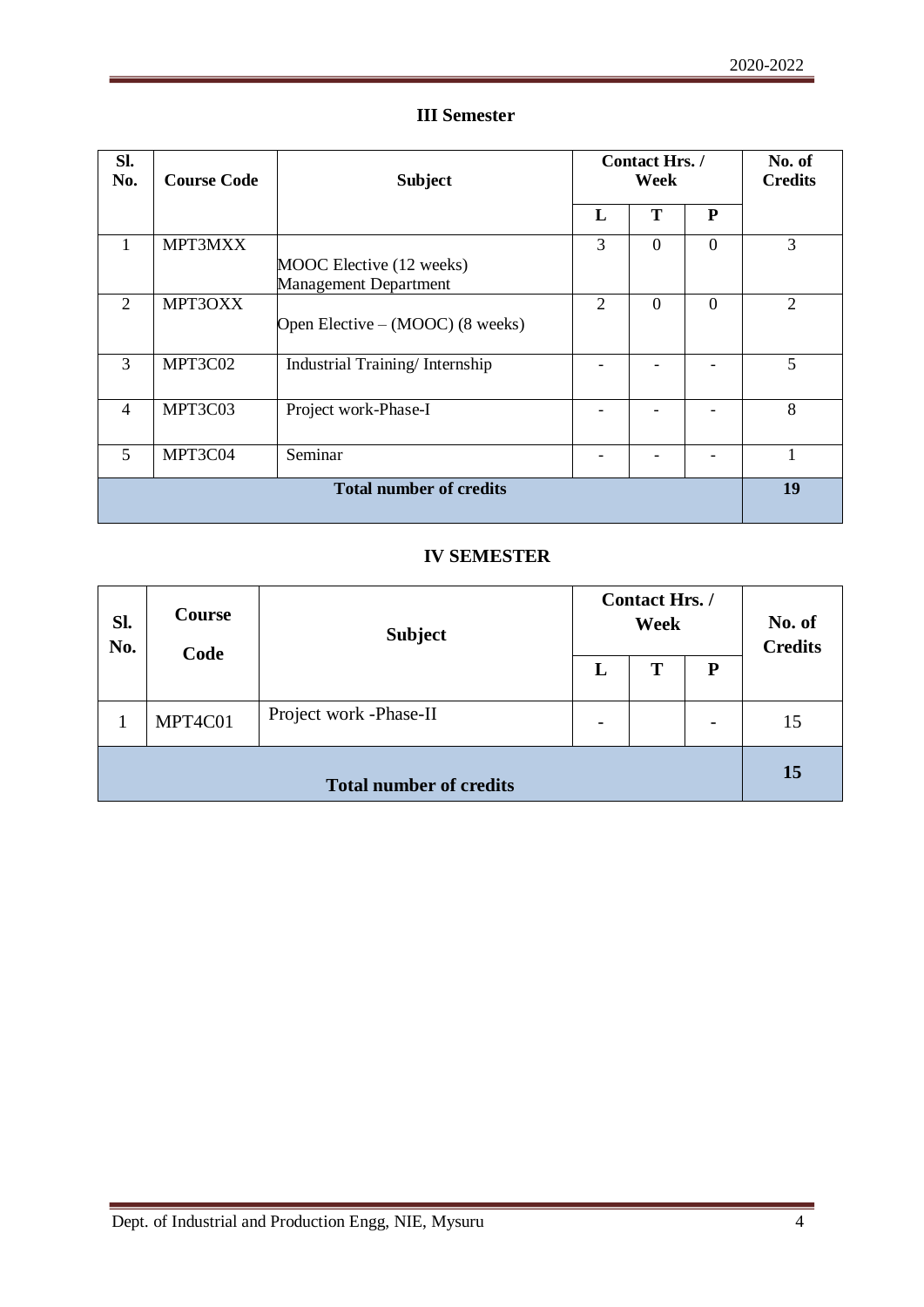**Sub Code : APM1C01 CIE : 50% Marks Hrs/Week : 04 SEE : 50% Marks Max. : 100 Marks** 

### **I Semester M.Tech [4-0-0] (Common to IAR , NT, MD & PEST) Applied Mathematics**

| <b>Sub Code</b> | : APM1C01 |
|-----------------|-----------|
| <b>Hrs/Week</b> | : 04      |
| <b>SEE Hrs</b>  | : 03      |

#### *Course outcomes :*

#### **On successful completion of the course the students will be able to:**

1. Apply matrix and iterative methods to solve a system of linear algebraic equations.

2. Apply geometry of Linear transformations and construct orthonormal basis of an inner product space.

3. Diogonalising a matrix by finding the eigen values and the corresponding eigen vectors, compute the smallest and the largest eigen values and also singular values.

4. Use statistical tools to draw inferences for the given data.

5. Solve problems associated with continuous joint probability distribution, Markov chain using transition probability matrix and concept of queuing theory.

6. Use optimization techniques to solve linear and non-linear programming problems.

#### **Module 1**

#### **Linear Algebra - 1**

Solution of system of linear algebraic equations, Triangularization method, Cholesky's method, Partition method, Gauss Seidel iterative method **9 Hrs**

#### *SLE: Gauss elimination method.*

#### **Module 2**

#### **Linear Algebra - 2**

Vectors & vector spaces, Linear Transformations - Kernel, Range Matrix of linear transformation Inverse linear transformation, Inner product, Length / Norm Orthogonality, orthogonal projections Orthonormal bases. Gram-Schmidt process **9 Hrs**

#### *SLE: Least square problems.*

#### **Module 3**

#### **Linear Algebra - 3**

Eigen values & Eigen vectors, diagonalization of a matrix, Jacobi's method for diagonalisation of symmetric matrices, Power method, Inverse power method. Singular Value Decomposition. *SLE: Properties of eigen values and eigen vectors.*

#### **Module 4**

#### **Sampling Theory**

Random sampling, Sampling distributions, Parameter estimation, Testing of hypothesis, Analysis of variance, Significance tests

*SLE: Correlation and Regression.* 

#### **9 Hrs**

### **Module 5 Probability**

Joint probability distribution (Continuous), Markov chains – probability vector, stochastic matrix, transition probability matrix, Concept of queuing –  $M/M/1$  and  $M/G/1$  queuing system

**8 Hrs**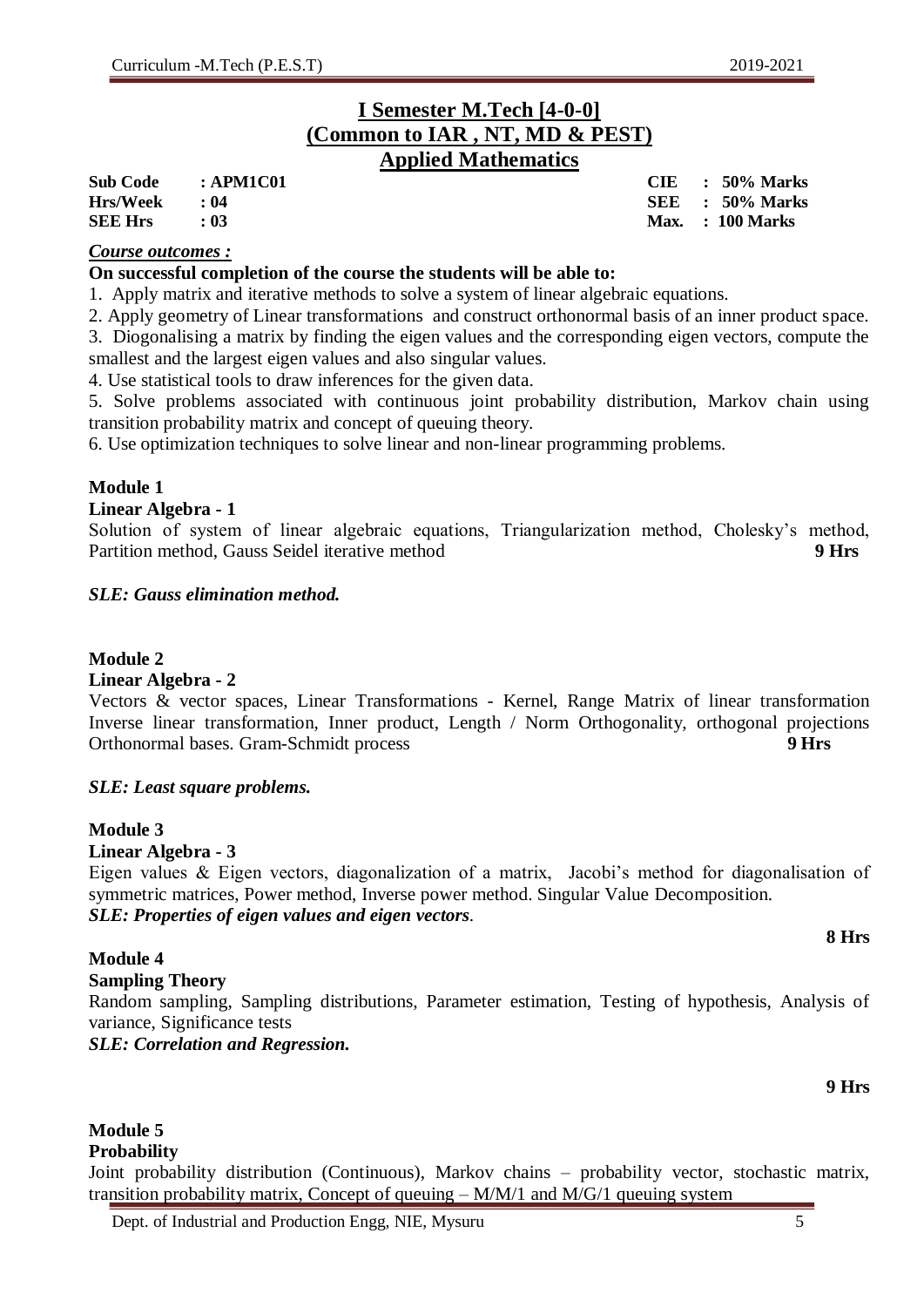### Curriculum -M.Tech (P.E.S.T) 2019-2021

*SLE: Discrete joint probability distribution*.

#### **Module 6**

#### **Optimization**

Standard form of LPP, Simplex method, Big-M method, Duality, Non-Linear programming problems *SLE: Degeneracy in simplex method*

#### **References :**

- 1. **Linear Algebra** Larson & Falvo (Cengage learning)
- 2. **Higher Engineering Mathematics** Dr. B.V. Ramana, 5<sup>th</sup> edition, Tata McGraw Hill publications.
- 3**. Higher Engineering Mathematics** Dr. B.S. Grewal, 42nd edition, Khanna publication.
- 4. **Probability and Statistics** Schaum Series **(**All latest editions**)**
- 5. **Probability, Statistics and Random Processes**, T Veerarajan-3rd Edition,Tata McGraw-Hill Publishing Company Limited, New Delhi, 2008.

**9Hrs**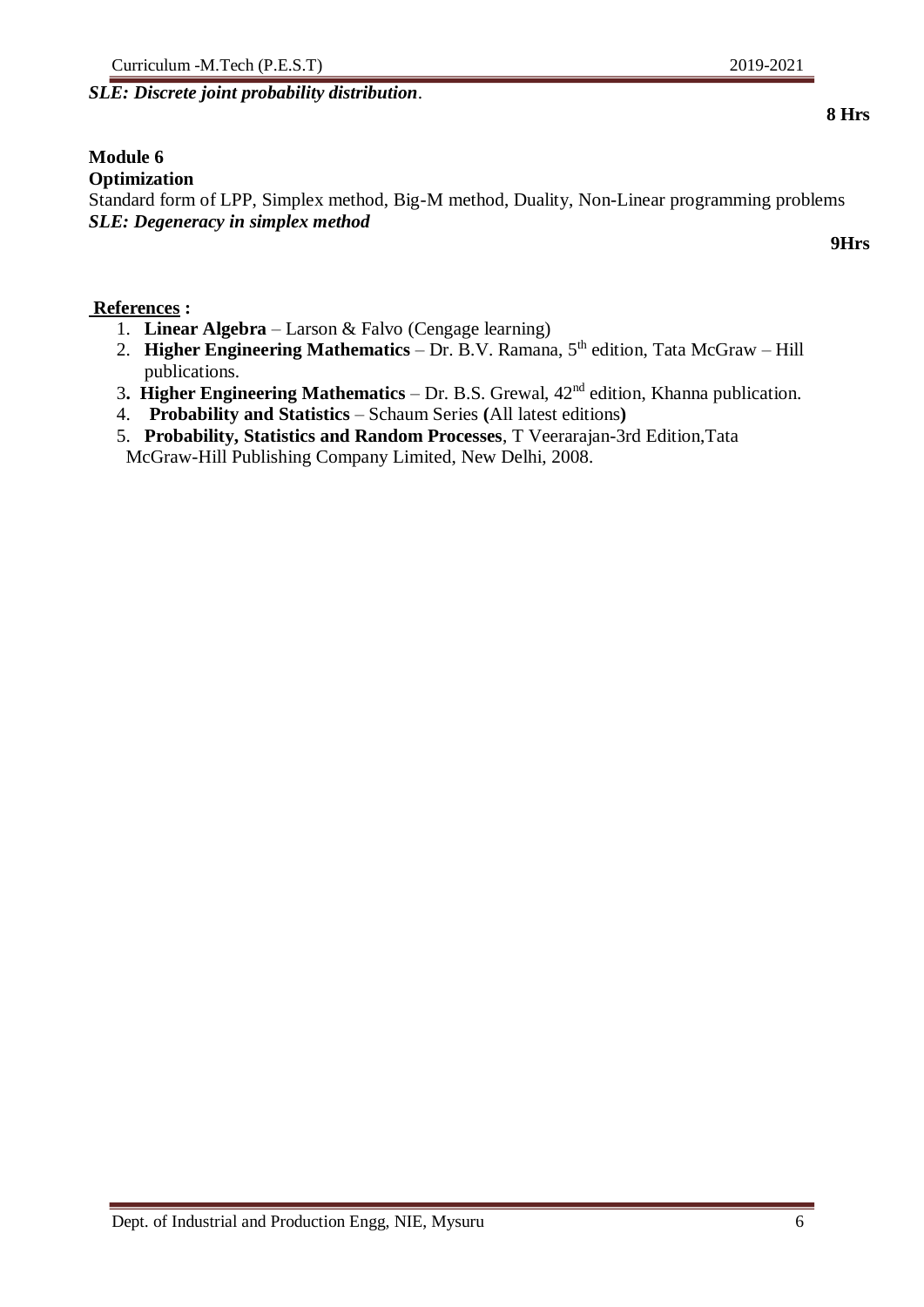### **MATERIAL REMOVAL PROCESSES (4:2:0)**

**Sub Code : MPT1C04 CIE : 50% Marks Hrs/Week : 06 SEE: 50% Marks SEE Hrs : 03 Max. Marks : 100**

#### *Course Outcomes:*

#### **Upon successful completion of this course, the students will be able to:**

- 1. Identify the characteristics of traditional metal removal technique and be able to analyze theories associated with it, facilitating them to identify research topics in the field.
- 2. Select appropriate cutting tools for specific use, knowing the characteristics of the same.
- 3. Explain the heat sources during metal cutting and model the same; able to select cutting fluids.
- 4. Identify the general characteristics of non-traditional metal removal processes and the principle of operation of mechanical processes; able to identify the research topics in the field.
- 5. Explain the principle of operation and the parameters influencing MRR for thermal metal removal processes and identify the research topics
- 6. Explain the engineering application of electrochemical processes knowing well the principle of operation and the parameters involved.

#### **Module 1**

**Mechanics of Metal Cutting:** Introduction, terms and definitions, chip formation, the forces acting on the cutting tool and their measurement, specific cutting energy, plowing force and the "size effect", the apparent mean strength of the work material, chip thickness, theory of Ernst and Merchant, Theory of Lee and Shaffer, experimental evidence, friction in metal cutting, analytical modeling of machining, slip line field analysis, finite element analysis.

**High Speed Machining:** Introduction, Mechanics of chip formation, high speed machining parameters, cutting tool materials, applications. Implementing high speed machining, future needs. **10 Hrs.**

**SLE***: Machining of composites difficulties and possible solutions.*

### **Module 2**

**Mechanics of Hard Machining:** Cutting tools for hard machining, mechanical models of hard machining, cutting forces, cutting energy, influence of supply of minimum quantity of lubricant on mechanical behaviour of hard machining, criteria for shear instability, material side flow effect.

**Tool Materials and their properties:** Single and multipoint cutting tools, tool nomenclature, tool angle specification in ASA system, characteristics of tool materials, types of tool materials-carbon tool steels, high speed steels, cast alloys, cemented tungsten carbides, Inserts and their designation, ceramic and cermet tools, coated tools, coating materials, CVD and PVD techniques, super hard tool materials, cubic boron nitride (CBN), polycrystalline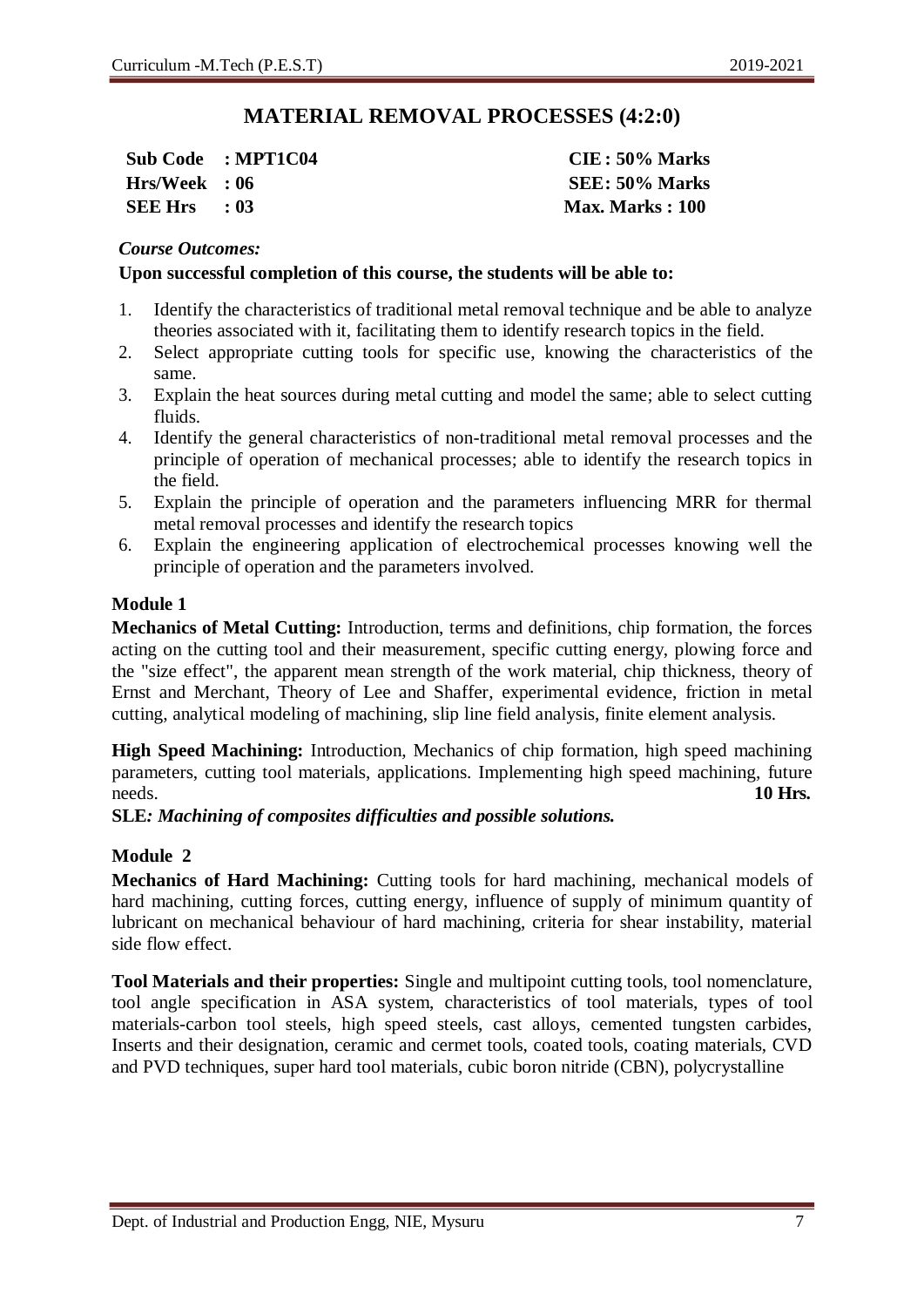diamonds (PCD) and recent cutting tools. Recommended cutting parameters for the above tools **10Hrs**

#### *SLE: Tool holder nomenclature for turning, milling and hole making tools.*

#### **Module 3**

**Thermal aspects and cutting fluids:** Introduction, heat sources in metal cutting, shear plane temperature in orthogonal cutting, factors influencing tool temperature, experimental determination of tool temperature, types of cutting fluids, composition of cutting fluids.

**Tool Wear and Tool life** –Mechanisms of tool wear, sudden and gradual wear, crater wear, flank wear, tool failure criteria, tool life equations, effect of process parameters on tool life, tool life tests, conventional and accelerated tool wear measurement.

**08 Hrs.**

#### *SLE: Selection and applications of cutting fluids, Application of semi-liquid lubricants Mach inability index.*

#### **Module 4**

**Non-traditional Machining** – processes, need, classification and selection Mechanical process, Ultrasonic machining, Abrasive jet machining, principle of operation, process parameters, material removal rate, characteristic curves, modeling, applications of Ultrasonic machining and Abrasive jet machining processes. 06 Hrs.

*SLE: Water Jet Machining, principle of operation, parameters and characteristics curves, applications.*

#### **Module 5**

**Thermal Removal Process** – Electric Discharge Machining (EDM), principle, mechanism of metal removal, types of circuits, material removal rate, critical resistance, Process parameters, applications. wire cut EDM, applications.

Laser Beam Machining and Electron Beam Machining – principle of operation, applications, advantages and disadvantages. **06 Hrs.**

#### *SLE: Principle of operation of Plasma arc machining*

#### **Module 6**

**Electro chemical Machining Process** – Principle of operation, chemistry of ECM process, process parameters, determination of MRR, dynamics and hydrodynamics of the process, applications, advantages and disadvantages. Chemical machining – principle, advantages, disadvantages and application. **10 Hrs.**

*SLE: Electrochemical Grinding, principle of operation, advantages, disadvantages and applications*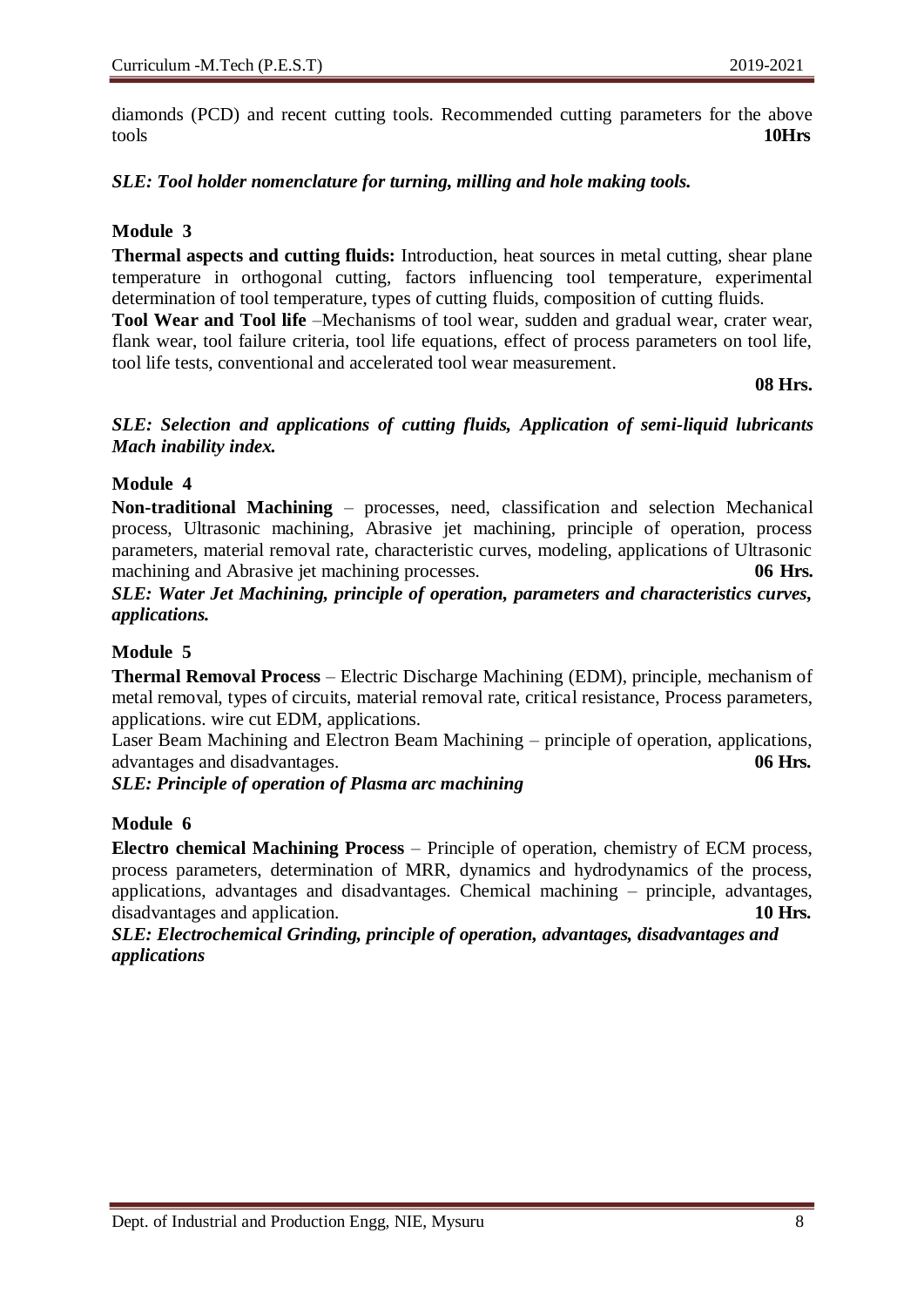- 1. Fundamentals of Metal Machining and Machine Tools by Geoffrey Boothroyd, Tata McGraw-Hill Publication 3<sup>rd</sup> edition 2006,
- 2. Metal Cutting Principles by M.C.Shaw, Oxford Publication, 2005.
- 3. ASM Handbook, Vol.16, Machining, Fifth printing, December 2009.
- 4. Machining of Hard Materials, J Paulo Davim, Springer publications
- 5. Fundamentals of Metal Cutting and Machine Tools by B.L. Juneja and G.S. Sekhon– New age publications, 2nd Edition, 2003.
- 6. New Technology by Bhattacharya, Institute of Engineers publications.
- 7. Modern Machining Process by P.C.Pandey and H.S.Shan, Tata McGraw-Hill Publication, 2004.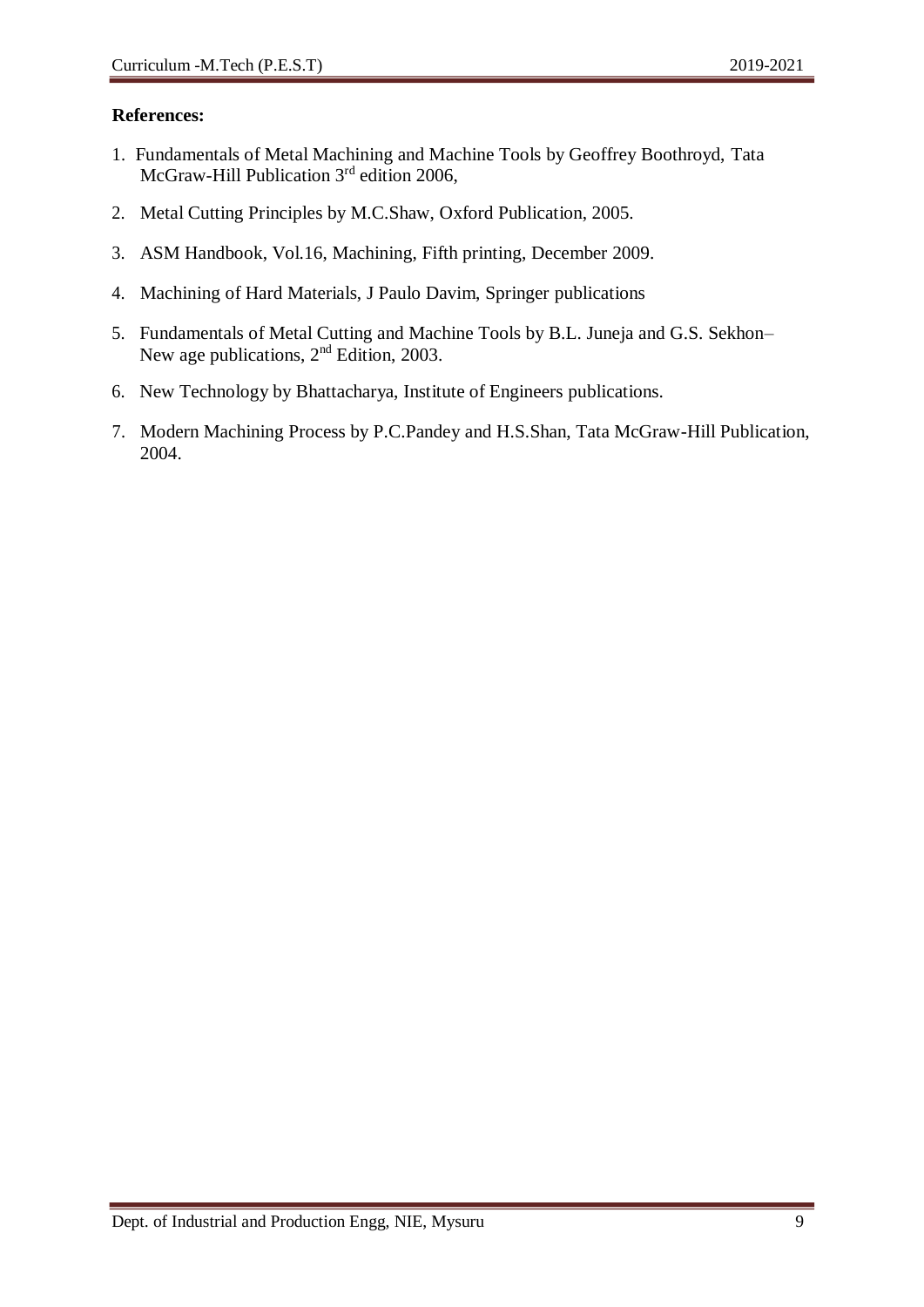### **AUTOMATED MANUFACTURING SYSTEMS (4:2:0)**

**Sub Code : MPT1C02 CIE : 50% Marks Hrs/Week : 06 SEE : 50% Marks SEE Hrs : 03 Max. Marks : 100**

#### *Course Outcomes:*

#### **Upon successful completion of this course, the students will be able to:**

- 1. Identify the elements of production systems and manufacturing support systems.
- 2. Explain the basic elements and controlling systems of automation.
- 3. Comprehend manufacturing systems.
- 4. Analyze manual assembly lines.
- 5. Analyze automated production and assembly lines.
- 6. Apply appropriate inspection procedure to produce good quality components and to understand the basic AI and its techniques.

#### **Module 1**

**Introduction:** Production systems, Manufacture support system, Automation in production systems, Manual labour in production systems, Automation principles and strategies, Manufacturing operations, Manufacturing industries and products. **06 Hrs**

#### *SLE: Manufacturing operations, Production facilities, Product/production relationship, Lean production*

#### **Module 2**

**Introduction to Automation:** Basic elements of an automated system, Advanced automation Functions, Levels of automation.

**Industrial Control Systems:** Process industries versus discrete manufacturing industries, Continuous control systems, Adaptive control, On-line search strategies, Discrete control systems, Computer Process Control, Direct digital Control, Programmable logic controllers, Supervisory control. **09 Hrs** 

#### *SLE: Hardware components for automation and process control*

#### **Module 3**

**Manufacturing Systems**: Introduction, Components of a manufacturing system, Classification scheme for manufacturing system

**Single-Station Manufacturing Cells**: Single-Station manned cells - Single-station automated cells, Application of single station cells. **08 Hrs**

#### *SLE: Case studies on material handling system, Analysis of single station systems.*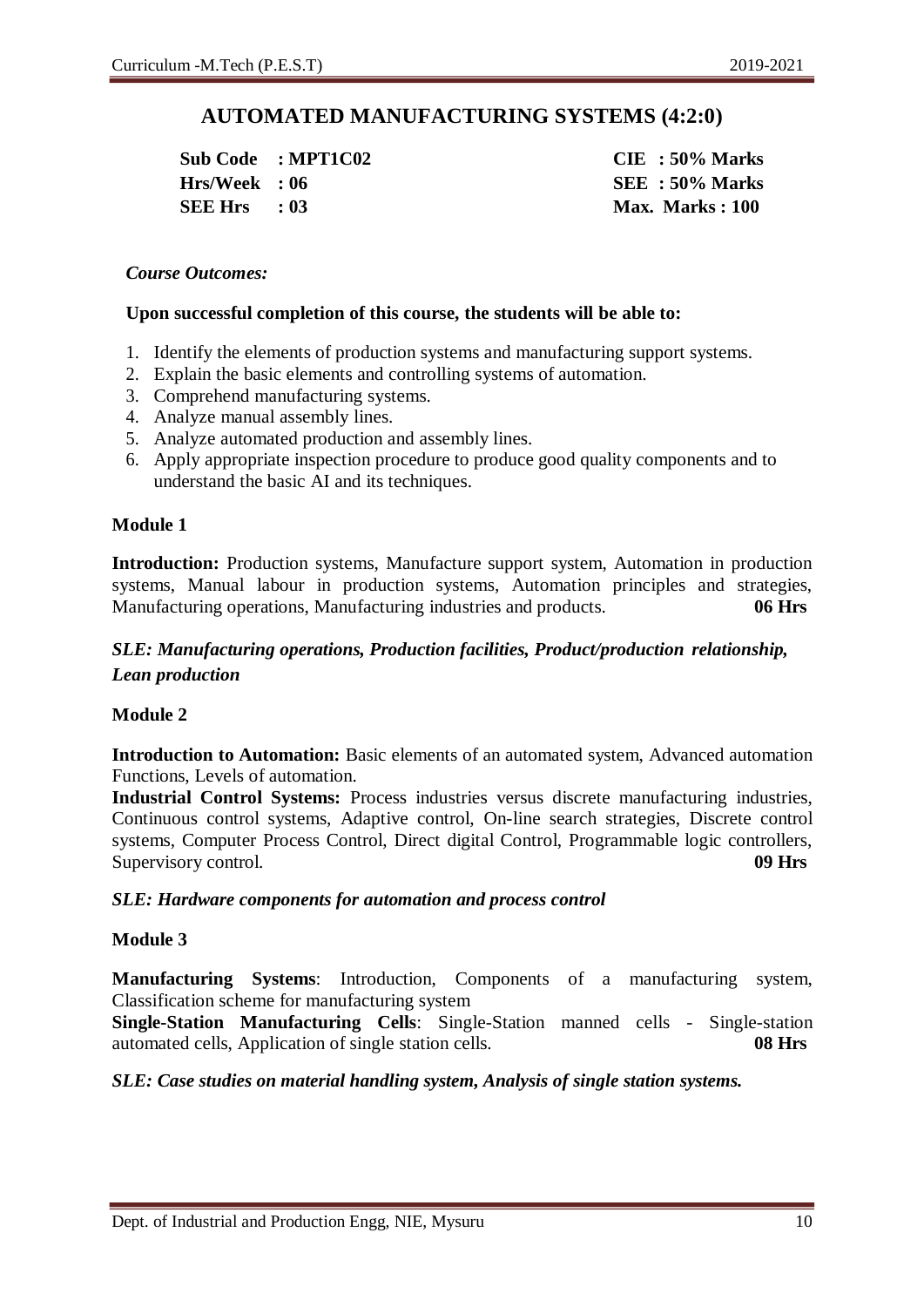#### **Module 4:**

**Manual Assembly Lines**: Fundamentals of manual assembly lines, Analysis of single model assembly lines, The line balancing algorithms, Largest Candidate rule, Kilbridge and Wester method, Ranked Positional Weights method, Mixed model assembly lines - Mixed model line balancing. **08 Hrs**

#### *SLE: Workstation Considerations.*

#### **Module 5:**

**Automated Production Lines**: Fundamentals of automated production lines, Work part transfer mechanisms, Storage buffers, Control of production line, Applications of automated production lines.

**Automated Assembly Systems**: Fundamentals of automated assembly systems, Parts delivery at workstations

**Quantitative Analysis of Assembly systems:** Multi-station assembly machines, Single station assembly Machines, Partial automation. **12 Hrs**

*SLE: Analysis of transfer lines with or without internal parts storage.*

#### **Module 6:**

**Inspection Principles and Practices**- Inspection fundamentals, Sampling versus 100% inspection, On-line and off-line inspection, Quantitative analysis of inspection.

**Artificial Intelligence** : AI, the AI problems, the underlying assumption, AI techniques, the level of the model, criteria for success, some general references, goals of AI research.

**09 Hrs**

#### *SLE: Automated inspection,Production system characteristics with AI.*

- 1. Automation Production Systems and Computer Integrated Manufacturing, Mikell P. Groover, 4th Edition, Pearson Publication, 2016.
- 2. CAD/CAM/CIM P. Radhakrishna, New Age International,  $2<sup>nd</sup>$  edition, 2000.
- 3. CAD/CAM Zeid, Mc-Graw Hill.2005.
- 4. CAD/CAM,- P.N.Rao.TMH 2nd edition-2004.
- 5. "Artificial Intelligence" -By Elaine Rich And Kevin Knight (2nd Edition) Tata Mcgraw-Hill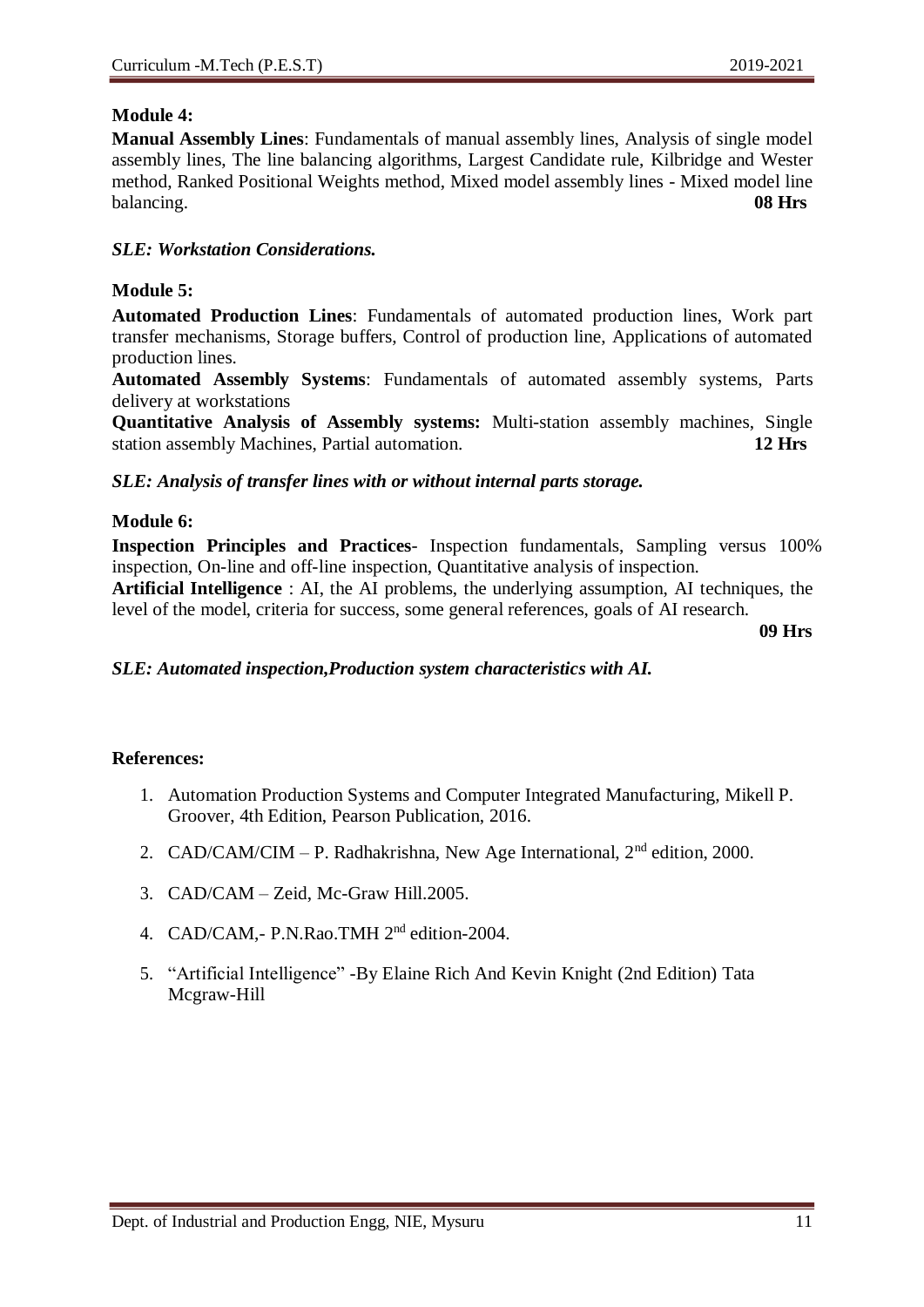### **CORPORATE FINANCE (4:0:0)**

### **Course Code: MPT1C03 CIE : 50% Marks Hrs/Week : 04 SEE : 50% Marks SEE Hrs : 03 Max. Marks : 100**

#### *Course outcomes:*

#### **Upon successful completion of this course the student will be able to:**

- 1. Recall the basic concepts of financial management and financial statements.
- 2. Recall the basic concepts of financial statements and interpret different techniques applicable to capital budgeting.
- 3. Understand CVP analysis and Working Capital Management
- 4. Understand different types of budgets and how to prepare budgets
- 5. Interpret different sources of finance and venture capital.
- 6. Understand the concept of dividend policies, mergers and acquisitions.

#### **Module 1**

**Introduction:** Evolution of financial management, goals, scope, objectives. Financial decisions in a firm, principle of finance, value and return, risk and return. **08 Hrs**

#### *SLE: Forms of Business.*

#### **Module 2**

**Financial statements** - Balance sheet, profit and loss account, ratio analysis. **Capital Budgeting:** Techniques and problems. **8 Hrs**

#### *SLE: Process of capital budgeting.*

**Module 3 Concept of Cost-Volume-Profit:** (CVP) analysis, cost of capital, Problems **Working Capital Management:** Determination of operating cycle and working capital.

*SLE: Essentials of Budgeting and determinants of working capital.*

| <b>Module 4</b>                                                    |                |
|--------------------------------------------------------------------|----------------|
| <b>Budgets:</b> Purposes of budgeting, types of budgets, problems. | <b>10 Hrs.</b> |

*SLE: SEBI guide lines on capital issues, stock market in India.*

**8 Hrs**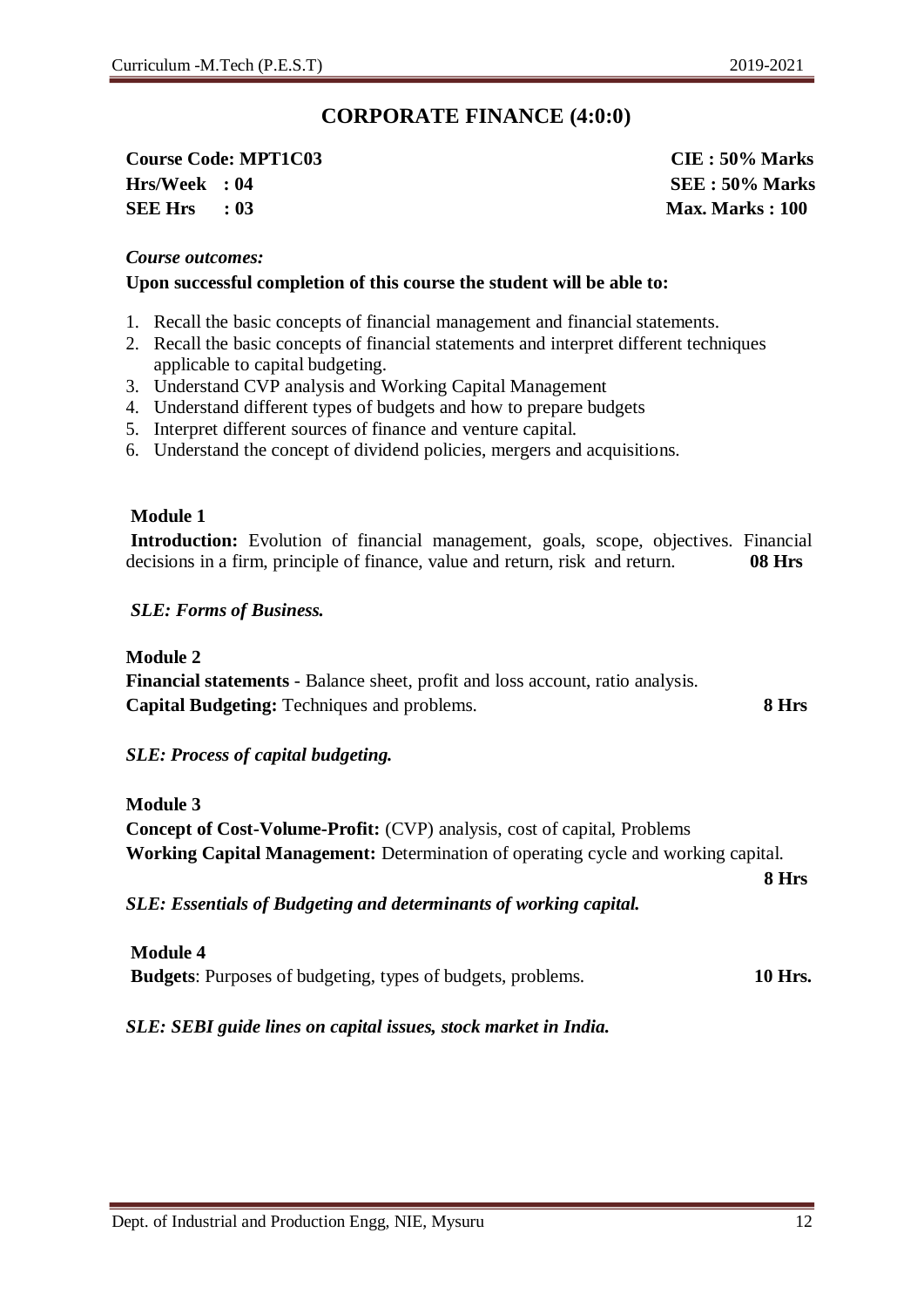**Long Term Finance:** Shares, debentures and term loans, primary and secondary markets, mutual funds, convertible debentures. **8Hrs**

#### *SLE : venture capital*

#### **Module 6**

**Dividend Policy:** Reasons for payment of dividends, dividend policy, forms of dividends, cash dividend, bonus shares - stock splits and buyback of shares. **Mergers and Acquisitions:** Reasons, mechanics, portfolio management, international

financial management. **10 Hrs**

#### *SLE: Dividend policies in practice.*

#### **Text Books:**

- 1. **Financial management** –I M Pandey, Vikas publishing House Pvt. Ltd., 11<sup>th</sup> edition, 2015.
- 2. **Financial Management Theory and practice**, Prasanna Chandra, 9th edition, 2015. Tata McGraw Hill publishing company ltd.,

- 1. **Financial Management and Policy**  James C.Van Horne & Sanjay Dhamija, Pearson,  $12^{th}$  Edition.
- 2. **Fundamentals of Financial Management**  James C. Van Horne & John.M. Wachowicz, Jt.,  $13<sup>th</sup>$  Edition.
- 3. **Financial Management Text, Problems and Cases**  Khan and Jain, 7th edition, 2015- Tata McGraw Hill publishing company ltd.,
- 4. Principles of Corporate Finance, Richard A Brealy and Steward C Myers, 11th Edition, McGraw Hill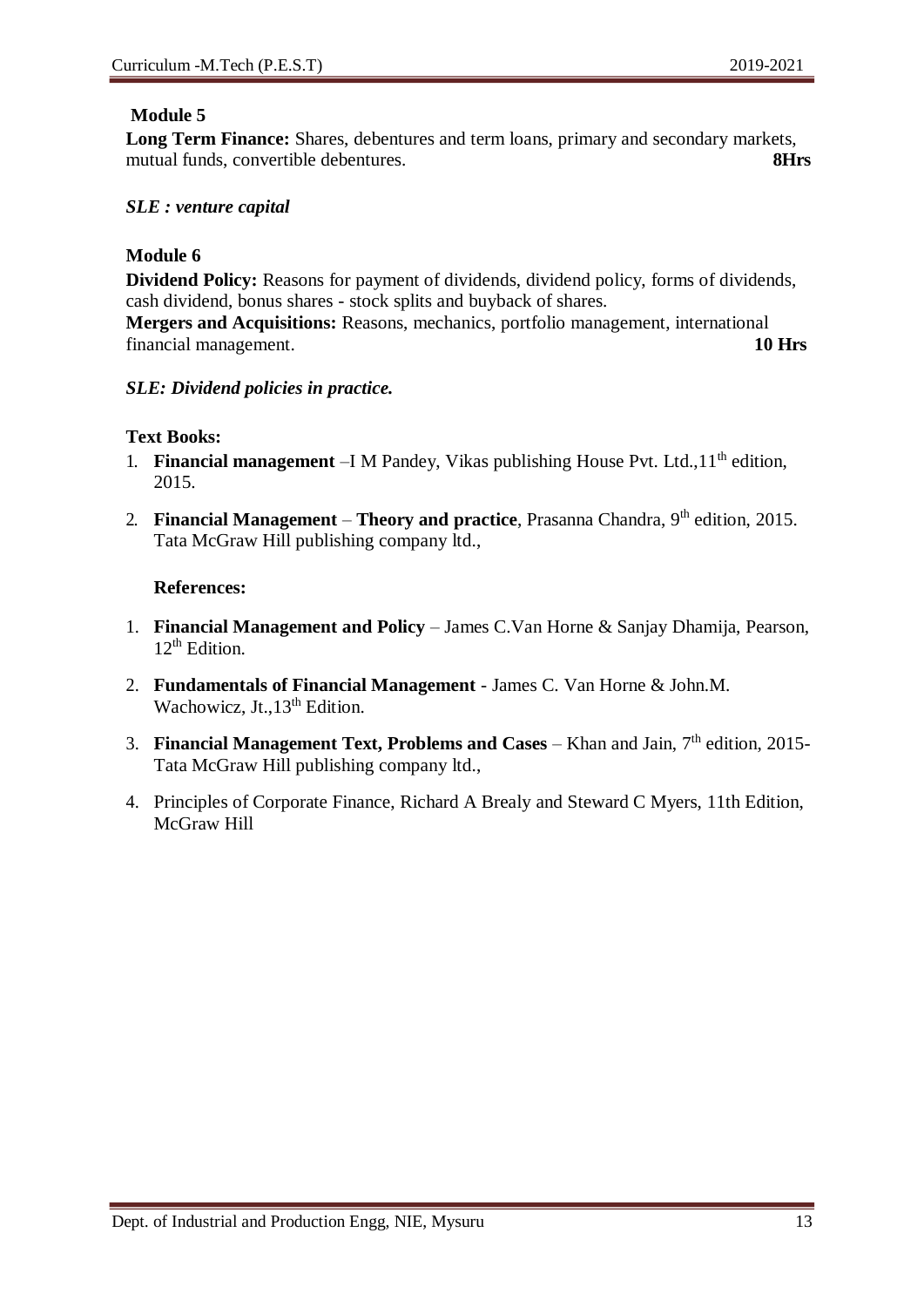### **RESEARCH METHODOLOGY (2:0:0)**

**Course Code : MPT1CRM CIE : 50% Marks Hrs/Week : 02 SEE : 50% Marks SEE Hrs : 02 Max. Marks : 50**

#### *Course Outcomes:*

#### **Upon successful completion of this course the student will be able to:**

- 1. Plan experiments according to a proper and correct design plan.
- 2. Analyze and evaluate experimental results (statistically), according to chosen experimental design.
- 3. Control and properly use fundamentals such as hypothesis testing, degrees of freedom,

#### **Module-1**

**Basic Concept:** Types of research, *Research approach,* Significance of research, Research framework, Case study method, Experimental method, Sources of data, data collection using questionnaire and interviewing.

**Research Formulation:** Components, selection and formulation of a research problem, objectives of formulation and criteria of a good research problem **10Hrs**

SLE: Develop a scientific study for carrying out research

#### **Module-2**

**Research Hypothesis:** Criterion for hypothesis construction, nature of hypothesis, need for having a working hypothesis, characteristics and types of hypothesis, procedure for hypothesis testing.

**Sampling Methods:** Introduction to various sampling methods and their applications

*SLE: Apply the appropriate statistics methods/tools on suitable research problems*

**10 Hrs**

#### **Module-3**

**Data Analysis:** Sources of data, collection of data, measurement and scaling technique, and different techniques of data analysis.

**Thesis Writing and Journal Publication:** Writing thesis, writing journal and conference papers, IEEE and Harvard styles of referencing. Effective presentation, copy rights and avoiding plagiarism. **10 Hrs**

*SLE: Novelty in writing high impact journal articles*  **Text Books :**

- 1. C R Kothari "Research **Methodology**" New Age International second revised edition, 2014
- 2. Deepak Chawla, Neena Sandhi "**Research Methodology Concepts & Cases**" Vikas Publications, 2nd edition, 2011.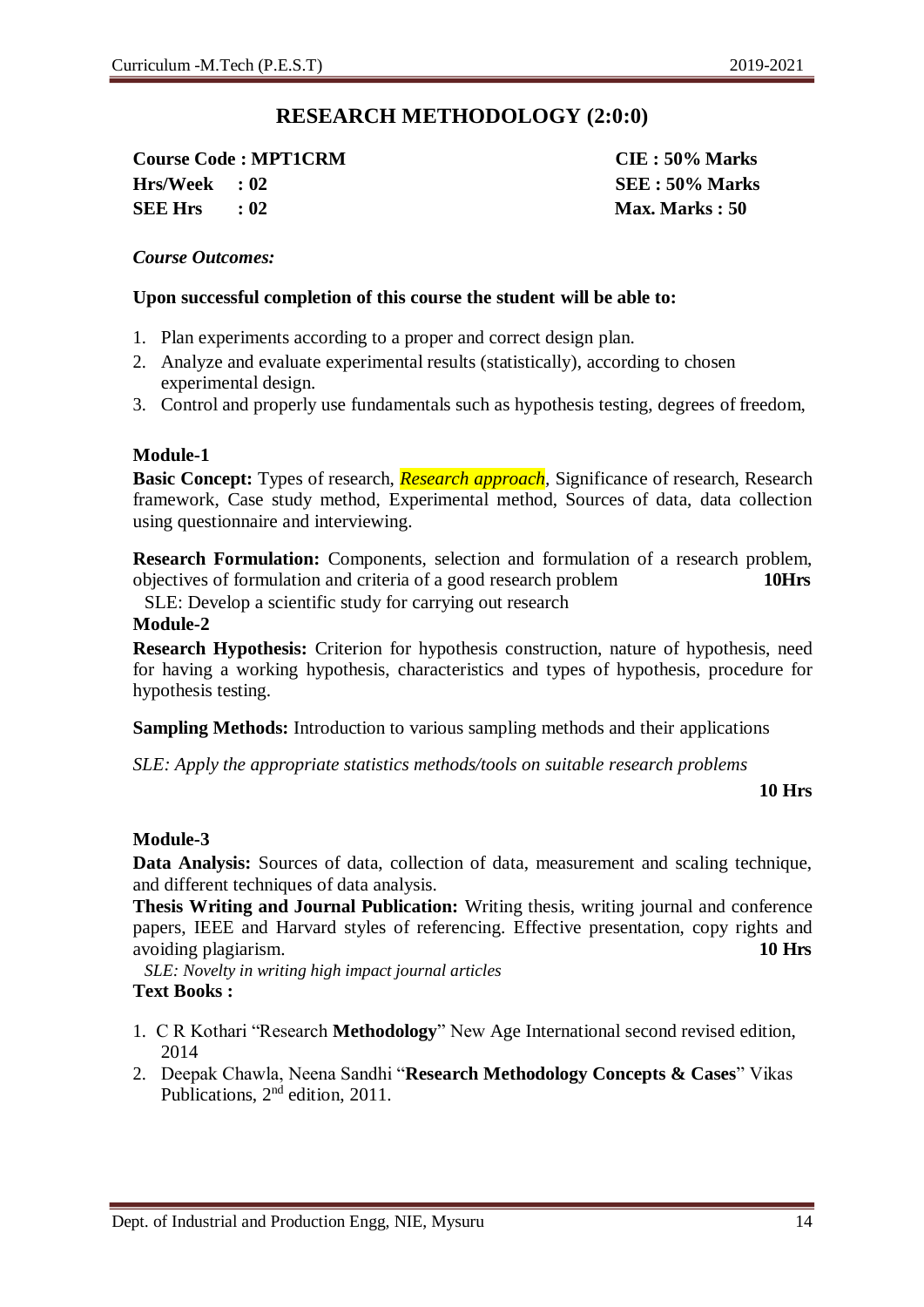#### **Reference Books:**

- 1. Garg BL, Karadia, R Agarwal and Agarwal, **"An Introduction to Research Methodology,** RBSA Publishers 2002
- 2. Levine S.P and Martin, **Protecting Personnel at Hazardous Wastesites**, Butterworth,1985, Blake R.P., Industrial Safety, Prentice Hall, 1953.
- 3. Sinha S.C. and Dhiman AK, **"Research Methodology",** Ess, Ess Publications,2002
- 4. Fink A, "**Conducting Research Literature Reviews: From the internet to paper, Sage Publications, 2009**
- 5. Donald R. Cooper and Pamela S. Schindler, (2013). Business Research Methods, TMH, New Delhi, 12th Edition.
- 6. John W. Creswell, (2003). Research Design, Qualitative, Quantitative and Mixed Approaches, 2ndEdition, Sage Publication.
- 7. William G. Zikmund, Jon C. Carr, Barry Babin, Mitch Griffin, (2013). Business Research Methods, Cengage Learning.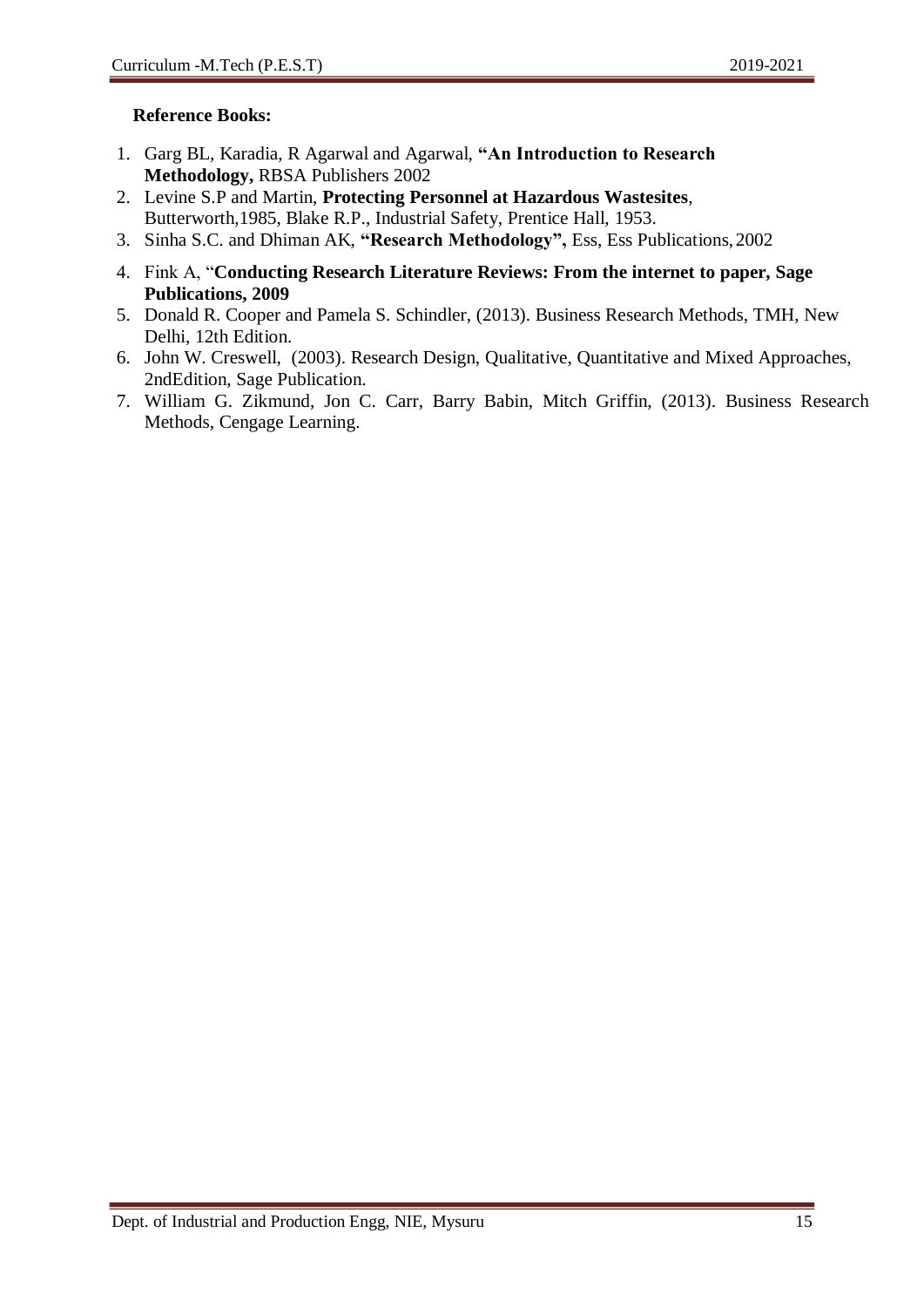### **ELECTIVE I**

### **INDUSTRIAL DESIGN AND ERGONOMICS (3:0:0)**

**Sub Code : MPT1E101 CIE : 50% Marks Hrs/Week : 03 SEE : 50% Marks SEE Hrs : 03 Max. Marks : 100**

#### *Course Outcomes:*

#### **Upon successful completion of this course, the students will be able to:**

- 1. Demonstrate familiarity with theoretical concepts explaining human cognitive functioning relating to the study of work and evaluate situations and recommend decisions in designing of work place
- 2. Understand and apply ergonomic principles to design displays and controls for safer efficient and effective utilization.
- 3. Recognize and value the diversity of human vision in product design.
- 4. Identify and use appropriate colors in workplace layout and engineering equipment design.
- 5. Apply aesthetic concept for designing product.

#### **Module 1**

**Introduction:** An approach to Industrial Design, Industrial design in engineering application in modern manufacturing systems.

**Ergonomics and Industrial Design and Production**: Introduction to Ergonomics, Communication system, general approach to the man-machine relationship, Human component of work system, Machine component of work system. Anthropometric data and its applications in ergonomic, working postures, Body Movements, Work Station Design, Chair Design. **10 Hrs**

#### *SLE: Local environment-light, Heat, Sound, Design of layouts.*

#### **Module 2**

**Displays:** Design Principles of Visual Displays, Classification, Quantitative displays, Qualitative displays, check readings, Situational awareness, Representative displays, Design of pointers, Signal and warning lights, colour coding of displays, Design of multiple displays **Controls:** Design considerations, Controls with little efforts – Push button, Switches, Rotating Knobs. Controls with muscular effort – Hand wheel, Crank, Heavy lever, Pedals. Design of controls in automobiles, Machine Tools **10 Hrs**

#### *SLE: Design and drawing of domestic and industrial displays and controls.*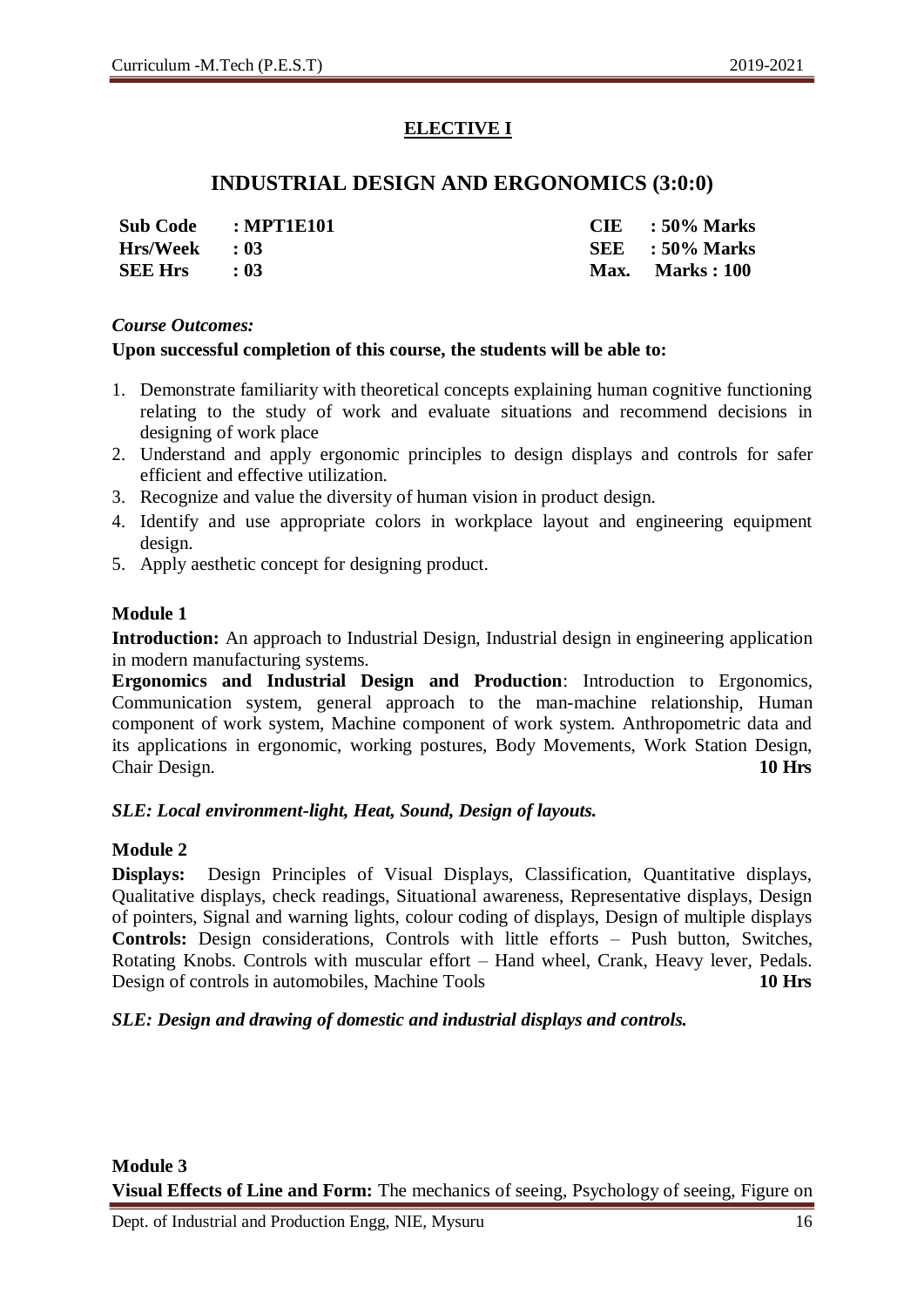ground effect, Gestalt's perceptions - Simplicity, Regularity, Proximity, Wholeness. Optical illusions, Influences of line and form **08 Hrs**

#### *SLE: Parts of Eye, structure of cones and rods.*

#### **Module 4**

**Colour:** Colour and light, Colour and objects, Colour and the eye – after Image, Colour blindness, Colour constancy, Colour terms – Colour circles, Munsel colour notation, reactions to colour and colour combination – colour on engineering equipments, Colour coding, Psychological effects, colour and machine form, colour and style. **08 Hrs**

#### *SLE: Use of colours in industries.*

#### **Module 5**

**Aesthetic Concepts:** Concept of unity, Concept of order with variety, Concept of purpose, Style and environment, Aesthetic expressions - Symmetry, Balance, Contrast, Continuity, Proportion. Style - The components of style, House style, Style in capital good. **06Hrs**

#### *SLE: Golden ratio and use of aesthetics in design.*

#### **References Books:**

- 1. Mayall W.H. "Industrial design for Engineers", London Hiffee books Ltd., 1988.
- 2. Brain Shakel (Edited), "Applied Ergonomics Hand Book", Butterworth scientific. London 1988.
- 3. Introduction to Ergonomics by R.C.Bridger, 2nd Edition, Re print 2017, McGraw Hill Publications.
- 4. Human factor Engineering and Design Sanders and McCormick, McGraw Hill Publications, Reprint 2018.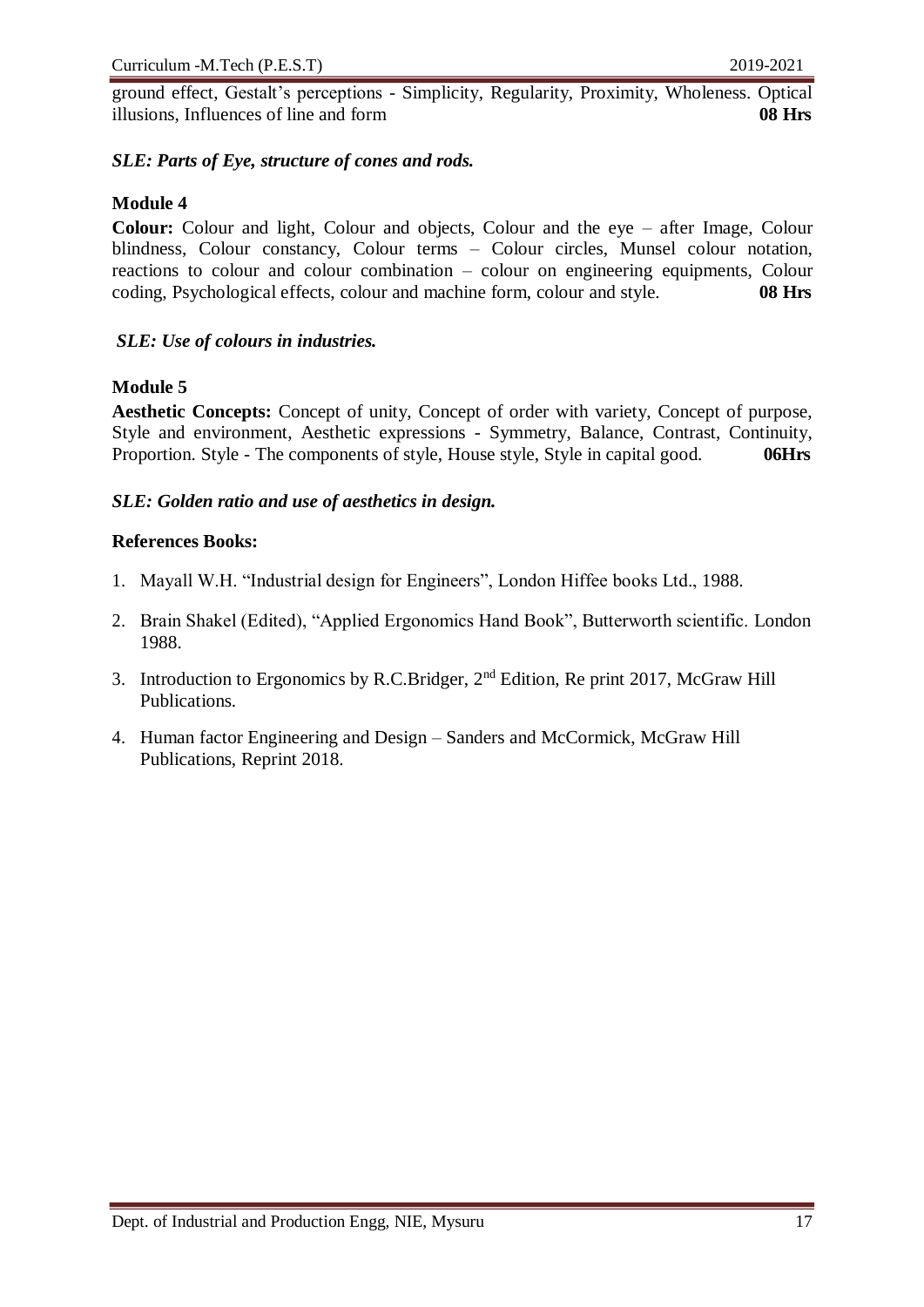### **ROBOTICS FOR INDUSTRIAL AUTOMATION (3:0:0)**

**SEE Hrs : 3Hrs** Max. Marks **: 100** 

**Sub Code : MPT1E102 CIE : 50% Marks Hrs/Week : 03 SEE : 50% Marks**

#### *Course Outcome:*

#### **After the successful completion of this course, the student will be able to:**

- 1. Explain 3D translation and orientation representation
- 2. Understand the trajectories of Robot arm motions
- 3. Apply localization and mapping aspects of mobile robotics.
- 4. Design and simulate a robot to meets kinematic requirements.
- 5. Illustrate the use of Robot Operating System usage, sensors, actuator and programming.

#### **Module 1:**

**Introduction:** Definitions, Types of Robots, Application of Robots, Representing Position and Orientation, Representing Pose in 2-Dimensions, Representing Pose in 3-Dimensions, Representing Orientation in 3-Dimensions, Combining Translation and Orientation.

**8 Hrs**

#### *SLE: Mat lab program for translation and orientation*

#### **Module 2:**

**Time and Motion:** Trajectories, Smooth One-Dimensional Trajectories, Multi-Dimensional Case, Multi-Segment Trajectories, Interpolation of Orientation in 3D, Cartesian Motion, Time Varying Coordinate Frames, Rotating Coordinate Frame, Incremental Motion, Inertial Navigation Systems. Mobile Robot Vehicles, Mobility, Carlike Mobile Robots, Moving to a Point, Following a Line, Following a Path, Moving to a Pose **8 Hrs**

#### *SLE: Flying Robots*

#### **Module 3:**

**Navigation:** Reactive Navigation, Battenberg Vehicles, Simple Automata, Map-Based Planning, Distance Transform, D\*, Verona Roadmap Method, Probabilistic Roadmap Method, Localization, Dead Reckoning, Modelling the Vehicle, Estimating Pose, Using a Map, Creating a Map, Localization and Mapping, Monte-Carlo Localization. **9 Hrs** 

#### *SLE: Mat lab programming of localization*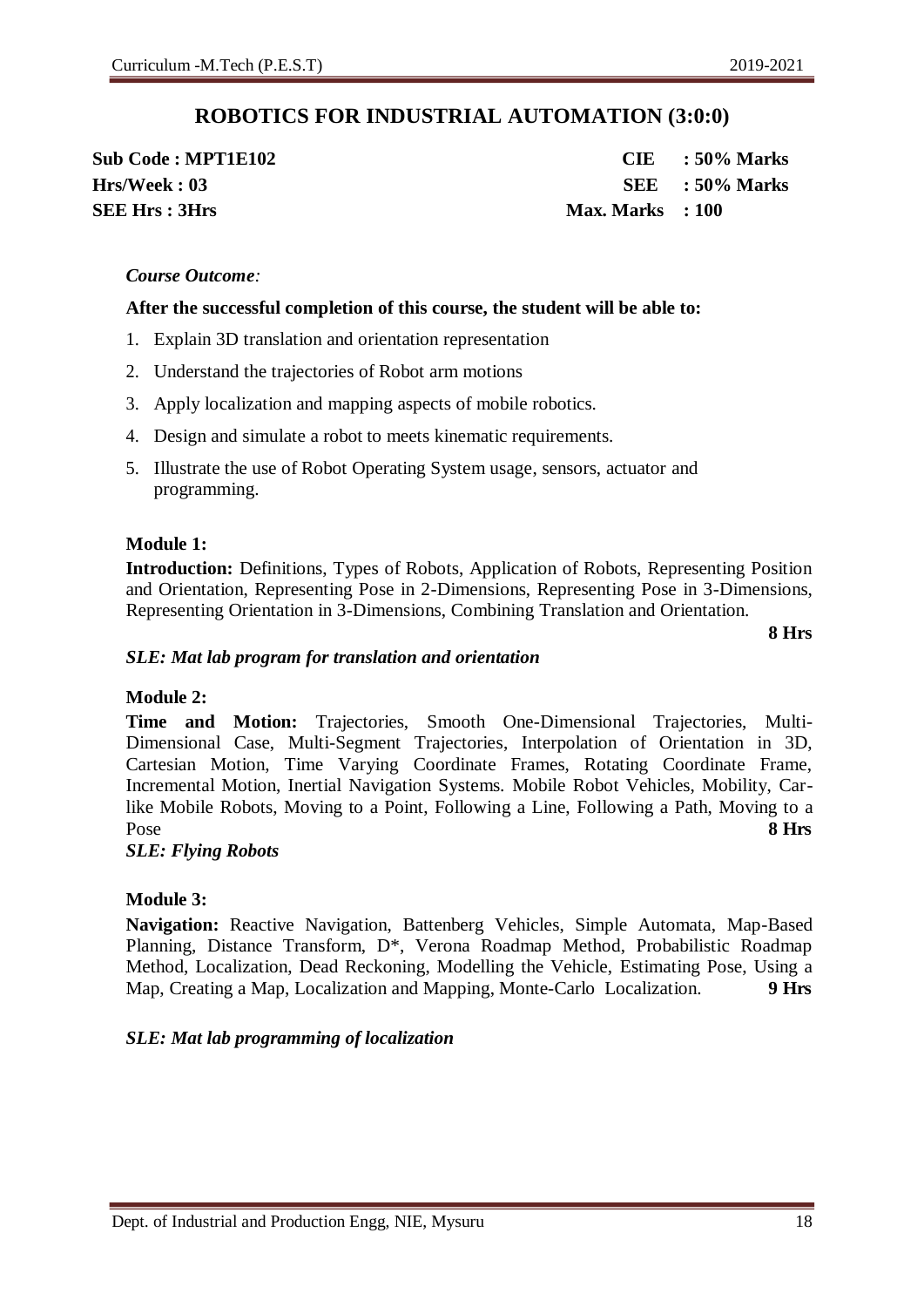#### **Module 4:**

**Robot Arm Kinematics:** Describing a Robot Arm, Forward Kinematics, A 2-Link Robot, A 6-Axis Robot, Inverse Kinematics, Closed-Form Solution, Numerical Solution, Under-Actuated Manipulator, Redundant Manipulator, Trajectories, Joint-Space Motion, Cartesian Motion, Motion through a Singularity. **9 Hrs** 

#### *SLE: Joint Angle Offsets, Determining Denavit - Hartenberg Parameter*

#### **Module 5:**

**Getting Started with ROS:** Installing ROS, Understanding the ROS File system level, Packages, Stacks, Messages, Services, Understanding the ROS Computation Graph level, Nodes, Topics, Services, Messages, Bags, Master, Parameter Server, Creating workspace, Creating & Building an ROS package, Creating & Building the node, Visualization of images, Working with stereo vision, 3D visualization.

**Robot Programming :** SCORBOT programming, IS-14533 : 2005 Manipulating industrial robots - Performance criteria related test methods, Mobile Robot Programming, Industrial Robot Programming. **9Hrs**

#### *SLE: Saving and playing back data in ROS*.

#### **Tutorial Component:**

- 1. Matlab Introduction Basic
- 2. Arduino programming for Robot Control
- 3. Robotic simulation through Scorbot
- 4. Mobile Robot Control and application of Artificial Intelligence
- 5. Robot Arm Manipulator Control
- 6. Kuka Robot Programming

- 1. Robotics, Vision and Control: Fundamental Algorithms in MATLAB® Peter Corke, Springer Tracts in Advanced Robotics, Volume 73, 2011.
- 2. Learning ROS for Robotics Programming Aaron Martinez & Enrique Fernández, Packt Publishing, September 2013
- 3. Robotics for Engineers Yoram Koren, McGraw Hill International, 1<sup>st</sup> edition, 1985.
- 4. Industrial Robotics-Groover, Weiss, Nagel, McGraw Hill International, 2<sup>nd</sup> edition, 2012.
- 5. Robotics, control vision and intelligence-Fu, Lee and Gonzalez. McGraw Hill International, 2nd edition, 2007.
- 6. Introduction to Robotics- John J. Craig, Addison Wesley Publishing,  $3<sup>rd</sup>$  edition, 2010.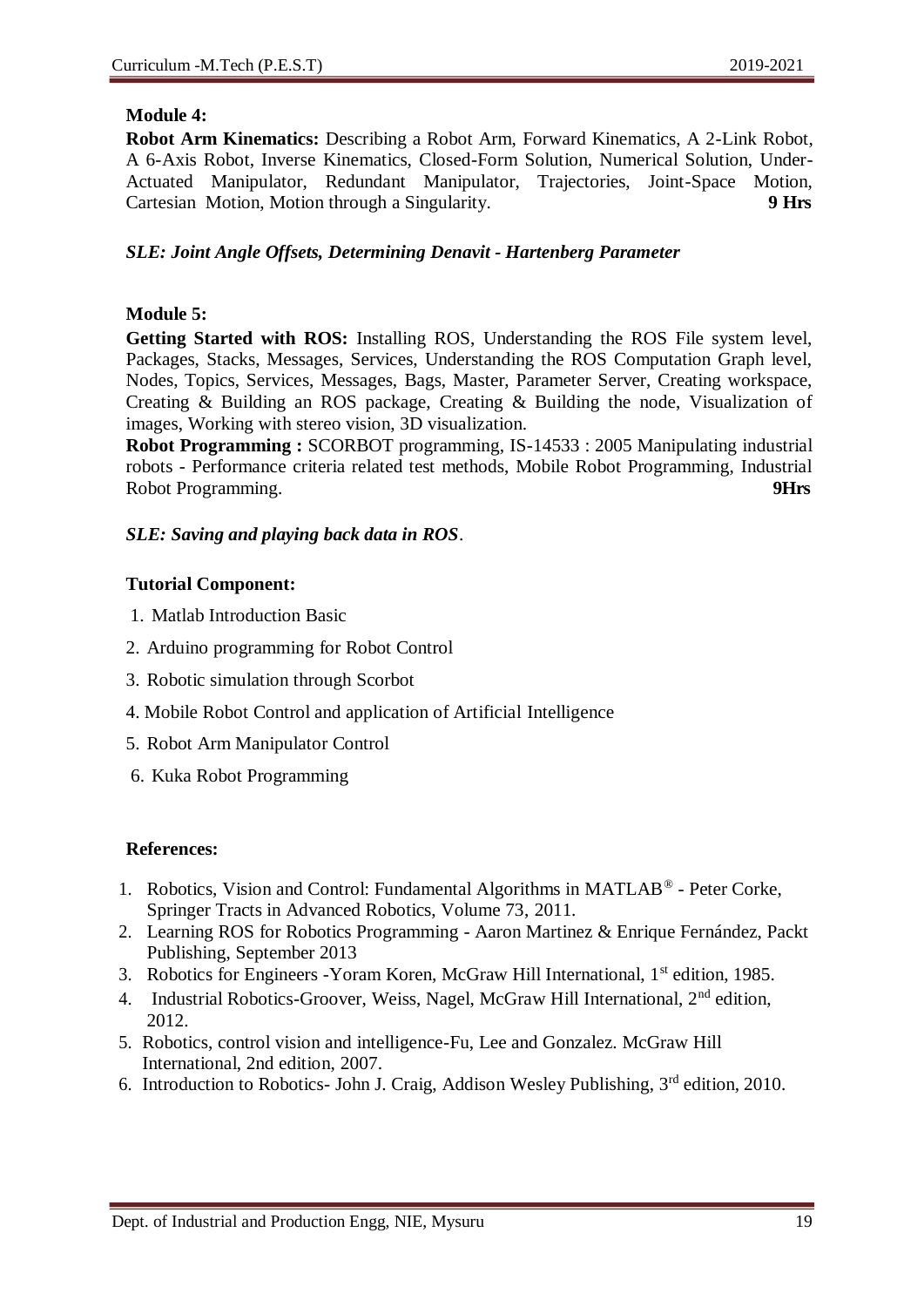### **DESIGN FOR MANUFACTURING (3:0:0)**

|                 | Sub Code : MPT1E103 | CIE             | : 50% Marks |
|-----------------|---------------------|-----------------|-------------|
| $Hrs/Week$ : 03 |                     | <b>SEE</b>      | : 50% Marks |
| $SEE Hrs = 03$  |                     | Max. Marks: 100 |             |

#### *Course Outcomes:*

#### **Upon successful completion of this course the student will be able to:**

- 1. Understand DFM and tolerancing.
- 2. Understand datum features.
- 3. Appreciate design consideration in manufacturing.
- 4. Understand machining considerations in design of a component.
- 5. Design gauges for checking components in assembly.

#### **Module 1**

**Effect of Materials, Manufacturing Process and Design:** Major phases in design and Manufacture**,** Effect of material properties on design**,** Effect of manufacturing process on design**,** Cost per unit property and Weighted properties methods.

**Tolerancing:** Tolerance specification and representation of various tolerances, their significance in assembly, Geo-material tolerances for assembly line - True position tolerancing**,** Cumulative effect of tolerances in assembly, Interchange ability and selective assembly in manufacturing**,** Process capability and its significance with reference to tolerancing. **10 Hrs**

#### *SLE: Material selection process, achieving larger machining tolerances.*

#### **Module 2**

**Datum Features:** Functional datum**,** Datum for manufacturing**. 08 Hrs**

#### *SLE: Changing the datum.*

#### **Module 3**

**Design Considerations:** Design of components with casting considerations**,** Pattern, Mould, and Parting line**,** Cored holes and Machine holes**,** Identifying the possible and probable parting line**,** Designing to obviate sand cores. **08 Hrs** 

#### *SLE: Castings requiring special sand cores.*

#### **Module 4**

**Component Design:** Component design with machining considerations like design for turning components-milling, drilling and other related processes. **08 Hrs** 

#### *SLE: Finish-machining operations.*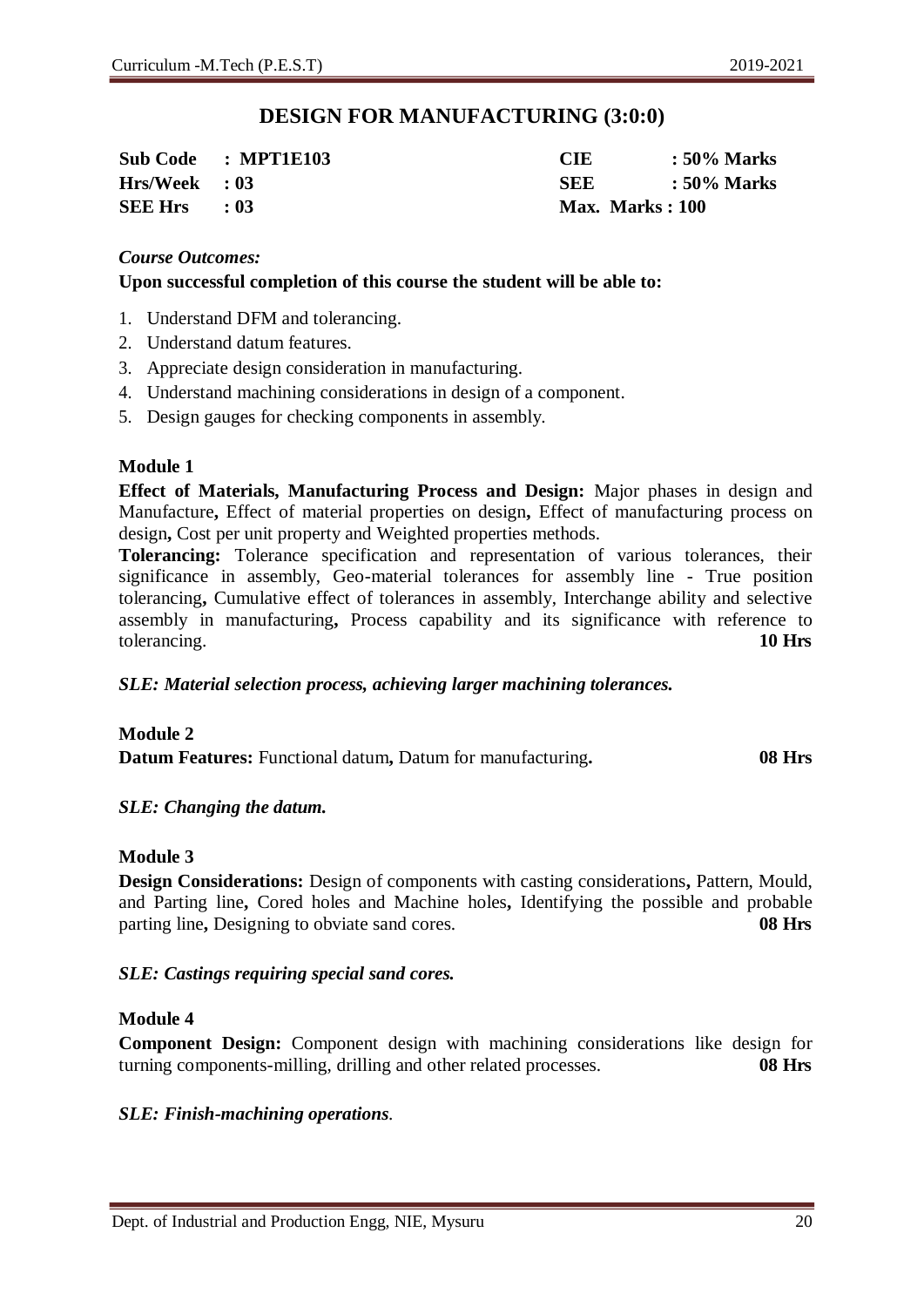**Design of Gauges:** Design of gauges for checking components in assembly with emphasis on various types of limit gauges for both hole and shaft. **08 Hrs** 

#### *SLE: Case studies.*

- 1. Harry peck, "Design for Manufacture", pitman publications.
- 2. Dieter "Machine Design", McGraw Hill publications.
- 3. R.K.Jain "Metrology", Khanna publications.
- 4. Geoffrey Boothroyd, peter dewhurst, Winston Knight, "Product Design for Manufacture and Assembly". Mercel dekker, Inc. Newyork.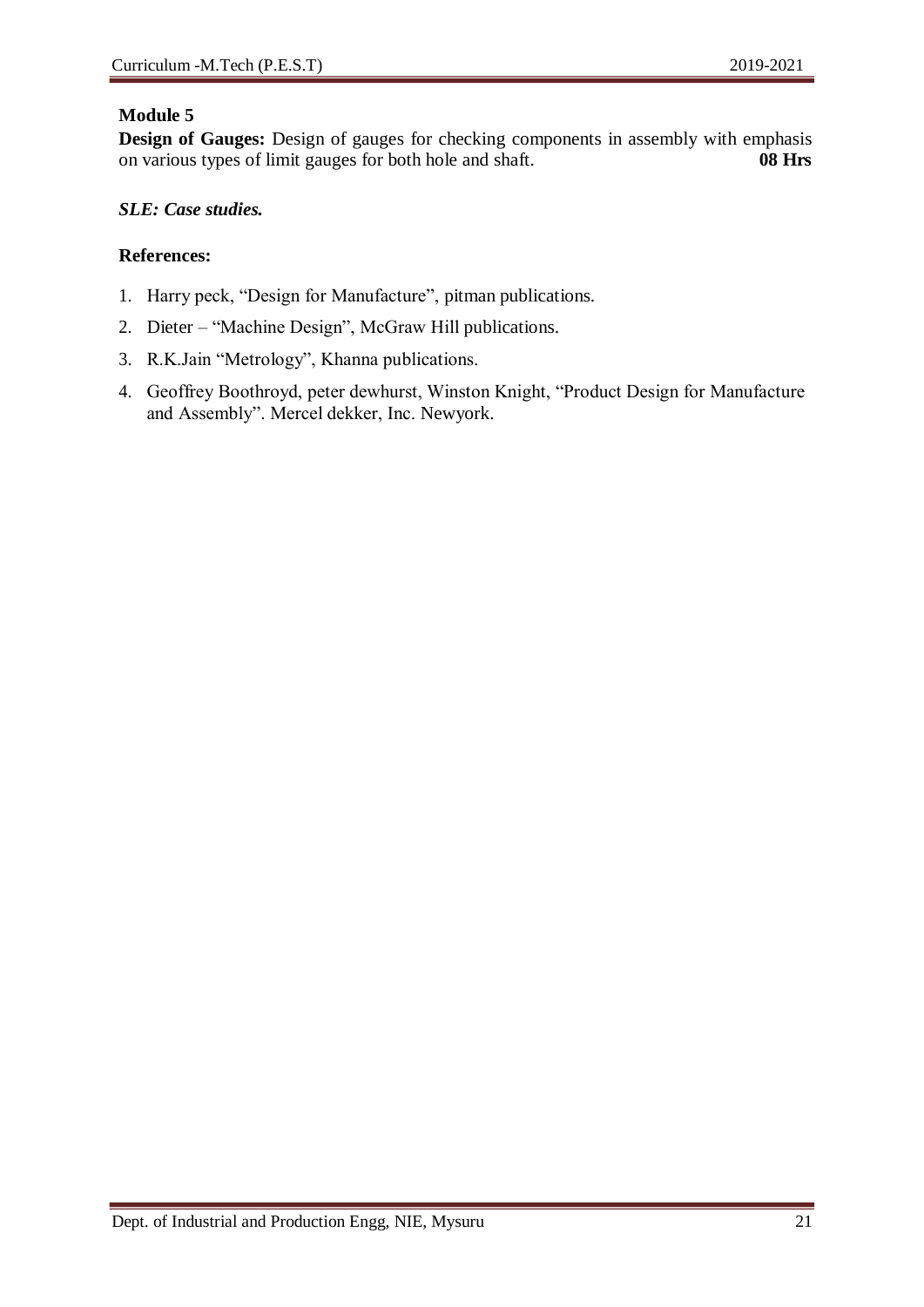### **DIMENSIONALMETROLOGY AND QUALITY ENGINEERING (2:0:2)**

**SEE Hrs : 03 Max. Marks : 100**

**Sub Code : MPT1E105 CIE : 50% Marks Hrs/Week : 04 SEE : 50% Marks**

#### *Course Outcomes:*

#### **Upon successful completion of this course, the students will be able to:**

- 1. Understand the laser metrology technique.
- 2. Explain the Holography measurement technique.
- 3. Recall the Coordinate Measuring Machine principle.
- 4. Identify the importance of Quality in Manufacturing and Design Engineering.
- 5. Understand the need for Quality Management System and Continuous Improvement.

#### **Module 1**

**Laser Metrology:** Free electron laser – Optical alignment, Measurement of distance – Interferometry, Reversible counting, Refractive index correction, reversible counting, Refractive index correction, surface topography and optical component testing, Beam modulation telemetry, Pulse-echo techniques, Surface velocity measurements using speckle patterns - Laser spectroscopy - Modular beam spectroscopy, Saturation spectroscopy. **08 Hrs** 

#### *SLE: Two Photon Spectroscopy.*

#### **Module 2**

**Holography:** Basic principles - Holographic interferometry - Double exposure holographic interferometry – Sandwich holograms, Real time holography. **08 Hrs** 

#### *SLE: Time-average holographic interferometer Character recognition.*

#### **Module 3**

**Coordinate Measuring Machine (CMM) and Machine Vision:** Fundamental features of CMM, Development of CMMs, Role Of CMMs, Types of CMMs, Modes of operation, Types of probes, Probe calibration, Non-contact type probes, Direct computer control, Software packages, Operational modes, Metrological features, Co-Ordinate systems, portable arm CMMs, Machine vision systems, Illumination, Magnification. **10 Hrs** 

#### *SLE: Vision system measurement – Multi sensory systems.*

#### **Module 4**

**Quality in Manufacturing Engineering:** Importance of manufacturing planning for quality, Initial planning for quality, Concept of controllability: Self controls, defining quality responsibilities on the factory flow, Self inspection, automated manufacturing, overall review of manufacturing planning, Process quality audits.

**Quality in Design Engineering:** Opportunities for improvement product design, Early warning concepts and design assurance, Designing for basic functional requirements, Designing for time oriented performance (reliability), Availability, Designing for safety, Designing for manufacturability, Cost and product performance, Cost of quality, Design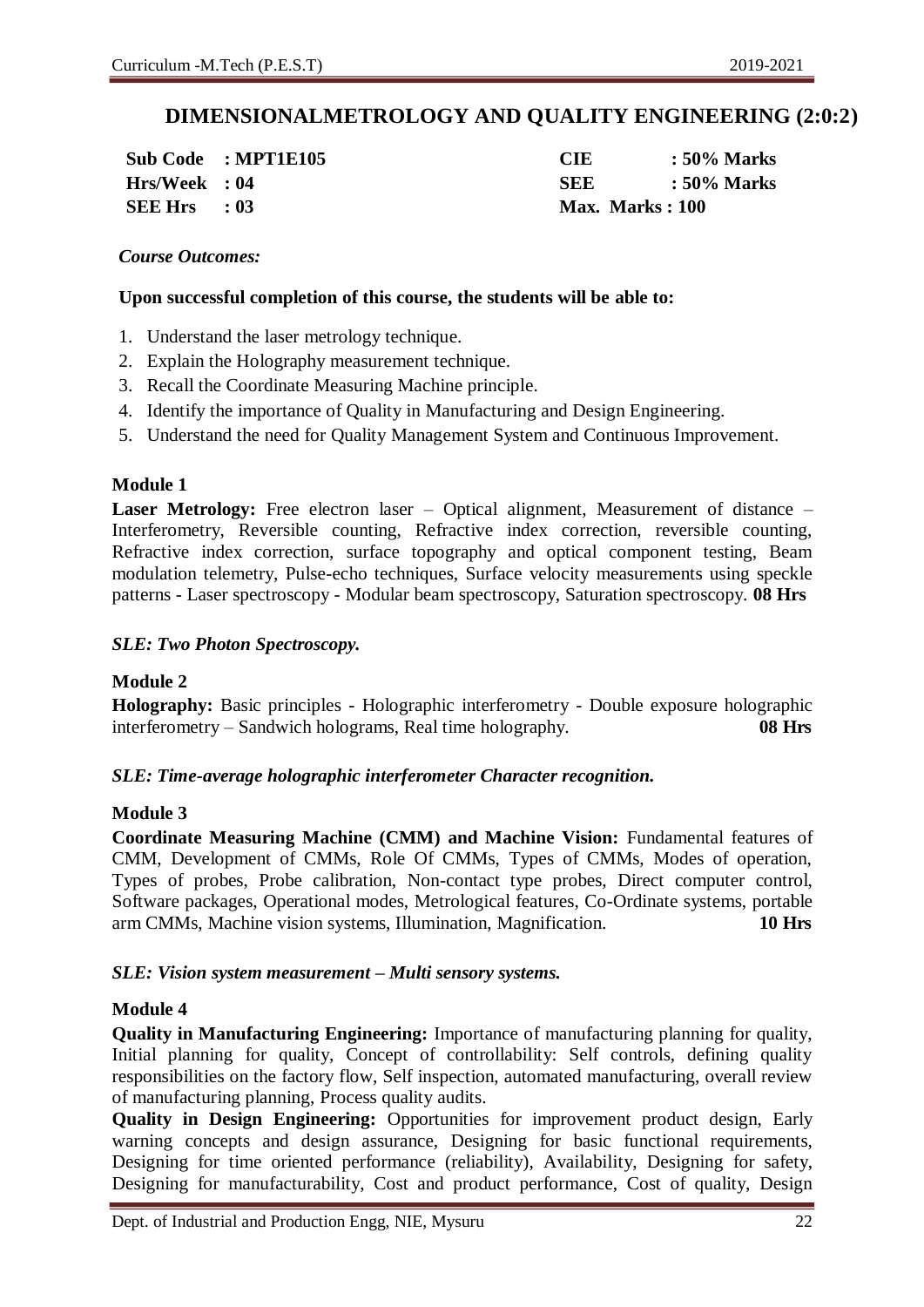review, Concurrent engineering. **08 Hrs**

#### *SLE: Quality and production floor culture.*

#### **Module 5**

**Quality Management System:** Need for quality management system, Design of quality management system, Quality management system requirements, ISO 9001 and other management systems and models, Improvements made to quality management systems.

**Continuous Improvement:** Basic quality engineering tools and techniques, Statistical process control - Techniques for process design and improvement, Taguchi methods for process improvement. **08 Hrs**

#### *SLE: Six sigma - the 'DRIVE' framework for continuous improvement.*

- 1. Oakland J S, "Total Quality Management Text with Cases", Butterworth Heinemann An Imprint of Elseiver, First Indian Print, 2005.
- 2. Nambiar K R, "Lasers Principles, Types and Applications', New Age International Limited Publishers, 2004.
- 3. Dotson C, Harlow R and Thompson R, "Fundamentals of Dimensional Metrology", Thomson Delmer Learning, Singapore, 4th Edition, 2003.
- 4. John A Bosch, Giddings and Lewis Dayton, "Coordinate Measuring Machines and Systems", Marcel Dekker, Inc., 1999.
- 5. Juran J M and Gryna F M, "Quality Planning and Analysis", Tata McGraw Hill Edition, 1995.
- 6. Wilson J and Hawker J F B, "Lasers Principles and Applications", Prentice Hall, 1987.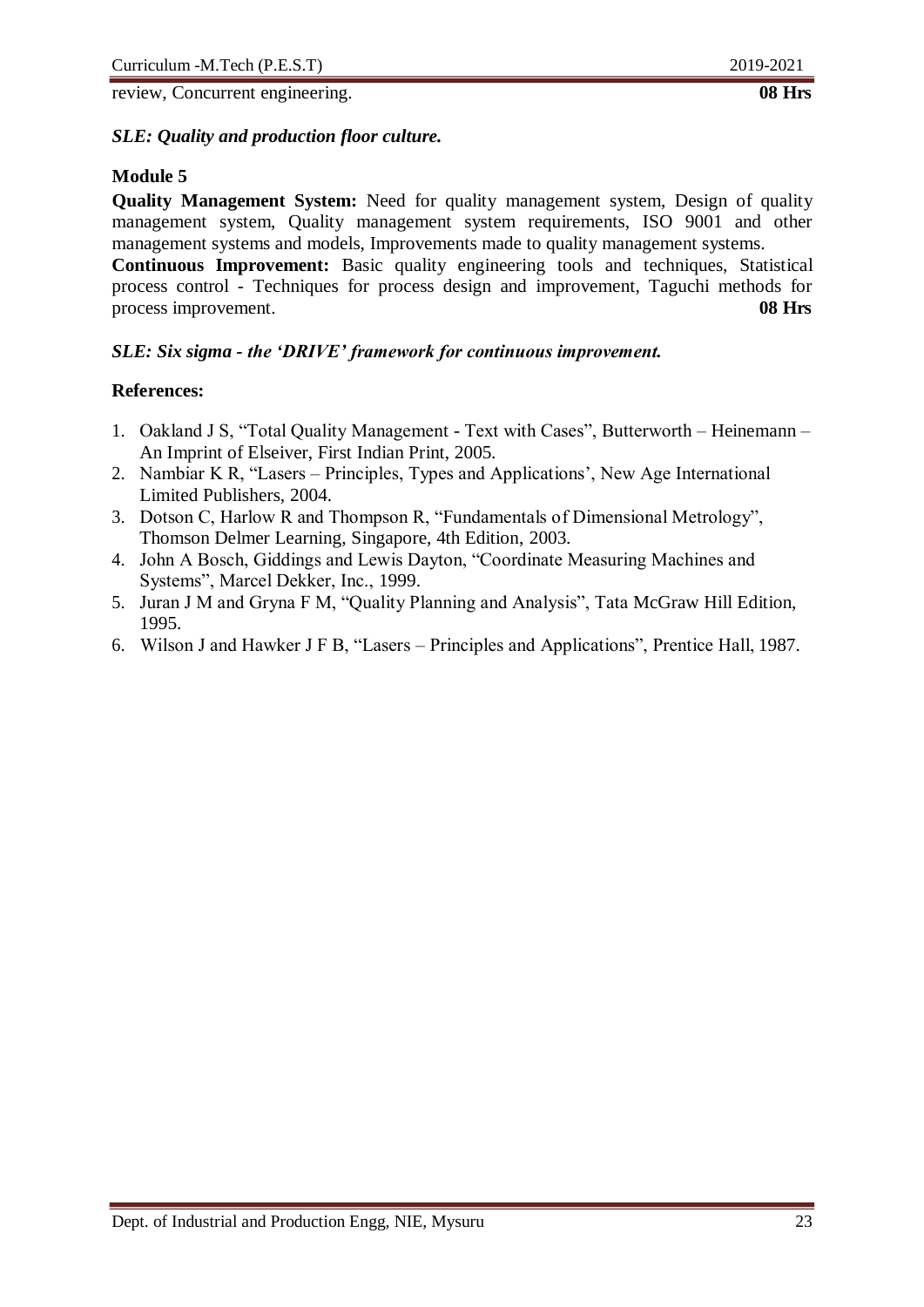### **ELECTIVE II**

### **THEORY OF METAL FORMING (3:0:0)**

|                | Sub Code : MPT1E201 | CIE                     | : 50% Marks |
|----------------|---------------------|-------------------------|-------------|
| Hrs/Week : 03  |                     | <b>SEE</b>              | : 50% Marks |
| <b>SEE Hrs</b> | $\cdot$ 03          | <b>Max. Marks</b> : 100 |             |

#### *Course Outcomes:*

#### **Upon successful completion of this course the student will be able to:**

- 1. Understand the processes involved in metal forming mechanics, materials and tribology.
- 2. Understand the stress involved in drawing wire and tube to predict the load required.
- 3. Analyze the extrusion load by understanding the variables of extrusion process.
- 4. Understand the forging process to reduce the problems of metal flow associated with the filling of complex die shapes.
- 5. Explain the quantitative prediction of rolling loads from which detailed optimum rolling schedules may be prepared.

#### **Module 1:**

**Forming process**: Introduction to metal forming classification, Effect of temperature on forming process-hot working and cold working, True stress and strain, Strain energy, Yield criterions, Tresca yield criteria, Von Mises yield criterion, Relationship between tensile yield stress and shear yield stress, Yield under plane- Strain condition, **08 Hrs**

#### *SLE: Effect of metallurgical structure, Frictional contribution in metal forming process, Effect of speed on deformation, Work of plastic deformation.*

#### **Module 2:**

**Drawing:** Drawing of wide strip through wedge shaped dies by local stress evaluation, Principles of rod and wire drawing, Variables in wire drawing, Drawing load determination for circular rod with a conical die from local stress evaluation, Tandem drawing process, Optimum die angles, tube drawing process, determination by stress evaluation of the load for close pass drawing of thin walled tube - with slightly tapered plug and with moving a mandrel, Tube sinking. Residual stresses in rod, Redundant work in tube drawing. Defects in rod and wire drawing. **10Hr**

#### *SLE: Forming methods shearing, blanking, deep drawing, stresses in a section of drawn cup Redrawing operations, defects in deep drawing*

#### **Module 3:**

**Extrusion**: Classification, Extrusion equipments, Variables of extrusion process, Stress evaluation for extrusion of round bar and flat strip, Allowance for container friction, deformation in Extrusion. Impact extrusion, extrusion defects, work done in extrusion.**8Hrs**  *SLE : Bending, Spring back and compensation stretch forming, Defects in formed products.*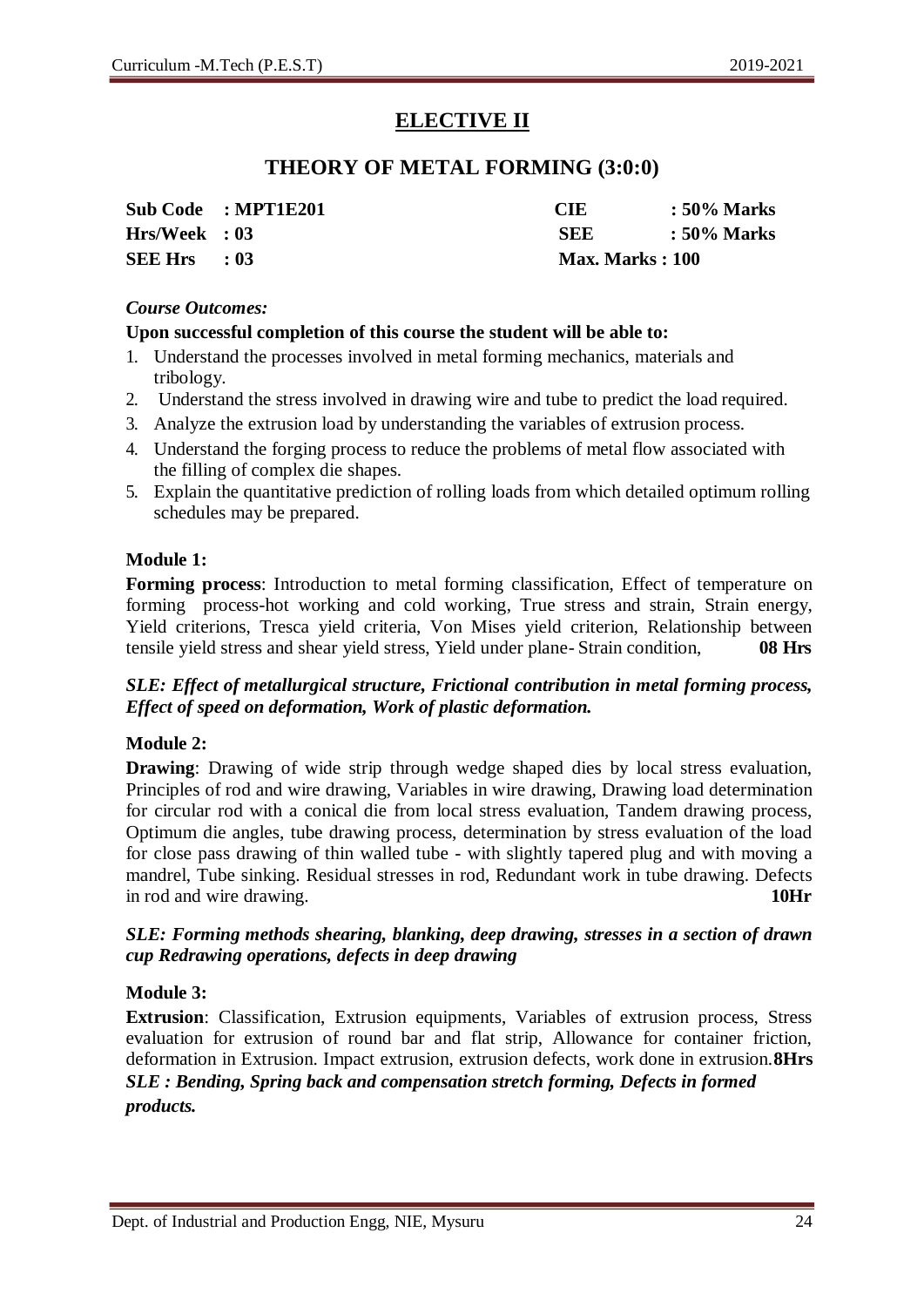#### **Module 4:**

Forging: Classification, Various stages during forging. Forging equipments, Determination of plane strain compression load during forging a plate and flat circular disc from local stress evaluation, High friction condition. **08 Hrs**

#### *SLE: Forging defects. Residual stresses in forging.*

#### **Module 5:**

**Rolling of metals**: Classification, Forces and geometrical relationships in rolling. Variables in rolling, Deformation in rolling, Roll pressure determination from local stress evaluation. Different types of roll mills. Defects in rolled products, Residual stresses in rolled products. **08 Hrs**

#### *SLE: High Strain energy forming methods: Rubber forming, Electro hydraulic forming, Explosive forming, Magnetic forming.*

- 1. Principles of Industrial Metal Working processes –Geoffrey W. Rowe- Arnold London-CBS publishers and distributors, 2005.
- 2. Mechanical Metallurgy- Dieter G.E- McGraw-Hill publication.
- 3. Metals Handbook-Volume II-ASME.
- 4. Fundamentals of Working of Metals by Sachy, Pergamon press.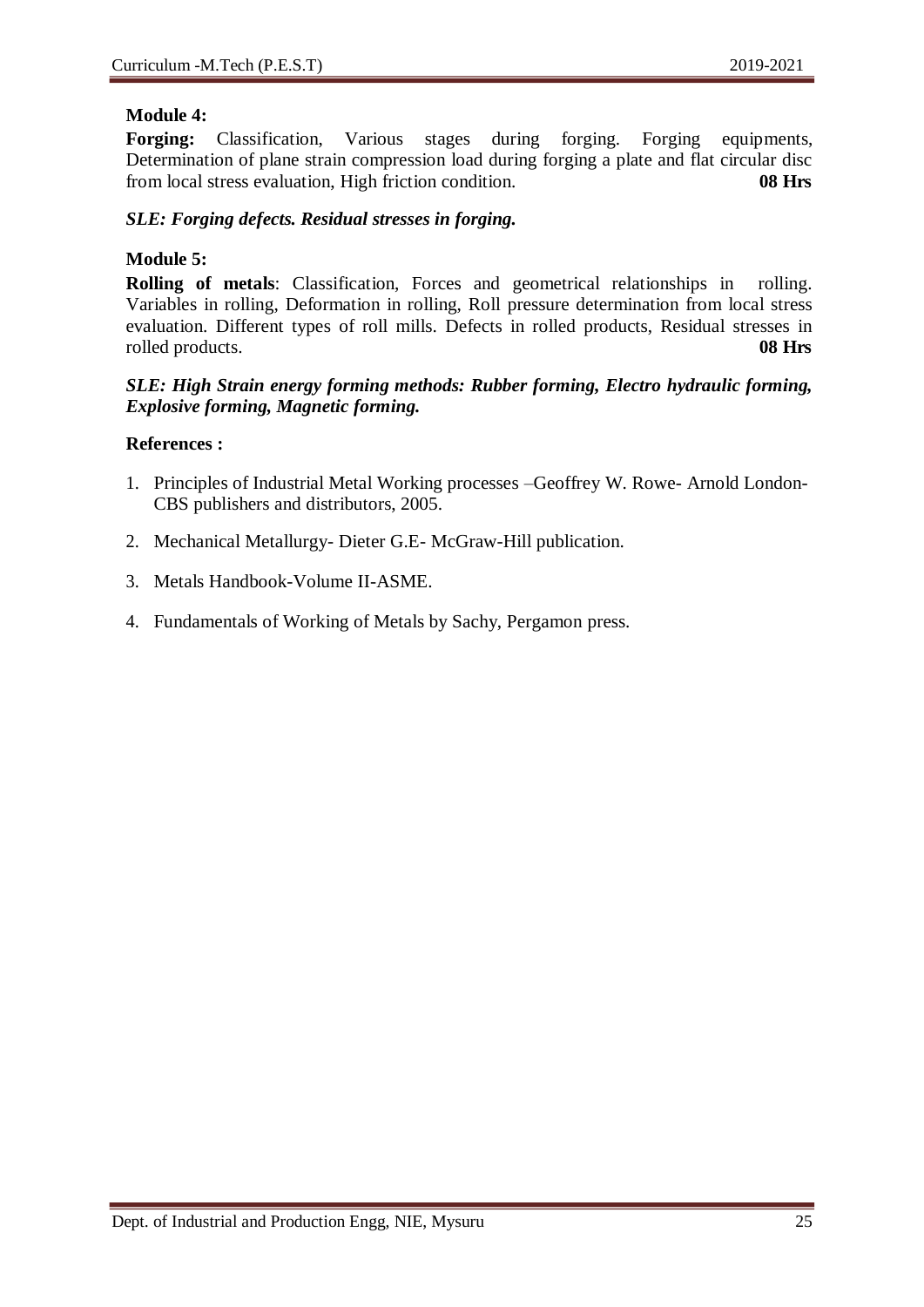### **TOOL DESIGN (3:0:0)**

| Sub Code : MPT1E202 |      | CIE                    | $\therefore$ 50% Marks |
|---------------------|------|------------------------|------------------------|
| $Hrs/Week$ : 03     |      | SEE.                   | : 50% Marks            |
| <b>SEE Hrs</b>      | : 03 | <b>Max. Marks: 100</b> |                        |

#### *Course Outcomes:*

#### **Upon successful completion of this course, the students will be able to:**

- 1. Explain the basics of tool design method, tool making practices, material used for tooling and heat treatment methods to be used.
- 2. Design cutting tools used in machining process, and tool for inspection and gauging.
- 3. Illustrate the principles of locating and clamping so as to design drill, jigs and fixtures.
- 4. Design press working tools, sheet metal bending, forming and drawing dies.
- 5. Explain the features of tooling required for joining and casting process and define the procedure of tooling required for NC machine tools

#### **Module 1:**

**Tool-design Methods:** Introduction, The design procedure, Drafting and design techniques in tooling drawing.

**Tool-making Practices:** Introduction, Tools of the tool maker, Hand finishing and polishing, screws and dowels, Hole location, Jig-boring practice, Installation of drilling bushings, Punch and die bushings, Punch and die manufacture, EDM, Tracer and duplicating mills for cavity applications, Low-melting tool materials.

**Tooling Materials and Heat Treatment**: Introduction, Properties of materials, Ferrous tooling materials, Non-ferrous tooling materials, Non-metallic tooling materials, Heat treatment and tool design. **06 Hrs**

#### *SLE: EDM for cavity applications.*

#### **Module 2:**

**Design of Cutting Tools:** Introduction, The metal cutting process, Revision of metal cutting tools-Single point cutting tools, Milling cutters, Drills and Drilling, Reamers, Taps. Selection of carbide tools, determining the insert thickness for carbide tools.

**Design of Tools for Inspection and Gauging:** Introduction, Work piece quality criteria, Principles of gauging, Types of gages and their applications, Amplification and magnification of error, Gage Tolerances, Indicating gages, Automatic gages, Gauging positional tolerance parts, problems. **10 Hrs**

#### *SLE: Selection of material for gages.*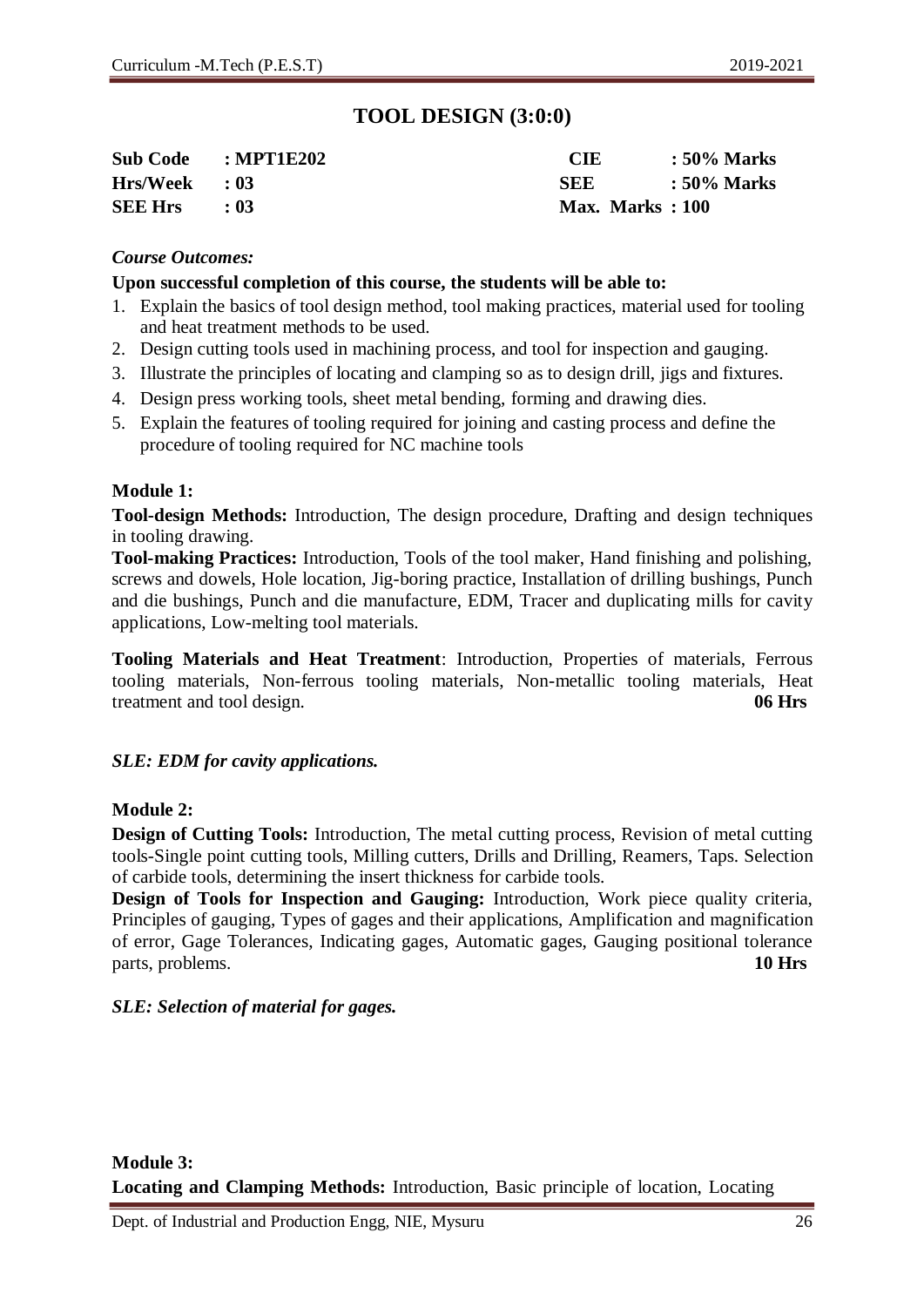methods and devices, Basic principle of clamping.

**Design of Drill Jigs:** Introduction, Types of drill jigs, General considerations in the design of drill jigs, Drill bushings, Methods of construction.

**Design of Fixtures:** Introduction, Types of fixtures, Fixtures and economics. **10 Hrs**

#### *SLE: Drill jigs and modern manufacturing.*

#### **Module 4:**

**Design of Press-working Tools:** Power presses, Cutting operations, Types of die-cutting operations - and their design, Evolution of blanking and progressive blanking.

**Design of Sheet Metal Bending, Forming and Drawing Dies:** Introduction, Bending dies, Forming dies, and Drawing dies. Evolution of a draw die, Progressive dies. Strip development for progressive dies, Examples of progressive dies. Extrusion dies, Drop forging dies and auxiliary tools, Problems. **10Hrs**

#### *SLE: Selection of progressive dies.*

#### **Module 5:**

**Tool Design for Joining Processes:** Introduction, Tooling for physical joining processes, Tooling for soldering and brazing, Tooling for mechanical joining processes, Problems. **Tooling for Casting:** Introduction, Tooling for sand casting, Metal moulding and die-casting, Problems

**Tool Design for NC Machine Tools:** Revision of NC control, Fixture design for NC machine tools, Cutting tools and tool-holding methods, Automatic tool chargers and tool positioners. **06Hrs**

#### *SLE: Shell Moulding.*

#### **References Books:**

- 1. Tool Design Cyril Donaldson, GH Lecain and VC Goold TMH Publishing Co Ltd., New Delhi, - 4<sup>th</sup>editions, 2012.
- 2. Fundamentals of Tool Design ASTME PHI (P) Ltd., New Delhi -1987.
- 3. "Tool Engineering and Design" G.R Nagpal, Khanna Publishers 6<sup>th</sup>Edition .2009.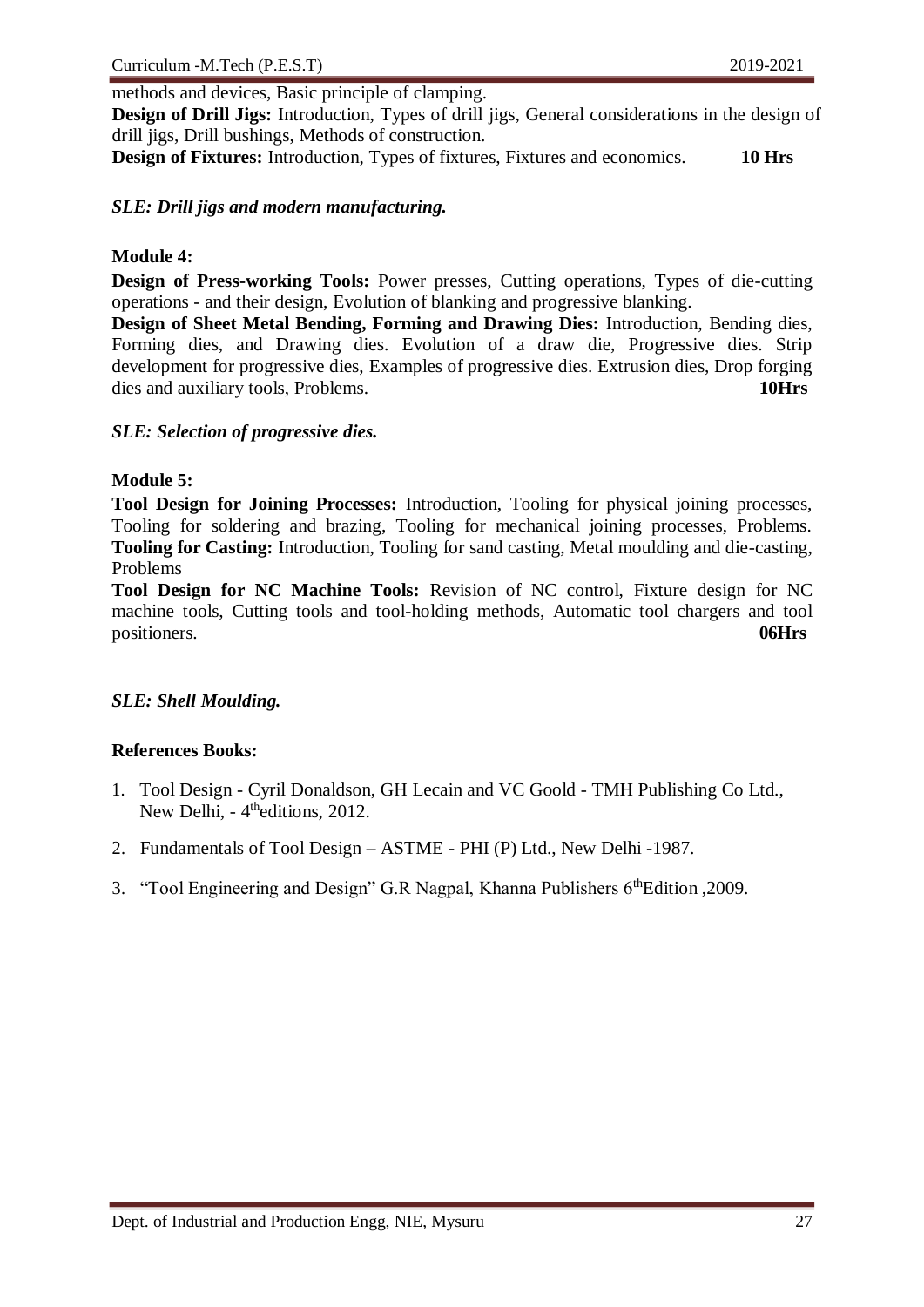### **ADDITIVE MANUFACTURING (3:0:0)**

**Sub Code : MPT2E203 CIE : 50 % Marks SEE Hrs : 3 Hrs Max. Marks: 100**

**Hrs / Week : 03 SEE : 50% Marks**

#### *Course Outcomes:* **Upon successful completion of this course, the student will beable to:**

- 1. Comprehend the growth of Rapid Prototyping Techniques and their advantages.
- 2. Compare the principle of operation for Stereo lithography, Selective Laser sintering, fused deposition modelling, solid ground curing and laminated object manufacturing processes.
- 3. Understand Solid Ground Curing and Laminated Object Manufacturing
- 4. Evaluate different Concept Modelers and distinguish direct and indirect tooling systems for Rapid Prototyping
- 5. Optimize the factors influencing rapid prototyping process.

#### **Unit 1:**

**Introduction:** Need for the compression in product development, history of RP systems, Survey of applications, Growth of RP industry**. 6 Hrs** 

#### *Self Learning Exercise: classification of RP systems*

#### **Unit 2:**

**Stereo Lithography Systems:** Principle, Process parameter, Process details, Data preparation, data files and machine details, Application

**Selective Laser Sintering and Fusion Deposition Modeling :** Type of machine, Principle of operation, process parameters, Datapreparation for SLS, Applications, process parameter, Path generation, Applications. **6Hrs**

#### *Self Learning Exercise: Principle of Fusion deposition modeling*

#### **Unit 3:**

**Solid Ground Curing:** Principle of operation, Machine details, Applications. **Laminated Object Manufacturing:** Principle of operation, Process details, application.

#### *Self Learning Exercise: LOM materials*

#### **Unit 4:**

**Concepts Modelers :** Principle, Thermal jet printer, Sander's model market, GenisysXs printer HP system 5, Object Quadra systems. **6 hrs**

**7Hrs**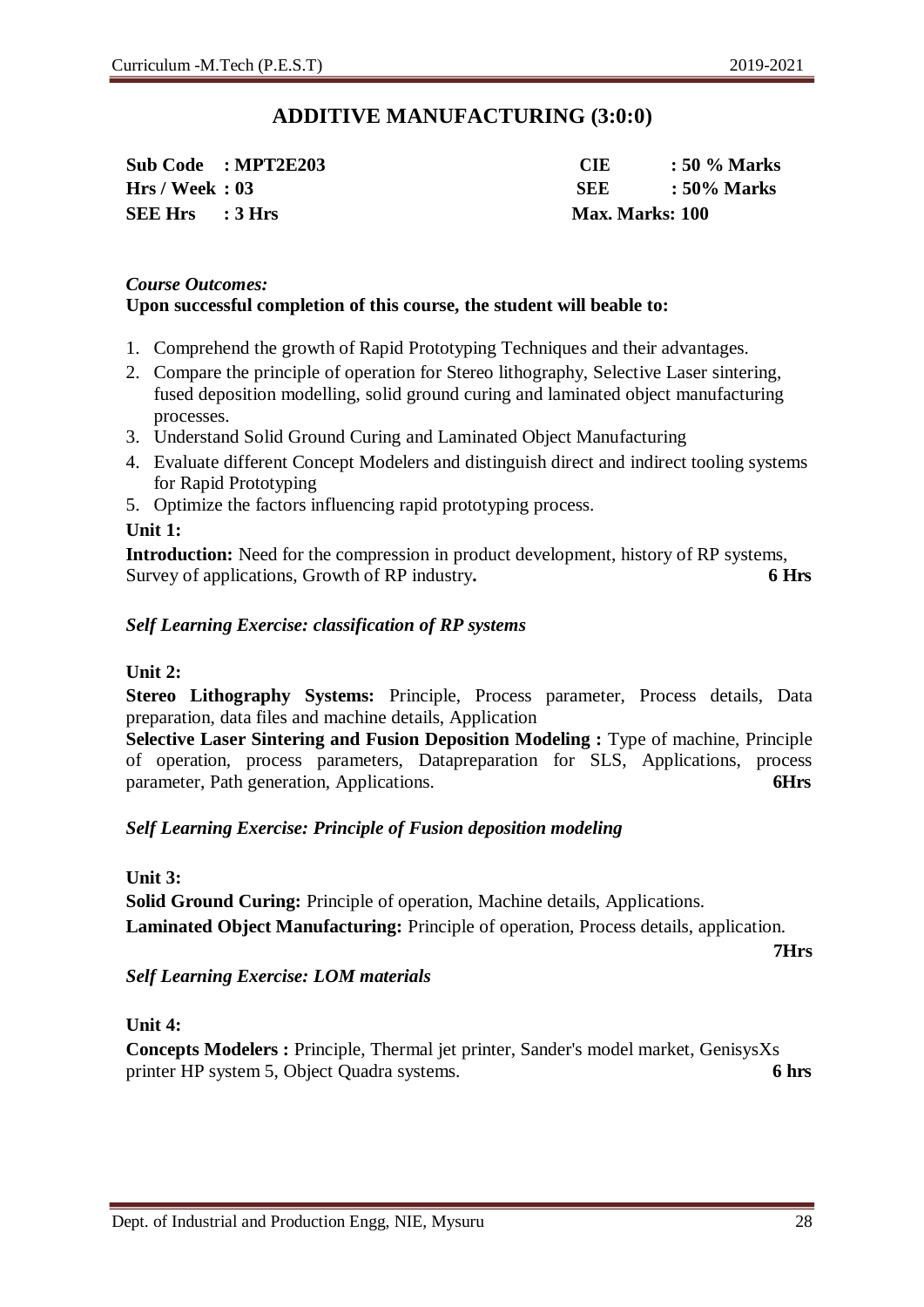**Rapid Tooling:** Indirect Rapid tooling -Silicone rubber tooling–Aluminium filled epoxy tooling Spray metal tooling, Cast kirksite,3Q keltool, etc. Direct Rapid Tooling Direct. AIM, Quick castprocess, Copper polyamide, Rapid Tool, DMILS,Prometal, Sandcasting tooling. **7Hrs**

#### *Self Learning Exercise: 3-D printer, Laminate tooling soft Tooling vs. hard tooling*

#### **Unit 5:**

**RP Process Optimization:** factors influencing accuracy. Datapreparation errors, Part building errors, selection of part build orientation. **7Hrs**  *Self Learning Exercise: Error in finishing.*

#### **Text Books:**

1. Pham D.T. & Dimov S.S "Rapid Manufacturing" Springer London 2011.

#### **Reference Books:**

- **1.** Terry Wohlers "Wohler's Report 2000" Wohler's Association 2000.
- 2 Paul F. Jacobs: "Stereo lithography and other RP & M Technologies", SME, NY 1996, Springer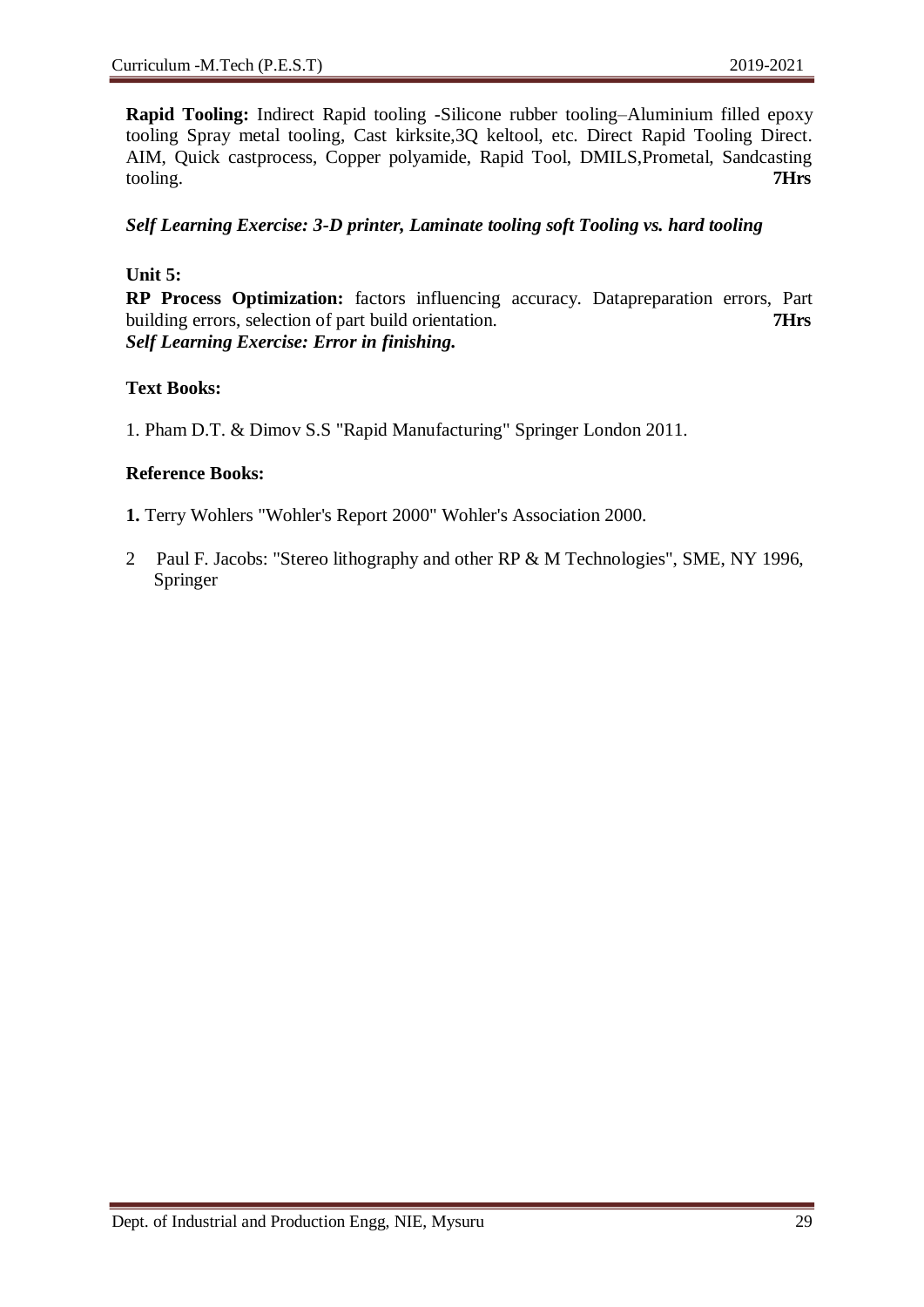### **SURFACE TREATMENT AND FINISHING (3:0:0)**

|                | Course code : MPT1E204 | <b>CIE</b>         | : 50% Marks |
|----------------|------------------------|--------------------|-------------|
| Hrs/Week : 03  |                        | <b>SEE</b>         | : 50% Marks |
| <b>SEE Hrs</b> | - 03                   | $Max. Marks$ : 100 |             |

#### *Course Outcomes:*

#### **Upon successful completion of this course the student will be able to:**

- 1. Outline the importance of surface treatment and its use in industries.
- 2. Summarize the concepts of surface treatment.
- 3. Select an appropriate surface treatment process for its end use.
- 4. Outline the plastic coating of metals.
- 5. Examine a coated surface for viability review the advanced surface coating techniques.

#### **Module 1**

**Introduction to Surface Treatment:** Industries using surface treatments, Industry structure and economic background, Specific industry activities, other emissions. **08Hrs**

#### *SLE: Key Environmental Issues.*

#### **Module 2**

**Surface preparation and Pre Treatment:** Objective of surface preparation and the phenomena, Mechanical surface preparation, Flame cleaning, Blast cleaning, Chemical surface preparation, Solvent wiping and degreasing, Alkali cleaning, Emulsifiable solvent cleaning, Steam cleaning, Acid cleaning, Pickling, Phosphoric acid. **08Hrs**

#### *SLE: Electrolytic Pickling.*

#### **Module 3**

**Fundamentals of Electroplating:** Galvanizing, Hot dip metal coating, Tin coating, Chromium plating, Nickel plating.

**Vacuum Coating:** PVD and CVD Metal spraying-Methods, Surface preparation, Mechanical properties of sprayed metals, plasma coating **08Hrs**

#### *SLE: Diamond like coating and coating on carbides .*

#### **Module 4**

Plastic Coating of Metals: Pre-treatment of plastics (etching), Conditioning of plastics, Etching or pickling of plastic, PVC coating, Spherodising process details, Phosphate coating, Mechanism of formation. **08Hrs**

#### *SLE: Electro plating of Plastics.*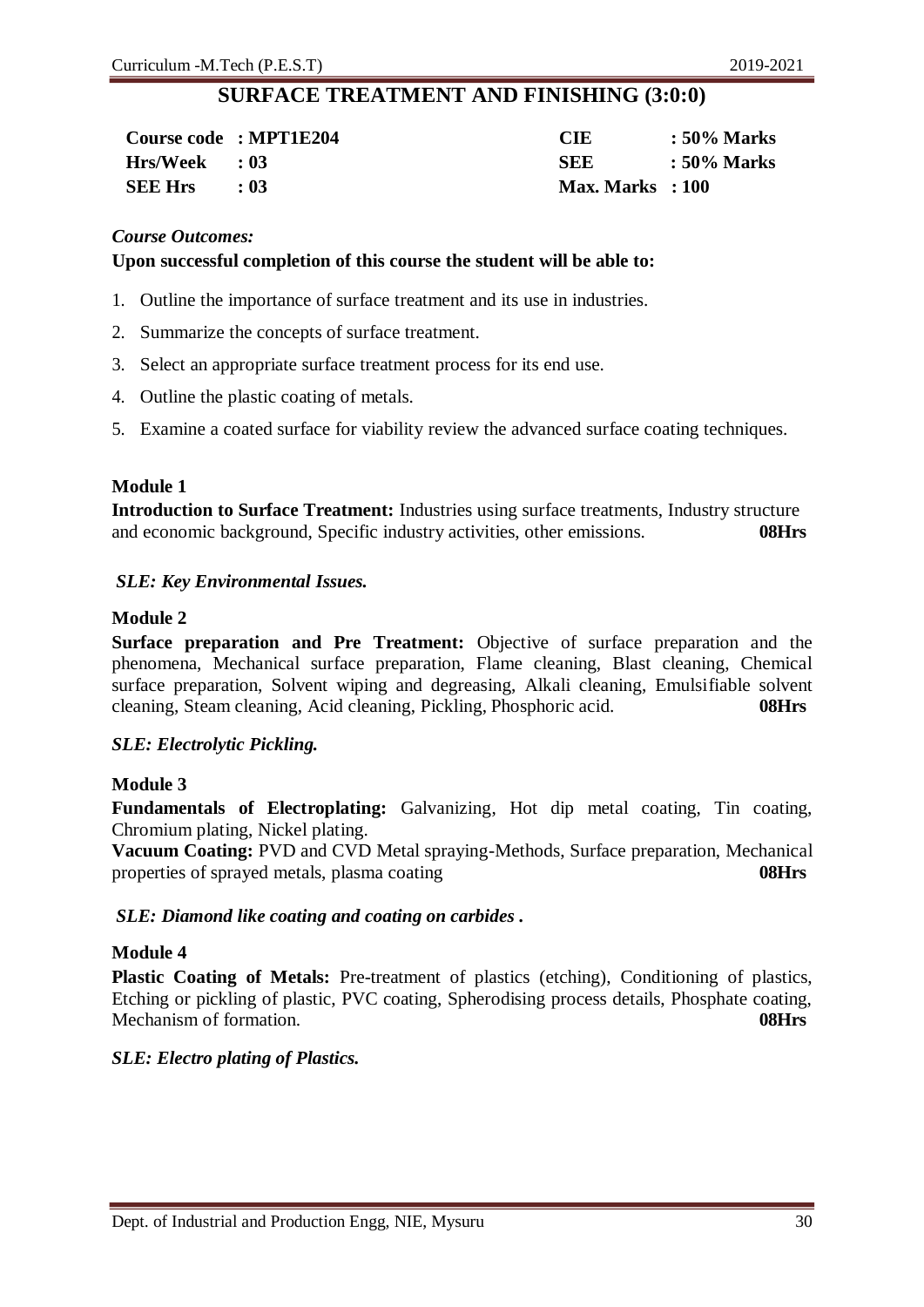#### **Testing of Surface Coating Methods**

**Heat treatment methods:** Annealing, Normalizing, Tempering, Case hardening methods, Flame Hardening, sub zero treatment. Quench polish Quench (QPQ) and Plasma nitriding. **Heat Treatment Methods:** for gears, spindles and cutting tools.

**Advanced Coating Technologies:** Hard facing, Electro deposition technique **08Hrs**

#### *SLE: Nano coatings, Coating Characterization, cladding*

- 2. Surface Preparations and Finishes for metals, James A Murphy Mc.Graw Hill.
- 3. Principles of Metal surface treatment and protection, Pergamon press-Gabe, David Russell.
- 4. Handbook of metal treatment and testing-John Wileyand Sons.
- 5. Heat treatment of metals by Zakrov, MIR publications.
- 6. Metal handbook ASM. 1993.
- 7. Integrated pollution Prevention and control, reference document on best available techniques for the "Surface treatment of metals and plastics" Aug 2006, European commission report.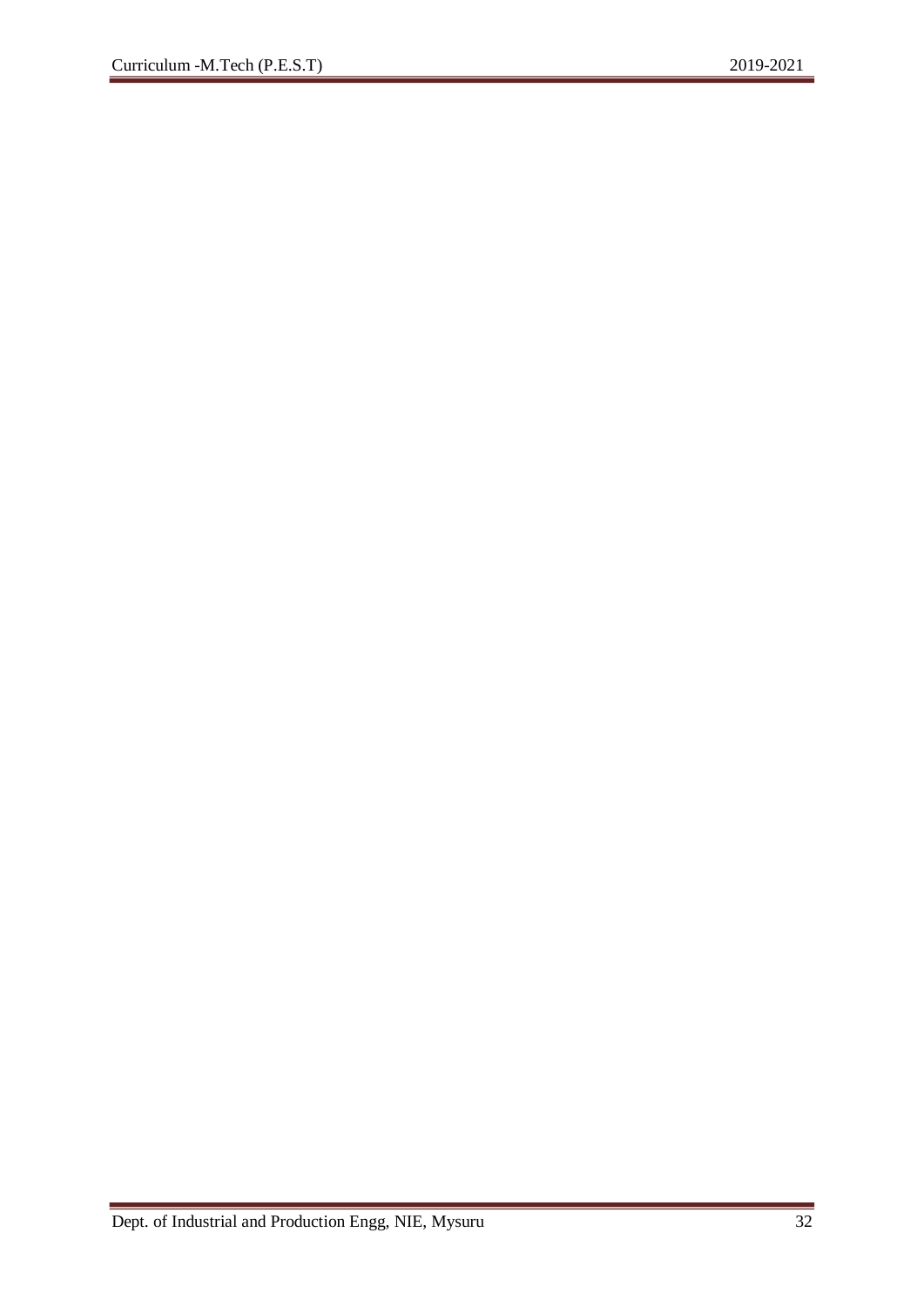### **MANUFACTURING SYSTEMS LABORATORY-I (0:0:2)**

**Course Code : MPT1L01 CIE : 50% Marks Hrs/Week : 02 SEE : 50% Marks SEE Hrs : 03 Max. Marks: 100**

#### *Course Outcomes:*

#### **Upon successful completion of this course, the students will able to**

- **1.** Evaluate the performance of cutting tools in machining mild steel and cast iron by monitoring cutting forces, cutting temperature and the like.
- **2.** Arrive at the tool life equation for cutting tools.
- **3.** Carryout Mach inability studies in EDM
- **4.** Make use of PLC for machine tool control

#### **Lab -1**

- 1. To determine the cutting forces during turning, drilling and milling and draw the characteristic curves
- 2. To establish the cutting forces during grinding and draw the characteristic curves
- 3. To determine the cutting ratio during orthogonal cutting operation
- 4. Establish the cutting temperature during turning operation at various cutting conditions using tool work piece thermocouple circuit
- 5. To carryout Mach inability studies during electric discharge machining operation
- 6. To evaluate the performance of HSS and W-C tools in machining.
- 7. To arrive at Tool- Life equation for cutting tools.

#### **Lab -2**

- 1. Accepting inputs from switches and powering on specific outputs
- 2. Accepting input from sensors and powering on specific outputs
- 3. Accepting inputs to PLC and powering the out puts after some specified delay
- 4. Implementing counter function in PLC
- 5. Accepting analog inputs fro potentiometer and displaying the scaled value on HMI (Human Machine Interface).
- 6. Programming robot for point to point motion and gripper close operation with endless loop
- 7. Programming robot for point to point motion, gripper close and wait operation with endless loop
- 8. Programming robot for linear and circular operation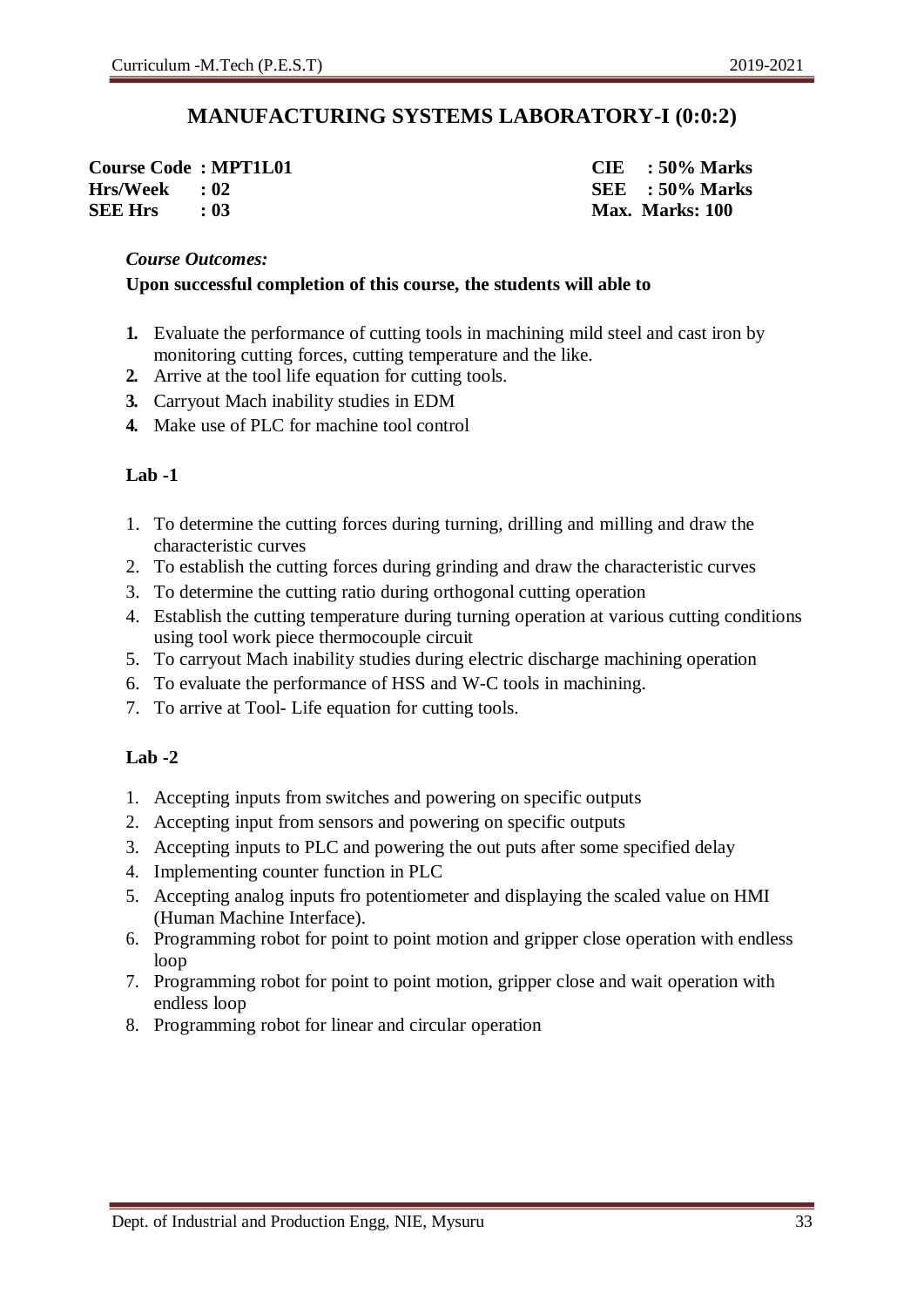## **II SEMESTER (Core Courses)**

### **FINITE ELEMENT ANALYSIS (4:2:0)**

**SEE Hrs : 03 Max. Marks : 100**

**Course Code : MPT2C02 CIE : 50% Marks Hrs/Week : 06 SEE : 50% Marks**

#### *Course Outcome:*

#### **Upon successful completion of this course, the students will be able to:**

- 1. Formulate the three dimensional stress, strain equations using theory of elasticity.
- 2. Evaluate engineering problems by Rayleigh-Ritz method.
- 3. Solve the 1D problem using FEM.
- 4. Solve the trusses and beam problems using FEM.
- 5. Solve the 2D problem by FEM.
- 6. Formulate the vibration of machine elements and structures using FEM.

#### **Module 1**

**Introduction to FEM and Theory of Elasticity: B**asic procedure of FEM, Theory of Elasticity, and 3D and 2D equations of equilibrium, principle stresses and strains, equations in cylindrical and polar coordinates. Axis symmetric bodies. Strain analysis, stress strain relations and generalized hooks law, plane stress and plane strain problems, and strain energy. **07Hrs**

#### **SLE:** *Theories of failures, Saint Venant's principle.*

#### **Module 2**

**Basic Concept of FEM:** Discritization of continuum, finite elements, Nodes, DOF, shape functions of 1D, 2D and 3D elements. Higher order elements, linear, quadratic and cubic shape functions, sub parametric, iso-parametric and super parametric concepts. Local and global coordinate system and element characteristics, polynomial function and Pascal triangle. Principle of Potential. Energy and Rayleigh Ritz method. **11Hrs**

#### **SLE:** *Principle of virtual work and Gelarkin method.*

#### **Module 3**

**One Dimensional Analysis:** Bar elements with linear shape functions – B matrix K matrix – Body force and load vector – Assembly and Boundary conditions – Elimination approach – Solution to overall equation, calculation of stresses and other results, Numerical Problems, Penalty approach, Discussion of Bar element with Quadratic shape function. **10 Hrs**

#### **SLE**: *Discussion on convergence of finite element solution, characteristics of [K] and computer storage.*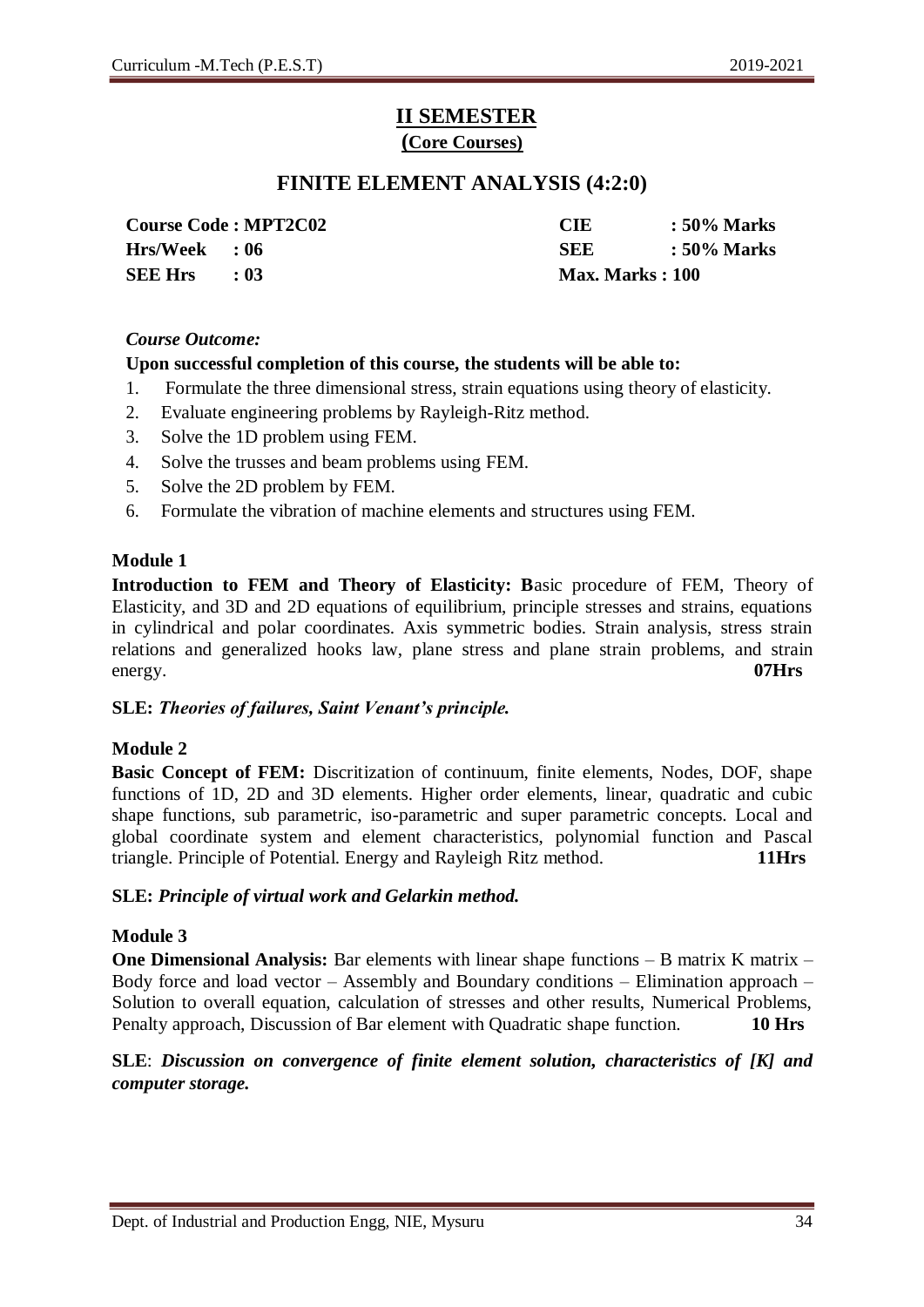**Truss Element and Beam Element:** Local and Global Coordinate system, Transformation matrix. Stiffness matrix and assembly, stress calculation. Temperature stresses, numerical problems on simple truss structures. Equation of bending, potential energy function. Simple beam element and DOF – Hermite shape functions – K matrix and load vectors, – shear force and bending moment vectors. **07Hrs**

#### **SLE***: Elementary Beam Theory.*

#### **Module 5**

**Two and Three Dimensional Analysis**: 2 D stress strain relations, constant strain triangle, nodes, DOF, displacement functions - Jacobian and B Matrix, Expression for K<sup>e</sup>-Load vectors – stress calculation – temperature effects – Problems, modelling and Boundary conditions – simple problems, Axi-symmetric elements and its applications 3 D stress strain relationship, Shape functions , Jacobin Matrix , K – Matrix , problem Modelling. **07 Hrs**

#### **SLE:** *Tetrahedral and Hexahedral elements.*

#### **Module 6**

**Dynamic Analysis**: Introduction to vibration and Basic definitions. Potential energy and Kinetic energy of vibrating bodies. Lagrangian and Hamilton principle. Equation of motion using Lagrangian operator.

**FEA of Metal Forming Problems:** Modeling of forging process, derivation of governing equation and boundary conditions, Computer implementation, Interpretation of results, extending this model to other metal forming problems **10Hrs** *SLE: classification and description of metal forming processes*

#### **Tutorial component:**

- 1. Analysis of stresses in bar and truss for different load condition.
- 2. Analysis of beams and stress concentration problems.
- 3. To a established temperature distribution in the weldment after the welding process.
- 4. To a established temperature distribution during orthogonal cutting operation.
- 5. Determine the Von Misses stresses for a machine component subjected to combined loading.

- 1. Introduction to Finite Elements in Engg., T.R. Chandrupatla, PhD, P E, Ashok. D. Belegundu,  $4<sup>th</sup>$  edition 2011.
- 2. Fundamentals of Finite Elements Method, 2nd Edition, Dr. S. M. Murigendrappa., International Publication- 2009.
- 3. A First Course in Finite Element Method, 3rd Edition Dory. L. Logan, University of Wisconsin, Platteville Thamson.
- 4. Finite Element Method, R.D. Cook, John Willy International, New edition.
- 5. Introduction to Finite Element Method, Chandrakantha S. Desai, John F.Abel East,
- 6. West publication.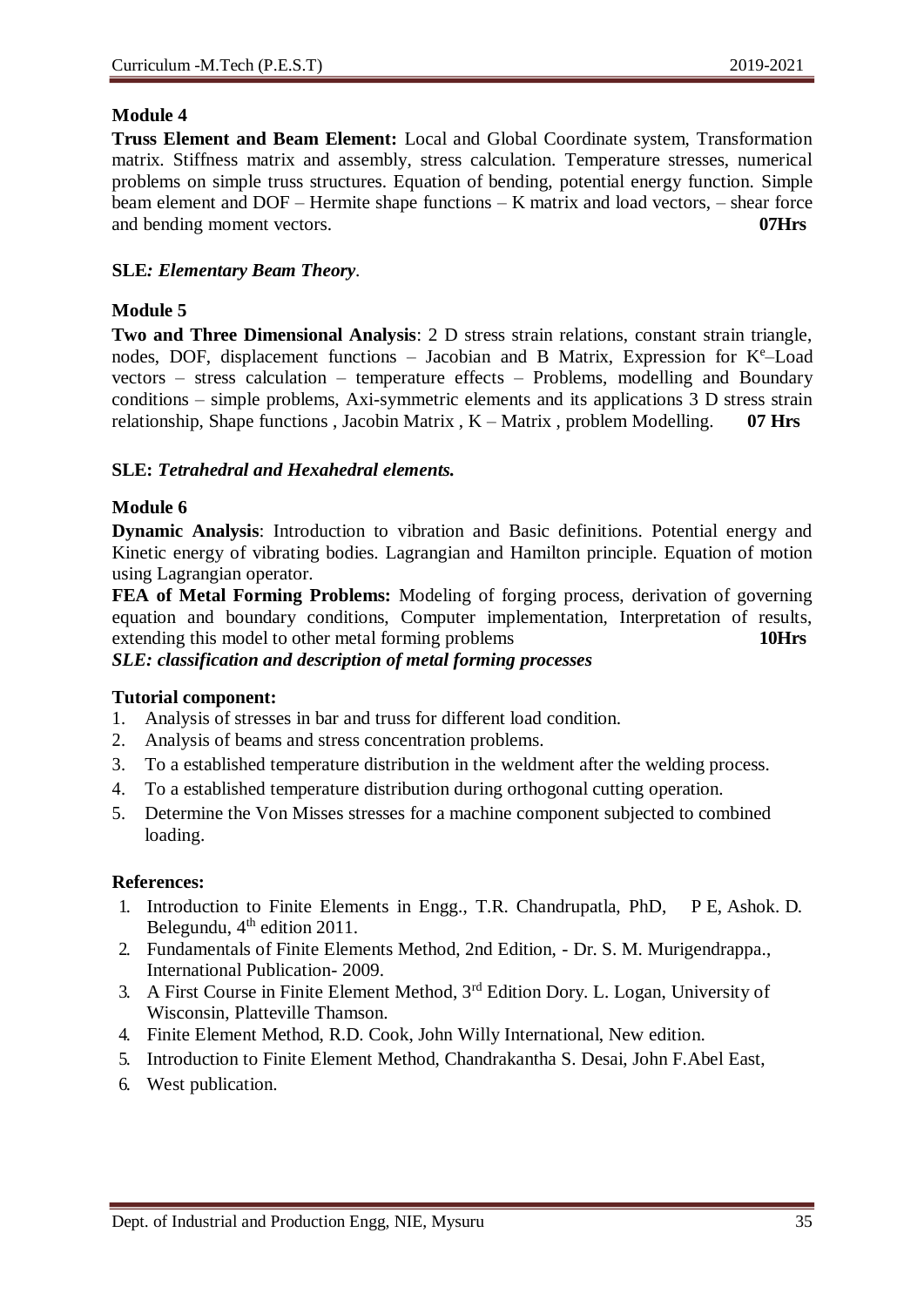### **FLUID POWER AUTOMATION (4:2:0)**

|                | <b>Course Code: MPT2C05</b> | <b>CIE</b>              | $\therefore$ 50% Marks |
|----------------|-----------------------------|-------------------------|------------------------|
| Hrs/Week : 06  |                             | SEE                     | $\therefore$ 50% Marks |
| <b>SEE Hrs</b> | $\cdot$ 03                  | <b>Max. Marks</b> : 100 |                        |

#### *Course Outcome:*

#### **Upon successful completion of this course, the students will be able to:**

- 1. Identify fluid power components and working of energy converters.
- 2. Identify the various control components used for fluid power system.
- 3. Create and analyse electro hydraulic circuits for various applications.
- 4. Identify the various valves and other components used for pneumatics application.
- 5. Create and analyze pneumatic circuits and logic function for various applications.
- 6. Create advanced pneumatic circuits for various applications.

#### **Module 1**

**Hydraulics systems:** Introduction, Pascal law, advantages and applications of fluid power, components of a fluid power system, pumping theory, pump classification, gear pumps, vane pumps- simple, balanced and pressure compensated vane pump, vane design, piston pumpsradial, axial (bent axis and swash plate), pump performance, ripple in pumps.

Linear actuator- cylinders, mechanics of hydraulic cylinder loading, limited rotation hydraulic actuator, cylinder cushioning, motor performance, hydrostatic transmission and its performance **10Hrs**

#### **SLE:** *Pump Noise, Gear, Vane and Piston motor.*

#### **Module 2**

**Valves:** Directional Control Valves**-** 2/2, 3/2,4/2 and 4/3 ways DCV's, centre configurations in 4/3 way valves, actuation of DCV's, solenoids for valve actuation, indirect actuation, relays, delay relay, limit switches, relay circuit design, sensors-contact, non contact type, magnetic reed switch, optical type, proximity sensors, valve lap – lap during stationary and during switching.

**Pressure Control Valves:** classification, opening and closing pressure difference, cracking pressure, pressure relief valve – simple and compound type, pressure reducing valve, pressure switches.

**Flow Control Valves:** fixed throttle, variable throttle, pressure compensations principles, pressure compensated flow control valves – reducing and relief type. check valve, pilot operated check valve, throttle check valve. **12 Hrs**

*SLE : Proportional valve technology, proportional solenoids, proportional directional valves, proportional pressure control valves.*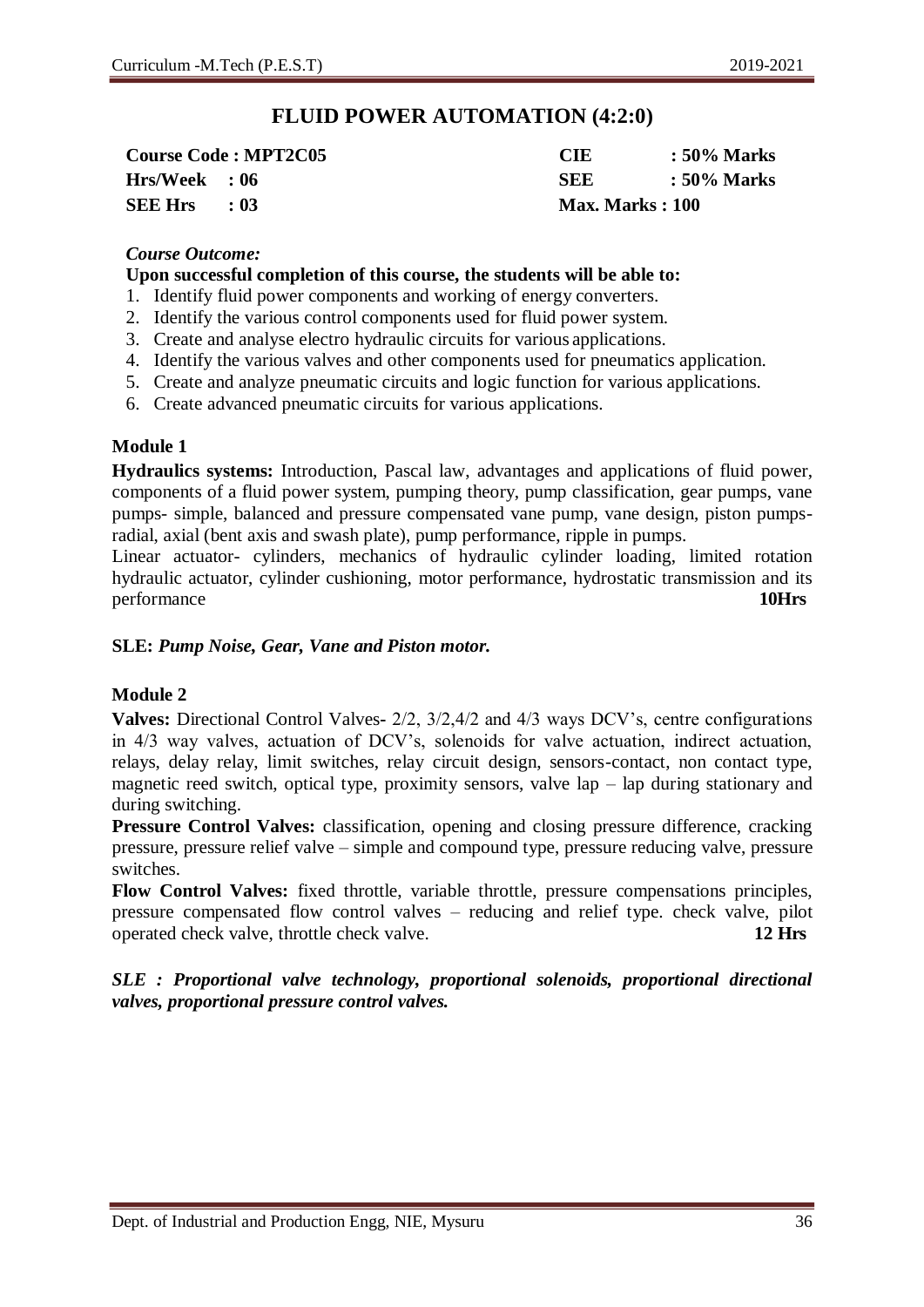**Electro Hydraulic Circuit Design and Analysis:** control of single and double acting cylinder using 4/2 and 4/3 solenoid valves, regeneration circuit, counterbalance application, cylinder sequencing and synchronizing circuit, continuous cylinder reciprocation using proximity sensors, speed control of cylinder and motors, relay circuit design for electro hydraulics for different application, cylinder reciprocation using delay relay, accumulators and accumulator circuits **08 Hrs**

#### **SLE**: *Servo valve technology, torque motor, single and multistage servo valves.*

### **Module 4**

**Pneumatic System:** Introduction, pneumatic cylinder and air motor – different types of cylinder, cushion assembly, directional control valves- limit switches type, impulse valve, memory valve, pressure regulator, flow control valve, check valve, pilot check valve, throttle check valve, quick exhaust valve, shuttle valve, twin pressure valve, reflex nozzle, time delay valve **08 Hrs**

**SLE:** *Generation and preparation of compressed air, air receiver, servicing FRL Module, Air filter, pressure regulation, lubricator.*

### **Module 5**

**Design of Pneumatic Circuit and Logic Circuits:** Control of single and double acting cylinder, impulse operation, speed control- supply air and exhaust air throttling, circuit design, NOT, YES, AND, OR, NAND, NOR function, logic circuits design using shuttle valve and twin pressure valve, application circuits using logics.will, travel, time and pressure dependent pneumatic circuit, practical examples involving these controls, signal overlapping and its elimination, cascading circuits. **08 Hrs**

#### **SLE**: *Sequencing circuits and its applications and pressure dependent controls.*

### **Module 6**

**Electro Pneumatics:** Contactors and Switches, relays, proximity switches, Pneumatic cylinder reciprocation using proximity switches, Electro Pneumatic circuit design for different applications, time delay circuits using delay relays. 06Hrs

#### **SLE**: *Use of Kannaugh- Veitch map for pneumatic circuit design.*

- 1. Fluid Power with application,  $5<sup>th</sup>$  edition, Anthony Esposito, Pearson Education, 2000.
- 2. Oil hydraulics -Principles and maintenance, S.R. Majumdar, Tata M C Graw Hill, 1<sup>st</sup> edition, 2001.
- 3. Pneumatic system, principles and maintenance, S.R. Majumdar, Tata M C Graw Hill publication, 2001.
- 4. Hydraulics Trainer- Vol 1, Components and application, Rexroth Bosch Publication.
- 5. Pneumatics: Theory and applications, Rexroth Bosch Publication.
- 6. Electro Pneumatics Vol. 2, Rexroth Bosch group Publication.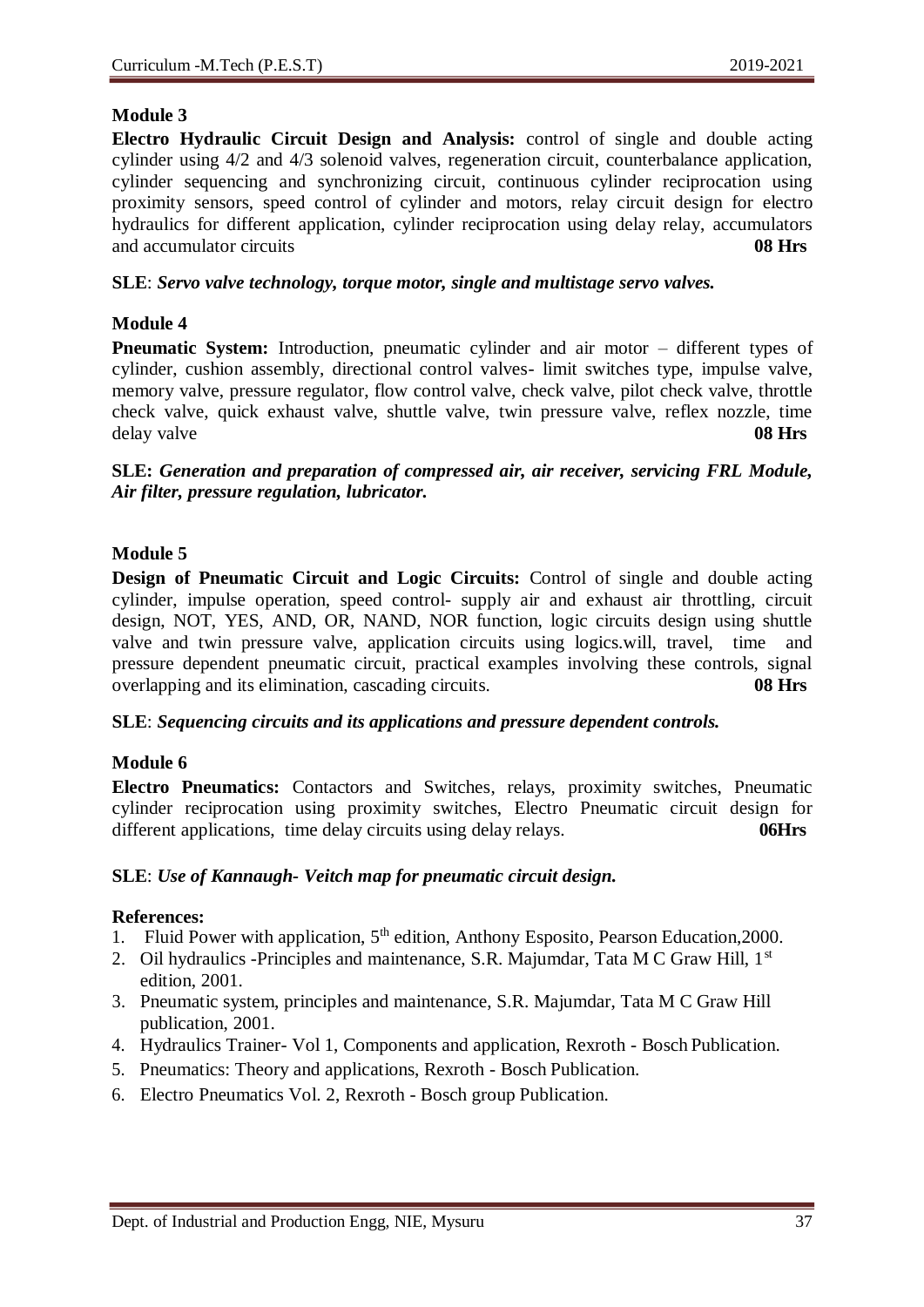### **MICRO MACHINING (4:0:0)**

|                | <b>Course Code: MPT2C06</b> | CIE                     | : 50% Marks |
|----------------|-----------------------------|-------------------------|-------------|
| Hrs/Week : 04  |                             | <b>SEE</b>              | : 50% Marks |
| $SEE Hrs = 03$ |                             | <b>Max. Marks</b> : 100 |             |

#### *Course Outcome:*

#### **Upon successful completion of this course, the students will be able to:**

- 1. Understand mechanical advanced micromachining processes and thermal advanced micromachining processes
- 2. Understand Molecular Dynamics (MD) Simulations of Machining at the Atomistic Scale
- 3. Understand Diamond Turn Machining and Micro Milling
- 4. Understand Abrasive Jet Micro Machining and Micromachining with Abrasive Water jets
- 5. Explain the Ultrasonic Micromachining and its process capabilities
- 6. Appreciate the importance of Micro-electric Discharge Micromachining, Laser Micromachining Techniques, micromachining system, Focused Ion Beam Machining, Electro-chemical Spark Micro-Machining, Electron Beam Micromachining

#### **Module 1**

**Introduction to Micromachining Processes:** Introduction, Classification, Micromachining, Mechanical Advanced Micromachining Processes, Ultrasonic micromachining, Thermal advanced micromachining processes, electro discharge micromachining, Electron Beam machining, laser beam machining, electrochemical micromachining. **8 Hrs** 

#### *SLE: Advanced Nano Finishing Processes*

#### **Module 2**

**Molecular Dynamics (MD) Simulations of Machining at the Atomistic Scale:**  Introduction, virtual/computer experiments, principlesof MD simulations, potential energy functions, boundary conditions, MD simulation procedure.

**Examples of MD simulations of nanometric cutting**: Nanometric cutting of copper with a hard (tungsten) tool using Morse potentials, Nanometric cutting of silicon, Monte Carlo simulations at conventional cutting speeds, MD simulations of milling, Polishing of silicon wafer at the atomic scale, graphitization of diamond in the machining of iron. **08 Hrs** 

#### *SLE: Mechanics of oblique machining*

**Module 3**

**Diamond Turn Machining:** Material removal mechanisms in diamond turn machining. **Micro Milling:** Introduction, micro milling mechanism and methods, applications of micro milling **08 Hrs**

*SLE: Micro milling machine*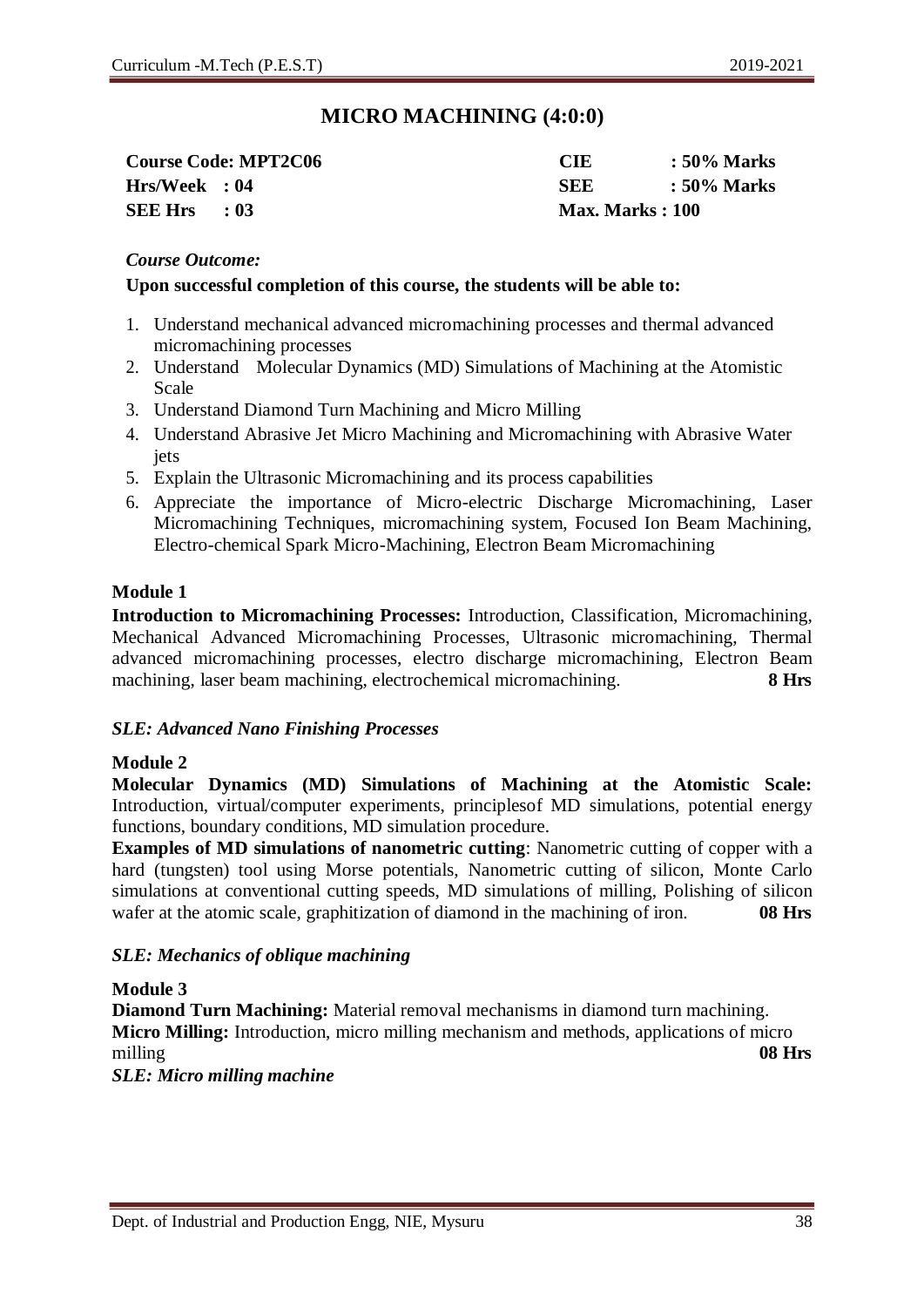**Abrasive Jet Micro Machining:** Abrasive jet micromachining system, masking technology **Micromachining with Abrasive Waterjets (MAWs):** Introduction, generation of abrasive Waterjets, Abrasive water jet characteristics **08 Hrs**

#### *SLE: Comparison between mask materials*

#### **Module 5**

**Ultrasonic Micromachining**: Introduction, Difference between USM and USMM, basic principles, machine tool, basic elements of USMM, mechanism of material removal in USMM, process parameters in USMM, performance characteristics and their evaluation, effect of process parameters on quality characteristics. **08 Hrs** 

#### *SLE: Process capabilities*

#### **Module 6**

Micro-electric Discharge Micro machining, role of EDM in micromachining, principle of micro EDM, Laser Micromachining Techniques and their Applications, lasers used for micromachining, laser beam characteristics, laser material interaction, laser micromachining system, Focused Ion Beam Machining, FIB equipment, imaging with FIB system, interaction of ion with substrate, terminologies related to ion and ion beam machining, Electro-chemical Spark Micro-Machining, mechanics of machining in ECSMM, mechanism of electrochemical discharge phenomena, mechanism of material removal, Electron Beam Micro machining, mechanism of material removal in electron beam drilling, process parameters.

**12 Hrs**

#### *SLE: Electrochemical micro machining overview and importance*

- 1. Introduction To Micromachining , V.K.Jain , Second Edition, Narosa Publishers, New Delhi,2014.
- 2. Micro manufacturing Processes By V. K. Jain (Editor), CRC Press. 2014
- 3. Micromachining of Engineering Materials By J.A. Mc Geough, CRC Press, 2001.
- 4. Mark J. Jackson, Micro and Nano fabrication, CRC Press, Taylor & Francis Group, 2010.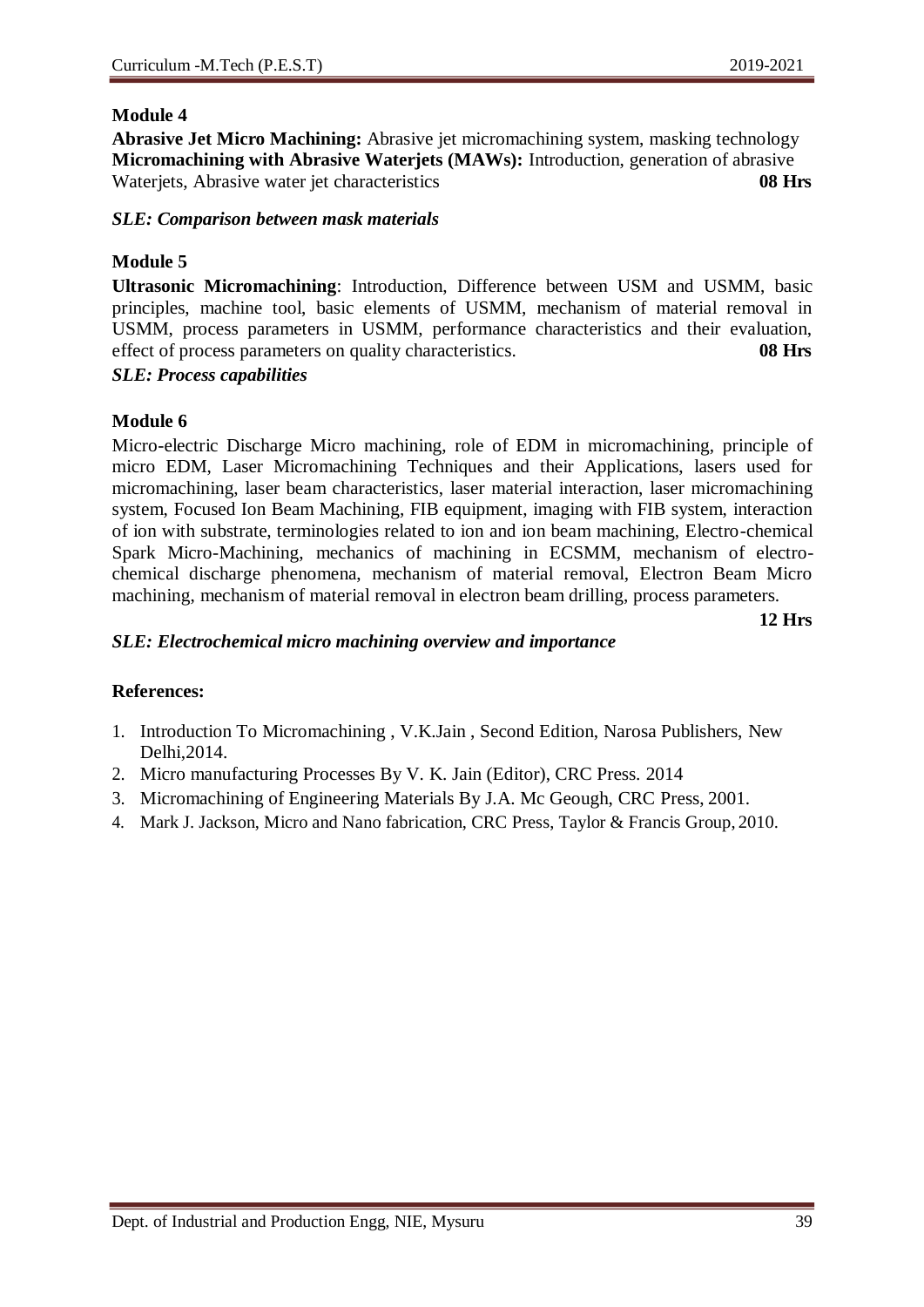### **JOINING OF MATERIALS (4:0:0)**

**Hrs/Week : 04 SEE : 50% Marks SEE Hrs : 03 Max. Marks : 100**

**Course Code : MPT2C07 CIE : 50% Marks**

#### *Course Outcome:*

#### **Upon successful completion of this course, the students will be able to:**

- 1. Explain the importance of grain size control, methods to avoid distortion and residual stresses; also know the techniques of surfacing and cladding of surfaces.
- 2. Interpret and understand the advantages and limitations of different advanced welding process knowing fully the characteristic features, this identify research topics in the area of welding and related processes.
- 3. Explain the weld ability of engineering materials including plastics and the advanced soldering and brazing processes.
- 4. Design welds subjected to for various loading conditions.
- 5. Explain the symbols used to represent the welds: also be able to explain the methods of adhesive bonding of materials.
- 6. Inspect the welds in accordance with ASTM standards employing both destructive and non-destructive methods.

#### **Module 1**

**Thermal Effects of Welding:** Grain size Control, Micro structure control, Internal Stresses, control, Distortion, methods to avoid distortion. Stresses in Joint Design.

**Welding and Cladding of Dissimilar Materials**: Overlaying and surfacing, different methods and applications, thermal –Spray coating or metalizing. **08 Hrs**

#### *SLE: Determining Stress Distribution.*

#### **Module 2**

**Types of Welding :** Solid state weldig, Forge welding, Electro Slag Welding, Electron Beam Welding, Plasma arc Welding, Laser Beam Welding, Explosion Welding, Diffusion Welding, Ultrasonic Welding, Friction welding. **12 Hrs**

#### *SLE: Thermit Welding.*

#### **Module 3**

**Weld ability of Metals :** Stainless steel, Cast iron, Copper, and Aluminium.

Advanced soldering and brazing processes-different types. Welding of plastics- different methods **10Hrs**

#### *SLE: Weldability of Magnesium and Titanium Alloys.*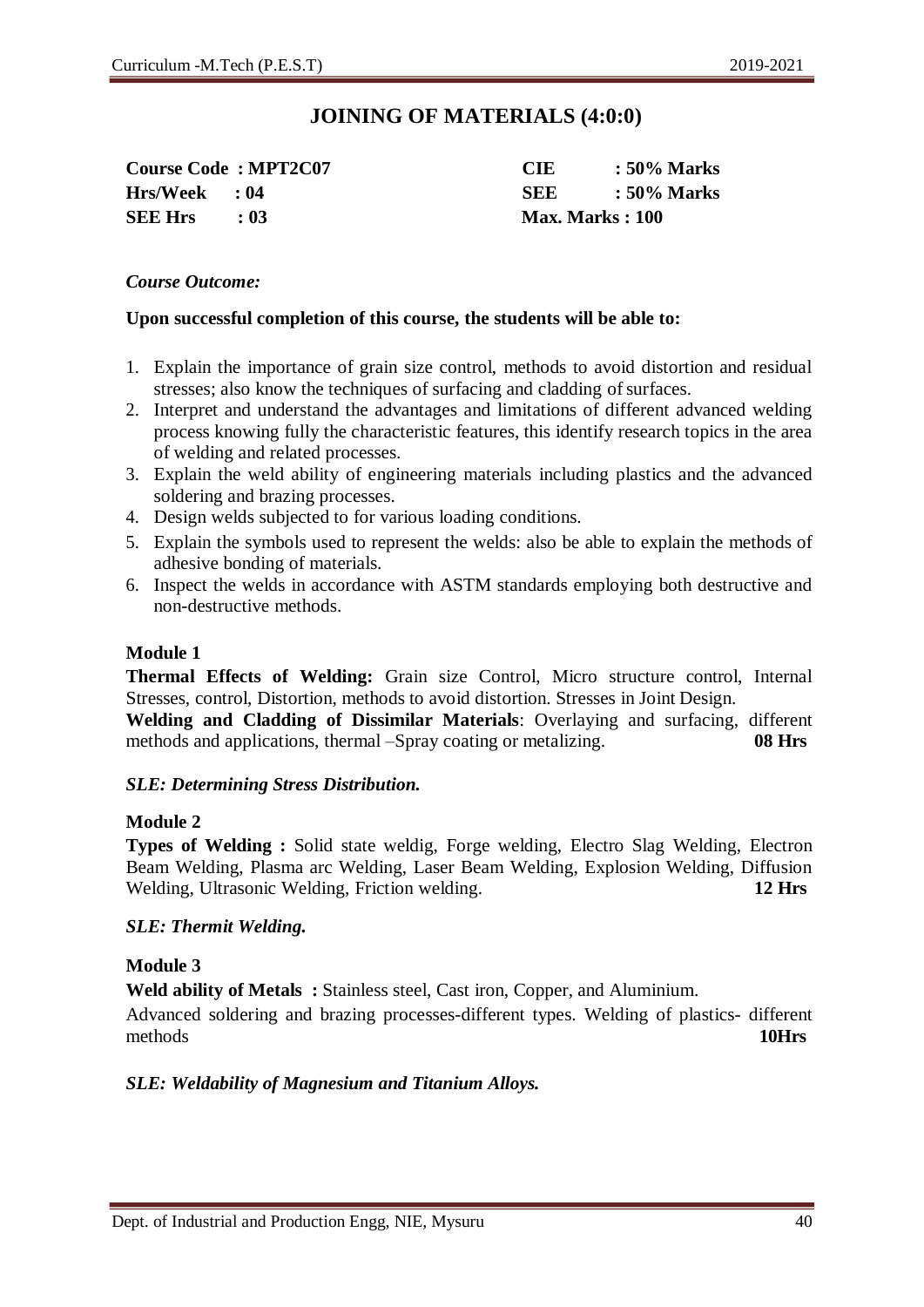**Welding design:** Principles of sound welding design, welding joint design, welding positions, Allowable strength of welds under steady loads, allowable fatigue strength of welds, Design of welds subjected to combined stresses, Numerical examples **08 Hrs** 

#### *SLE: Weldment Design Program.*

#### **Module 5**

**Welding Symbols:** Need for representing the welds, Basic weld symbols, location of weld, supplementary symbols, dimensions of weld, examples.

**Adhesive Bonding:** Adhesive materials and properties, non-structural and special adhesives, surface preparation and joint design considerations**. 06 Hrs**

#### *SLE: Process Capabilities.*

#### **Module 6**

**Inspection of Welds:** ASTM standards for testing weldments, Destructive techniques like Tensile, Bend, Nick break, Impact and Hardness. Non Destructive techniques like 'X' rays, Ultrasonic, Magnetic particle, Dye penetrant

#### *SLE: Gamma ray Inspection.*

**08Hrs**

- 1. Welding Engineering Handbook by A.W.S. Ninth Edition.
- 2. Advanced Welding processes G.Nikolaev and N.Olshansky, MIR Publications 1977.
- 3. Welding Technology by O.P. Khanna, Dhanpat Rai Publication 2015.
- 4. Welding and welding Technology by Richard Little Tata Mc Graw hill 2005.
- 5. ASM handbook on welding, brazing and soldering, Vol 6, 2013.
- 6. Advanced welding Technology by Dr. K S Yadav, Standard book house 2017.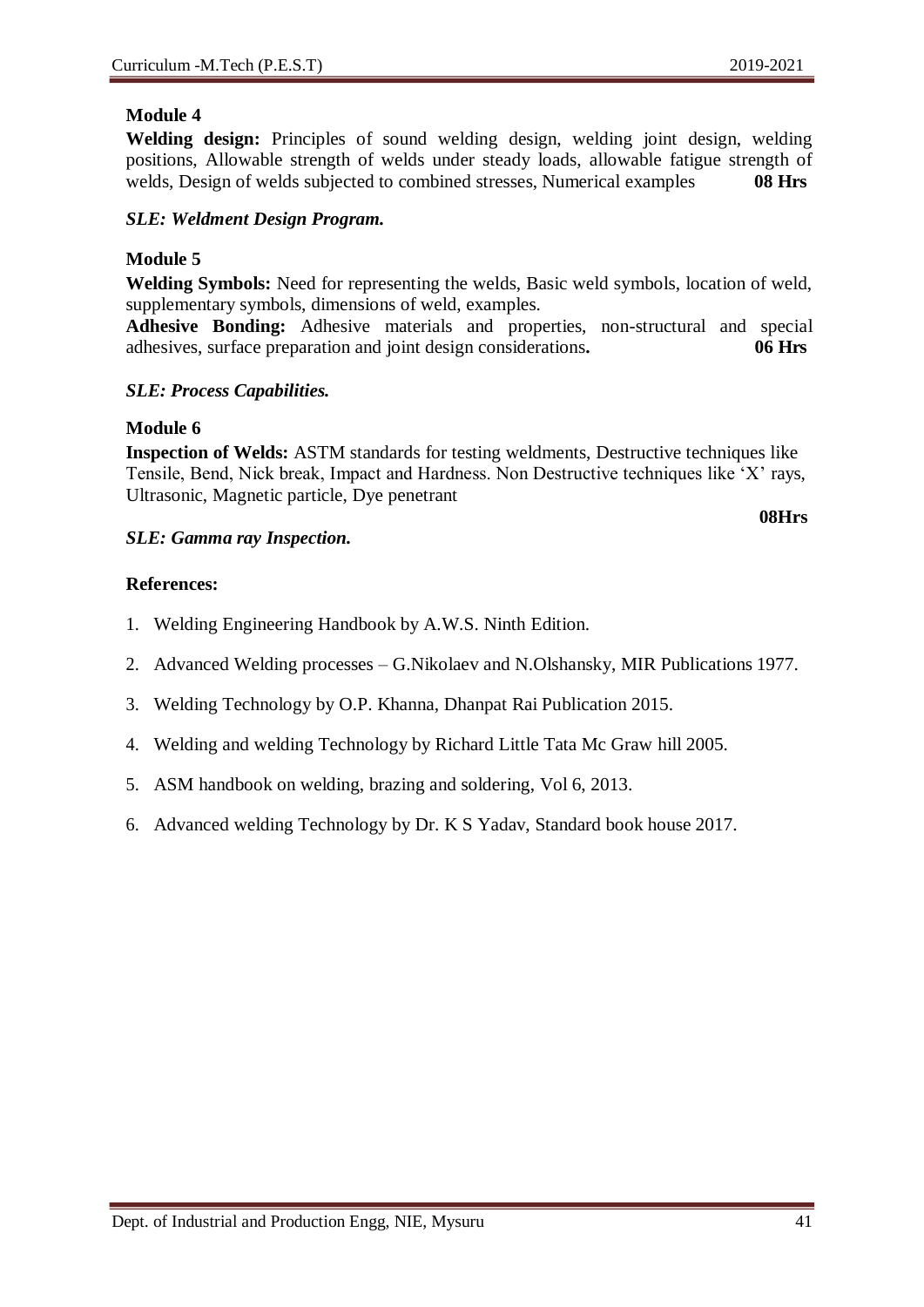### **ELECTIVE III**

### **JIT AND LEAN MANUFACTURING (3:0:0)**

**Course Code: MPT2E301 CIE : 50% Marks Hrs/Week : 03 SEE : 50% Marks SEE Hrs : 03 Max. Marks : 100**

#### *Course Outcomes*

#### **Upon successful completion of this course, the students will be able to:**

- 1. Summarize CPC and JIT concepts.
- 2. Assess JIT production as an effective tool.
- 3. Choose an appropriate sequence and scheduling for effect parts and product delivery.
- 4. Analyze the lean tools such as 5S, techniques such as JIT, Kanban and Value Stream Mapping and explain the procedures for reducing setup time
- 5. Explain importance of Jidoka and worker involvement in production and understand the importance of global enterprise and analyze the lean manufacturing concepts adopted in industries.

#### **Module 1:**

**Introduction:** The mass production - origin of lean production system, system and system thinking, basic image of lean production, customer focus and muda.

JIT: Principle of JIT, JIT system, Kanban, e-Kanban, Kanban rules and expanded role of convenience, production levelling, pull system, Value stream mapping

**08Hrs**

#### *SLE: Benefits of JIT.*

#### **Module 2:**

**Just in Time Production:** Primary purpose, profit through cost reduction, Elimination of over production, Quality control, Quality assurance, Respect for humanity, Flexible work force, Adapting to changing production quantities, Process layout for shortened lead Times, Standardization of operation. **08 Hrs**

#### *SLE: JIT Production*

#### **Module 3:**

**Toyota Production System:** The philosophy of TPS, Basic frame work of TPS, Kanban. Supplier Kanban and the Sequence schedule for Use by Suppliers - Later replenishment System by Kanban, sequenced withdrawal system, Circulation of the supplier Kanban within Toyota. Production smoothing in TPS, Production planning, Adaptability to demand fluctuations, Sequencing method for the mixed model assembly line to realize smoothed production of goal **08Hrs**

*SLE: Problems and counter measures in applying the Kanban system to sub contractors.*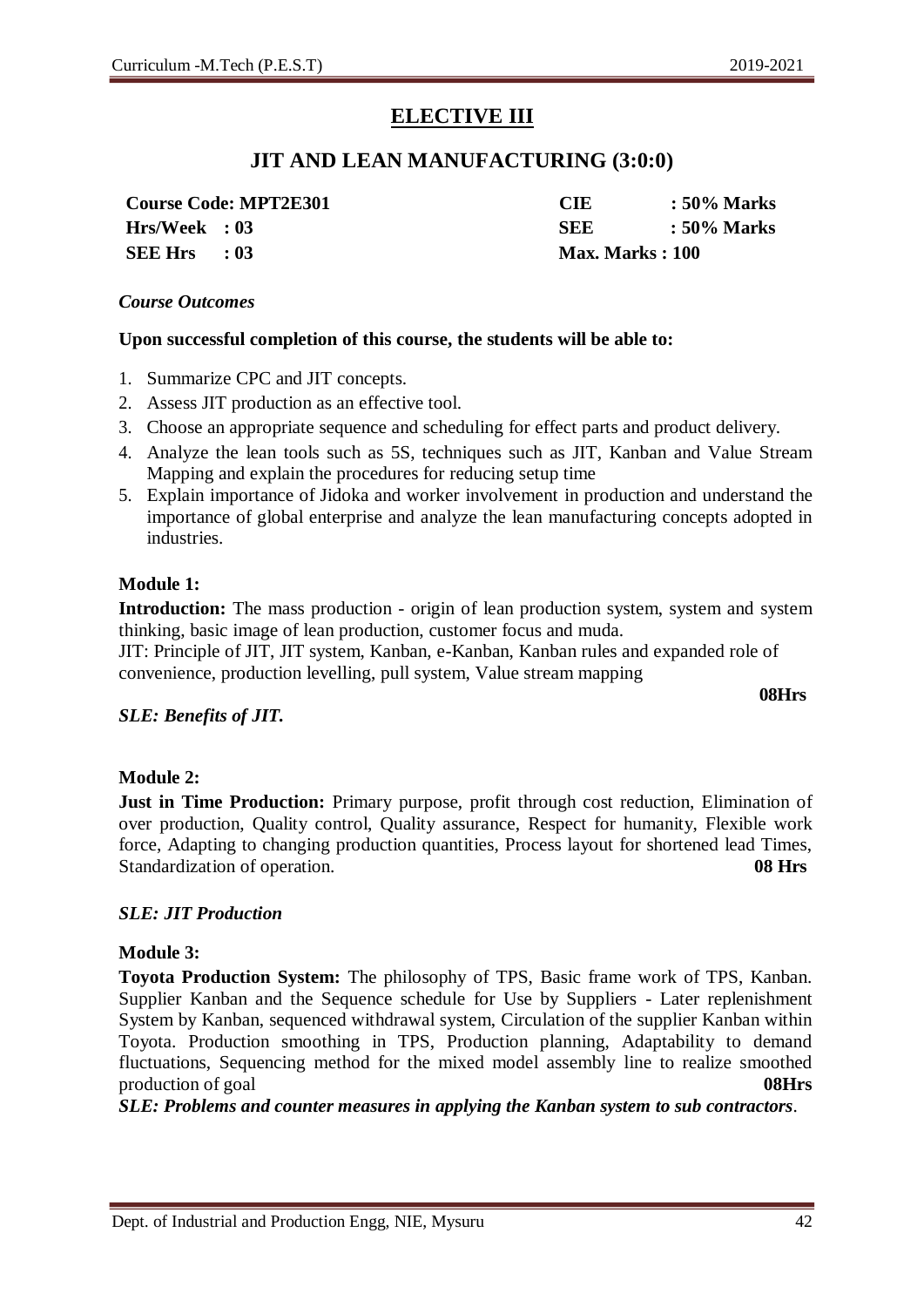**Stability and Standardization of Operations:** Standards in the lean system – 5S system – Total Productive Maintenance – standardized work –elements of standardized work – charts to define standardized work – man power reduction – Overall Equipment Efficiency standardized work and kaizen.

**Shortening of Production Lead Times:** reduction of setup times, practical procedures for reducing setup time **08 Hrs**

#### *SLE: Multi-function workers and job rotation.*

#### **Module 5**

**Jidoka concept** – Poka-yoke systems; inspection systems and zone control; types and use of poka-yoke systems; Implementation of jidoka.

**Worker Involvement:** Involvement – activities to support involvement – quality circle activity – kaizen training.

**Managing Lean Enterprise:** Global enterprises and their benefits **10Hrs** *SLE: Lean concept in service sector.*

- 1. Pascal Dennis, Lean Production Simplified: A Plain- Language Guide to the World's Most Powerful Production System, (Second edition), Productivity Press, New York, 2007.
- 2. Mike Rother and John Shook, Learning to See: Value Stream Mapping to Add Value and Eliminate MUDA, Lean Enterprise Institute, 1999.
- 3. Toyota Production System –An integrated approach to just in time by Yasuhiro Monden – Engineering aild Management press – Institute of Industrial Engineers Norcross Georgia.
- 4. Amaldo Hernandez: "Just in Time Manufacturing" PH International, 2014.
- 5. "The Machine that changed the World" by Daniel Roos, 2014.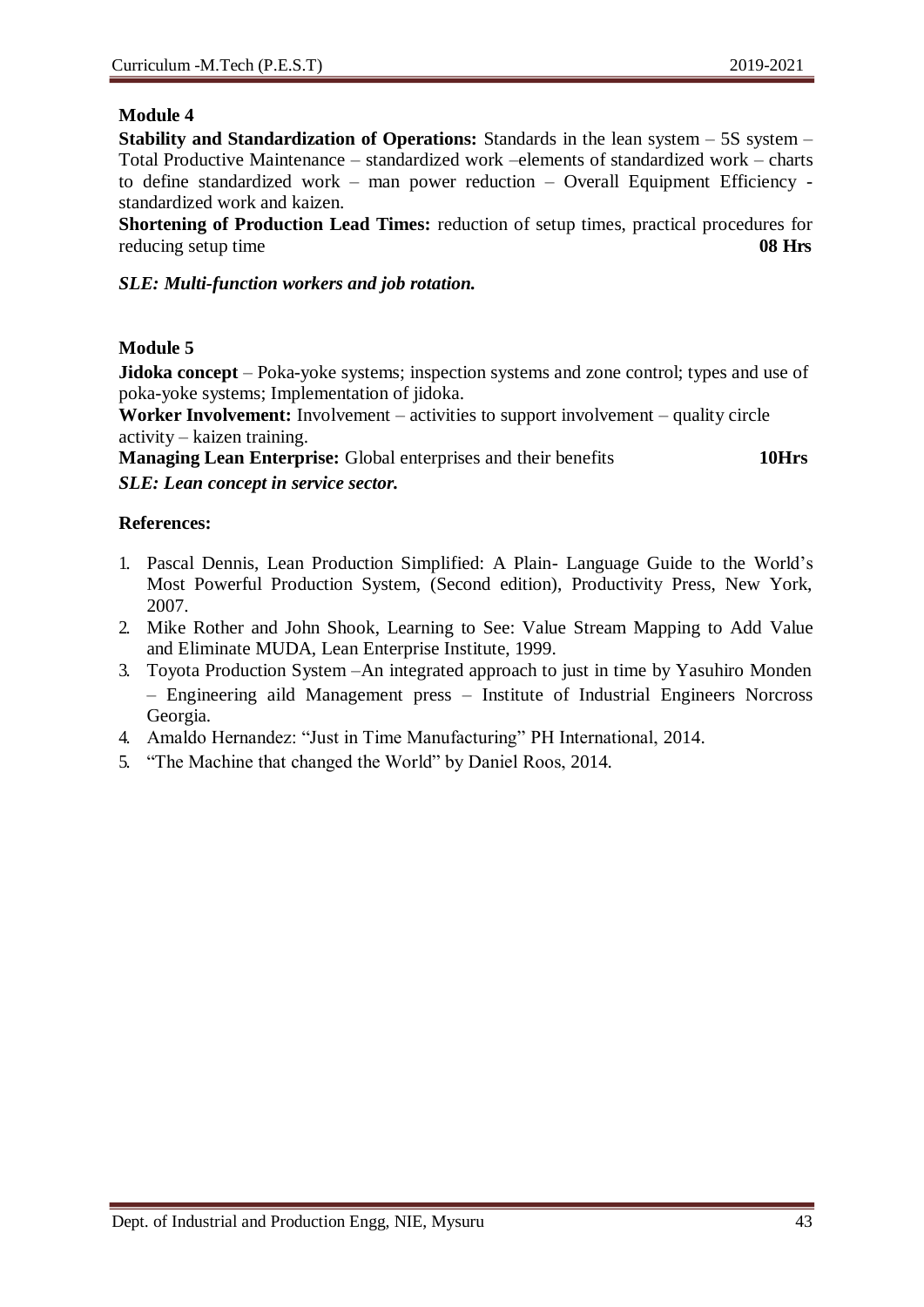### **FLEXIBLE MANUFACTURING SYSTEMS (3:0:0)**

|                | Sub Code : MPT2E302 | CIE                     | : 50% Marks |
|----------------|---------------------|-------------------------|-------------|
| Hrs/Week : 03  |                     | SEE                     | :50% Marks  |
| $SEE Hrs = 03$ |                     | <b>Max. Marks : 100</b> |             |

#### *Course Outcomes:*

#### **Upon successful completion of this course, the students will be able to:**

- 1. Recall the concepts of FMS
- 2. Assess the use of data processing in FMS.
- 3. Identify the equipments for use in FMS.
- 4. Classify the FMS's.
- 5. Utilize appropriate material handling equipment in FMS and Interpret the use of computing technology in FMS.

#### **Module 1**

**Introduction to FMS** - Concepts, Advantages, Components and examples of FMS, Distributed Numerical Control (DNC) - Communication between DNC computers

#### *SLE: MCU*

#### **Module 2**

**Distributed data processing in FMS** - Computer network protocols - Interfacing of CAD and CAM - Part programming in FMS tool data base - Clamping devices

#### *SLE: Fixtures data base.*

#### **Module 3**

**Equipment in FMS**: Primary equipment, Work centers, Universal machining centers (prismatic FMSs) Turning centers (rotational FMSs), Grinding machines, Nibbling machines. Process centers: Wash machines, Robotic workstations, Manual workstations. Secondary equipment: Support stations, Pallet/fixture/ load/unload stations

#### *SLE: Tool commissioning/setting area.*

#### **Module 4**

**Types of FMS**: Sequential FMS, Random FMS, Dedicated FMS, Modular FMS. **FMS layouts**: progressive layout, closed loop layout, Ladder layout, Open field layout. Applications of FMS: Metal-cutting machining, Metal forming, Assembly, Joining-welding (arc, spot), gluing. **10 Hrs**

#### *SLE: Surface treatment, Inspection, Testing.*

**07 Hrs**

**08Hrs**

**07 Hrs**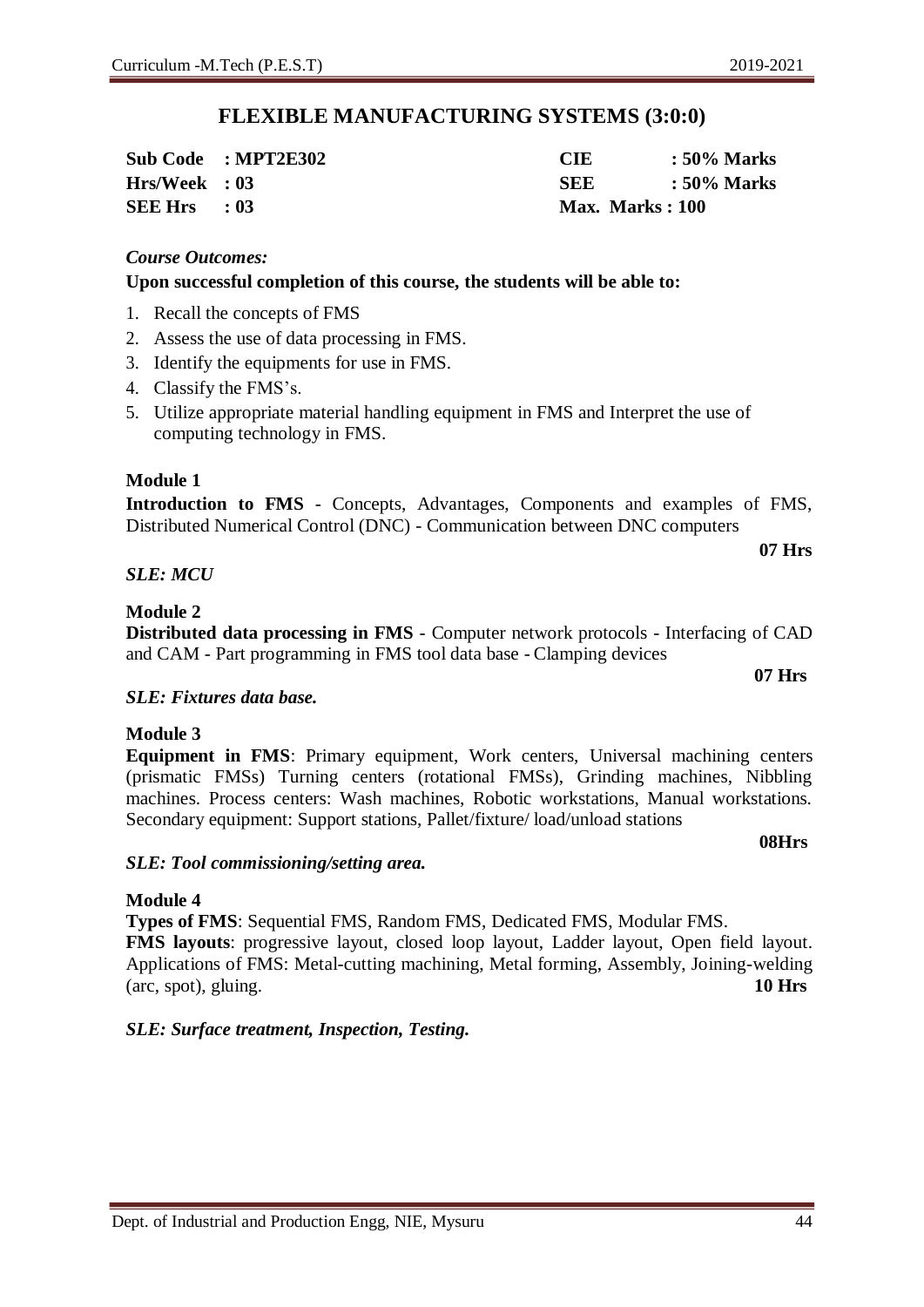**Material Handling Systems** - ASRS - AGVs - Features of industrial robots - Robot cell design and control

**Inspection**: CMM – In cycle gauging - Sensors for robots.

**Interfacing of computer** - Machine tool controllers and handling systems: Communications standards, Programmable Logic Controllers (PLC's) - Interfacing, Computer aided Project planning **10 Hrs. 10 Hrs.** 

*SLE: FMS controls.*

- 1) Mikell P Groover, "Automation Production systems, Computer Integrated Manufacturing", Prentice Hall, 2008.
- 2) Paul Ranky., "The design and operation of FMS", IFS publication., 1983.
- 3) Viswanathan, N and Nahari, Y, "Performance modeling of automated manufacturing systems", PrenticeHall,1992.
- 4) Nanua Singh-Computer aided design/Manufacturing.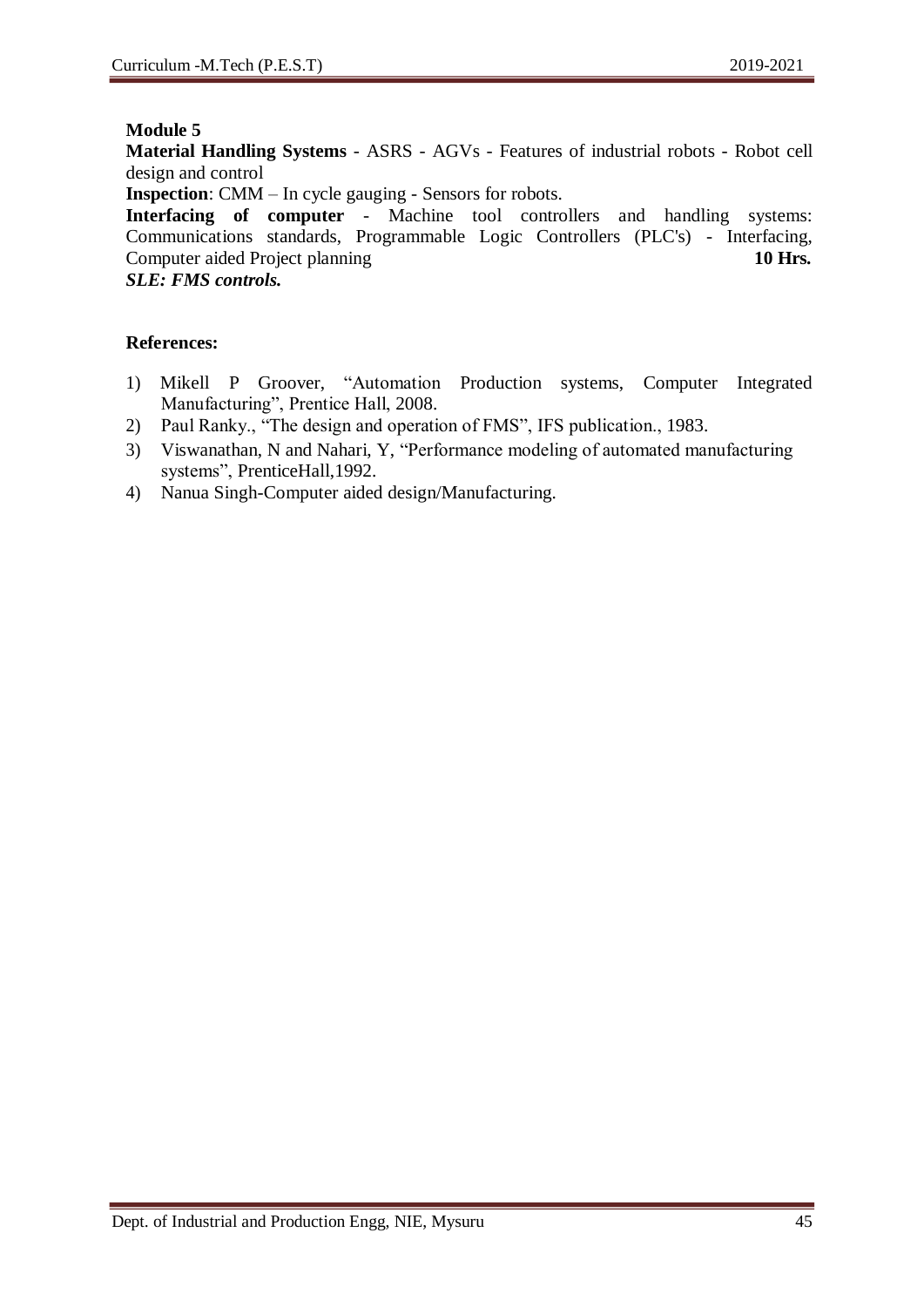### **PRODUCT LIFECYCLE MANAGEMENT (3:0:0)**

|                | Sub Code : MPT2E303 | CIE             | $\therefore$ 50% Marks |
|----------------|---------------------|-----------------|------------------------|
| Hrs/Week : 03  |                     | SEE             | : 50% Marks            |
| $SEE Hrs = 03$ |                     | Max. Marks: 100 |                        |

#### *Course Outcomes:*

#### **Upon successful completion of this course, the students will be able to:**

- 1. Discuss the importance of collaborative product development and benefits of concurrent engineering.
- 2. Identify various CE techniques.
- 3. Use Information Technology in the lifecycle of a product.
- 4. Explain the various aspects of design stage of a product.
- 5. Discuss the importance of PLM and its applications for a problem solving in an industry and examine the various components of PLM and be able to practice its methodologies.

#### **Module 1**

**Introduction:** Extensive definition of Concurrent Engineering (CE), CE design methodologies, Components of CE, Review of CE techniques like DFM (Design for manufacture), DFA (Design for assembly), QFD (Quality function deployment), RP (Rapid prototyping), TD (Total design), for integrating these technologies, Organizing for CE, CE tool box, Benefits of Concurrent Engineering. **10 Hrs**

#### *SLE: Collaborative product development.*

#### **Module 2**

**Survey of CE techniques:** Japanese Success, European Environment and CE in US Automotive industries. **06 Hrs**

#### *SLE: Case studies related to US automotive industries*

#### **Module 3**

**Use of Information Technology:** IT supports, Solid modelling, Product data management, collaborative product commerce, expert systems, software hardware component design.

**8Hrs**

#### *SLE: Artificial Intelligence*

#### **Module 4**

**Design Stage:** Lifecycle design of products, Opportunities for manufacturing enterprises, Modality of concurrent engineering design, automated analysis idealization control, CE in optimal structural design. **08 Hrs**

#### *SLE: Real time constraints*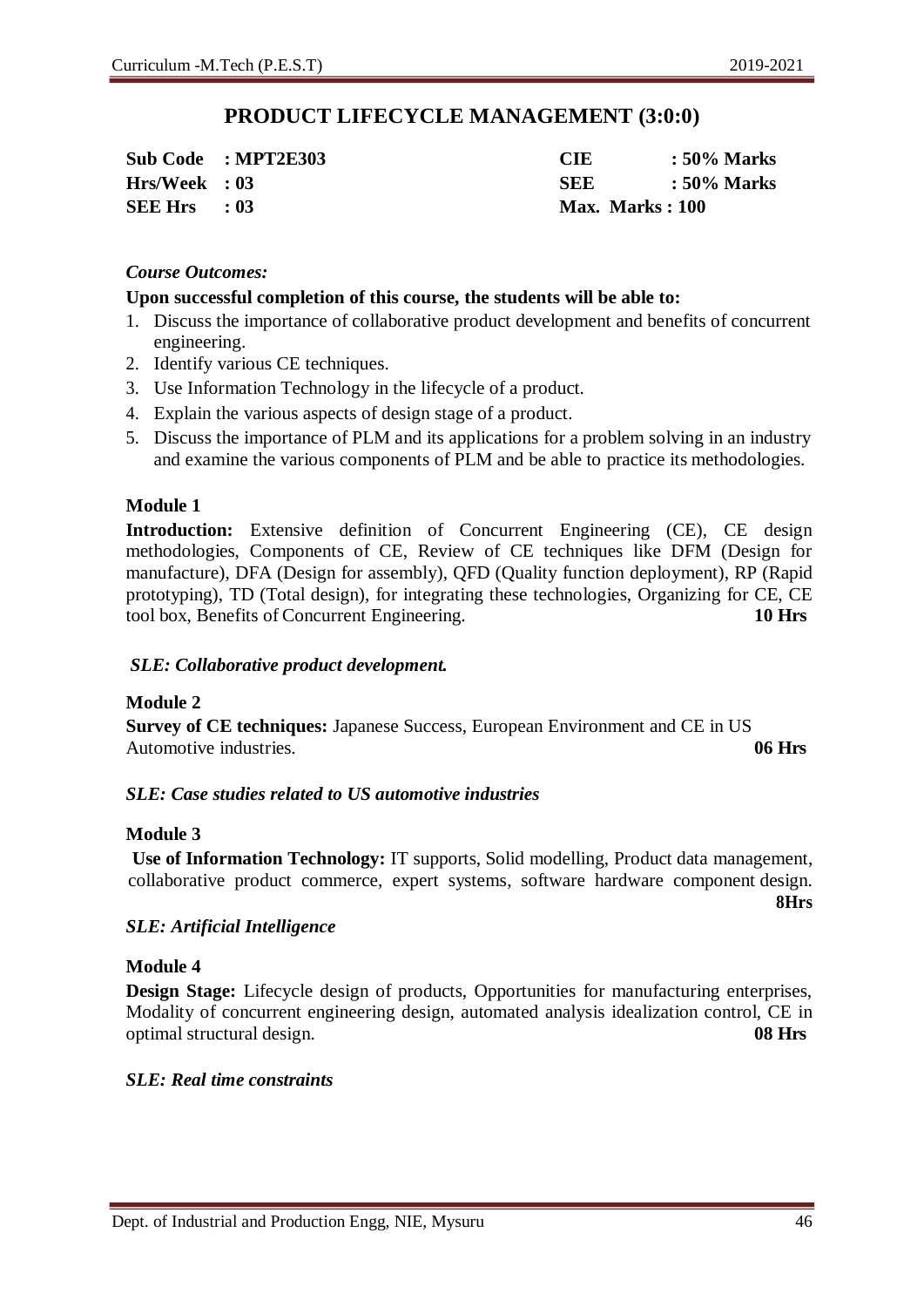**Need For PLM:** Importance of PLM, Implementing PLM, and Responsibility for PLM, and Benefits to different managers, Components of PLM, Emergence of PLM and opportunities to seize.

**Components of PLM:** Components of PLM, Product lifecycle activities, Product organizational structure, Human resources in product lifecycle, Methods, Techniques, Practices, Methodologies, Processes, System components in lifecycle, Interfaces, Information, Standards. **10 Hrs**

*SLE: Slicing and dicing the systems.*

- 1. Integrated Product Development M.M. Anderson and L Hein IFS Publications.
- 2. Design for Concurrent Engineering J.Cleetus CE Research Centre, Morgantown.
- 3. Concurrent Engineering Fundamentals: Integrated Product Development, Prasad Prentice hall India, 1996.
- 4. Concurrent Engineering in Product Design and Development I Moustapha New Age International.
- 5. Product Lifecycle Management John Stark Springer-Verlag, UK.
- 6. Product Lifecycle Management Michael Grieves McGraw Hill, 1<sup>st</sup> edition, 2003.
- 7. Concurrent Engineering: Automation tools and Technology Andrew Kusiak, Wiley-Inter science publisher.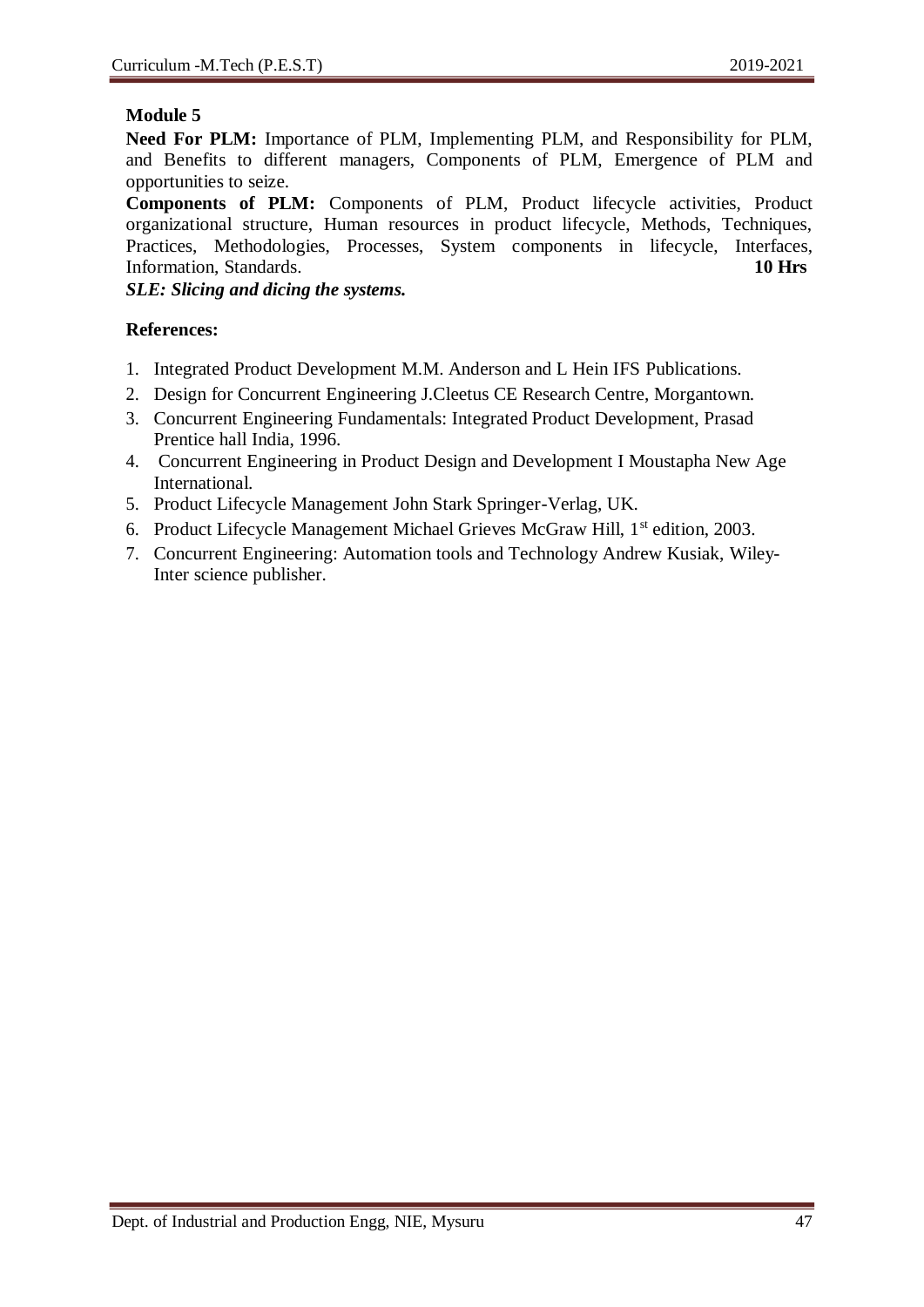### **QUANTITATIVE TECHNIQUES IN DECISION MAKING (3:0:0)**

|                | Sub Code : MPT2E304 |
|----------------|---------------------|
| Hrs/Week: 03   |                     |
| <b>SEE Hrs</b> | : 03                |

**Sub Code : MPT2E304 CIE : 50% Marks Hrs/Week : 03 SEE : 50% Marks SEE Hrs : 03 Max. Marks : 100**

#### *Course Outcomes:*

#### **Upon successful completion of this course, the students will be able to:**

- 1. Identify the suitable statistical tool for decision making.
- 2. Explain the variations of distribution of data using different statistical models.
- 3. Distinguish the variations of distribution of statistical data.
- 4. Draw good decision in real time situation using assignment and transportation technique.
- 5. Explain the purpose and function of statistical quality control and to design new simple models, like: CPM, PERT to improve decision-making and develop critical thinking and objective analysis of decision problems.

#### **Module 1:**

**Introduction:** Statistics and managerial decisions, Statistical data and Operations Research techniques.

**Presentation and Analysis of Statistical Data:** Tables and graphs as data presentation devices, Histogram and cumulative frequency curves. **08Hrs**

#### *SLE: Frequency Distribution.*

#### **Module 2:**

**Fundamentals of Statistics, Probability and Probability Distributions:** Measures of central tendency and location, Measure of dispersion, Skewness and kurtosis, Probability and rules of probability, Random variables and probability distributions – Binomial, Poisson, Hyper geometric and Normal.

**Decision making under Uncertainty:** Alternative criteria for decision under uncertainty.

**08 Hrs**

#### *SLE: Bayesian approach and Incremental analysis.*

#### **Module 3:**

**Correlation, Regression and Multivariate Analysis:** Bi-variate frequency distribution and scatter diagram, Correlation analysis and Regression analysis, Non linear regression, auto correlation and multiple regression analysis, Multivariate analysis.

**Linear Programming Problem:** Formulation of L.P.P., Solution of L.P.P. by graphical method, Solution of L.P.P. by simplex method, Concept of duality and solution of dual problems. **08 Hrs**

#### *SLE: Solution of L.P.P. by dual simplex method.*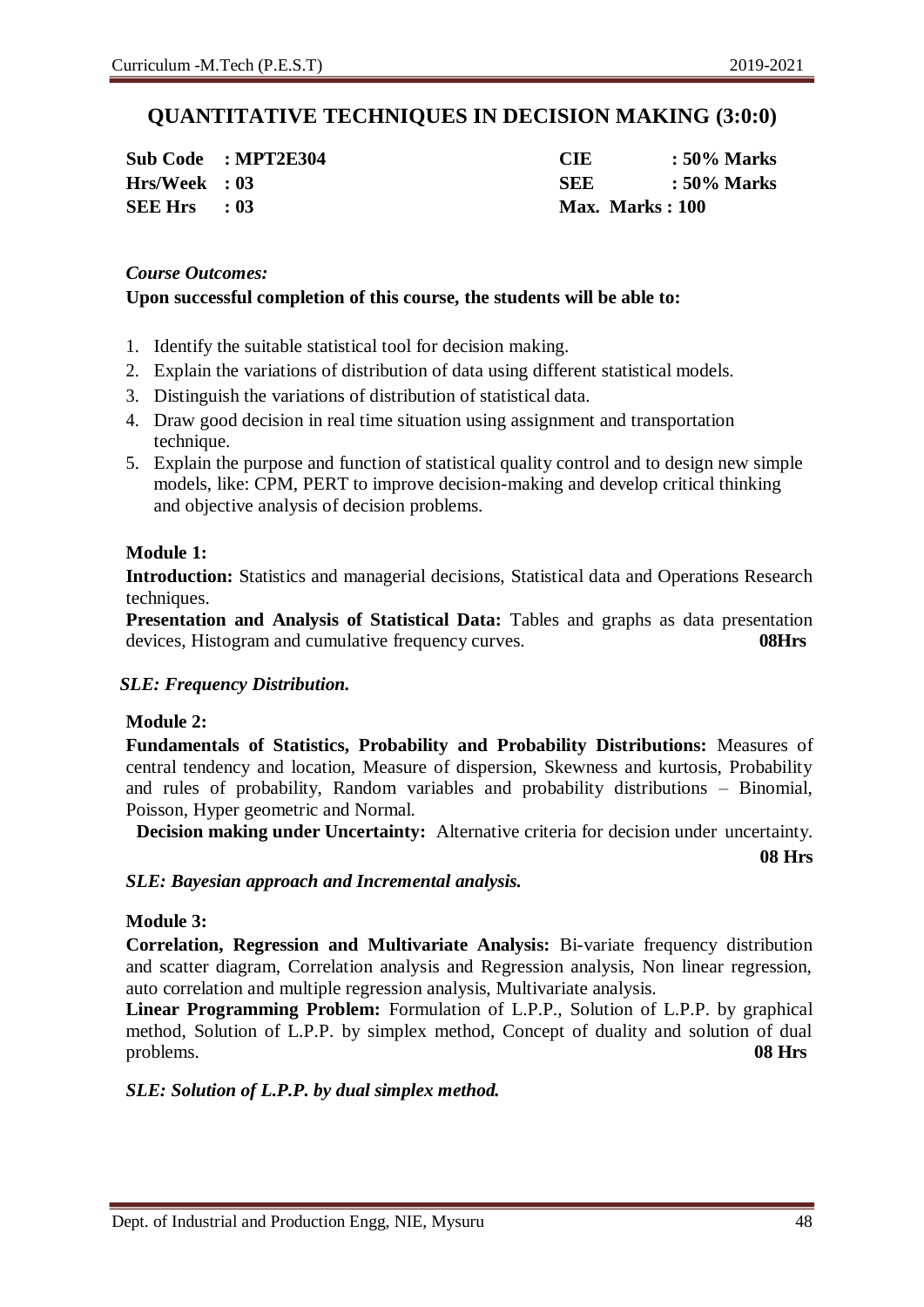#### **Module 4:**

**Transportation and Assignment Problems:** Structure of transportation problem and various methods of find I.B.F.S., Optimality test of transportation problems, Assignment problems and solution by Hungarian method

**Theory of Games:** Two person zero sum game, Minimax and maximin strategies, Solution of game by dominance rules, arithmetic and algebraic methods, Solution of game by graphical method and method of matrices, Solution of game by Linear programming approach and approximate and algebraic methods to solve game problems. **08 Hrs**

#### *SLE: Travelling Salesman Problem.*

#### **Module 5:**

**Network Analysis:** PERT and CPM, Network construction and determination of critical path, Calculation of ES, EF, LS, LF, TF, FF and IF, Crashing of a project.

**Waiting Line:** Basic structure of queuing systems and characteristics, Expressions for M/M/1 queuing model.

**Simulation of Management systems:** Simulation and Monte Carlo method, Waiting line.

**08Hrs**

#### *SLE: Scheduling of a project.*

- 1. Srivastava U.K. et. All "Quantitative Techniques for managerial decisions", New Age International Private Limited,2011.
- 2. Gupta and Heera "Operations Research: An Introduction", S.Chand and Company,2012.
- 3. H.Taha "Operations Research", Prentice Hall India 6<sup>th</sup> edition.
- 4. Hillier and Liberman "Introduction to Operations Research", McGraw Hill International, 2011.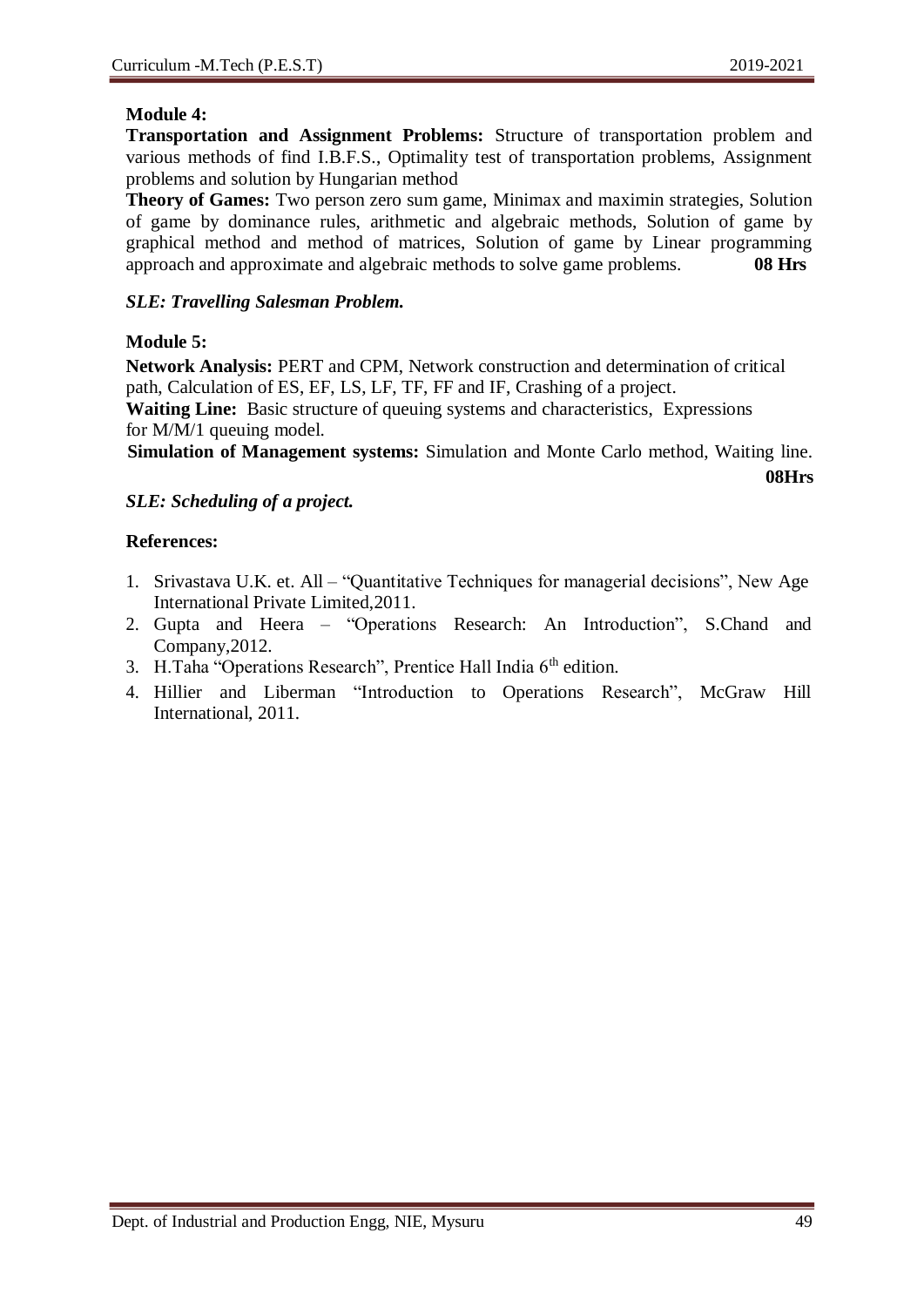### **ELECTIVE IV**

### **MODELING AND SIMULATION OF MANUFACTURING SYSTEMS (3:0:0)**

**Course Code : MPT2E402 CIE : 50% Marks SEE Hrs : 03 Max. Marks : 100**

**Hrs/Week : 03 SEE : 50% Marks**

#### *Course Outcome:*

#### **Upon successful completion of this course, the students will be able to:**

- 1. Interpret the fundamentals of computer modeling and simulation using various methods.
- 2. Introduce to the different technologies based on the system and model for solving simulation problems.
- 3. Elaborate various statistical models used for simulations.
- 4. Solve random variable problems using statistical distributions.
- 5. Interpret discrete data using statistical distribution and understand various simulation experiments and verification techniques.

#### **Module 1**

**Principle of Computer Modeling and Simulation:** Monte Carlo simulation. Nature of computer- modeling and simulation. Limitations of simulation. **07 Hrs**

#### *SLE: Areas of applications.*

#### **Module 2**

**System and Environment:** Components of a system, discrete and continuous systems, Models of a system -a variety of modeling approaches.

**Discrete Event Simulation:** Concepts in discrete event simulation, manual simulation using event scheduling, two server queue, simulation of inventory problem.

#### **10 Hrs**

#### *SLE: Single Channel Queue.*

#### **Module 3:**

**Statistical Models in Simulation:** Discrete distributions, Continuous distributions. **Random Number Generation:** Techniques for generating random numbers, mid square method -the mod product method, Constant multiplier technique. Additive congruential method -Linear congruential method -Tests for random numbers -The Kolmogorov-Smimov test, Ulfaskluna and Annita borsen Dohlgvist Publisher Artechhouse.

**12Hrs**

*SLE: Chi-square Test.*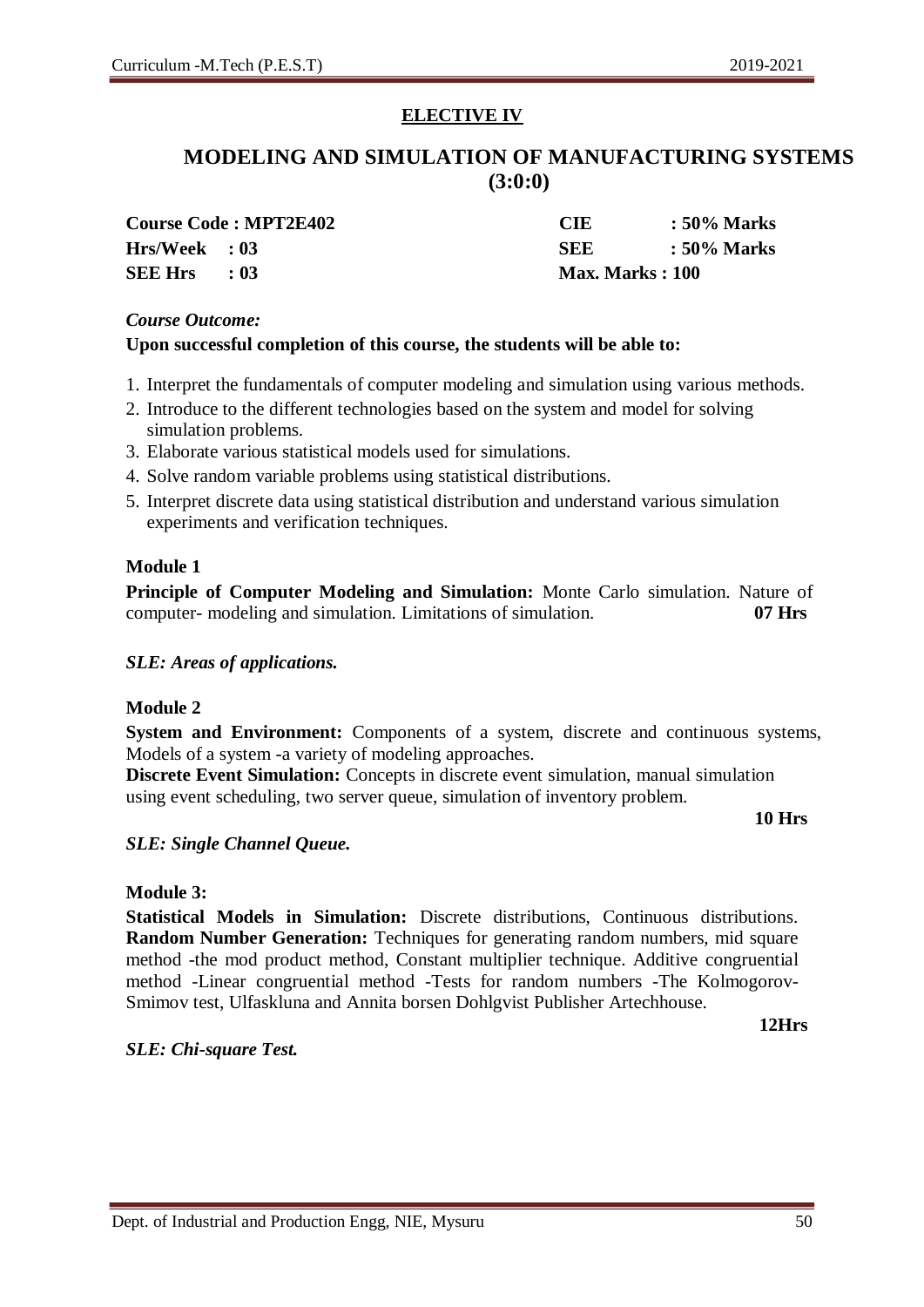#### **Module 4:**

**Random Variable Generation:** Inversion transforms technique, exponential distribution. Uniform distribution, Weibull distribution, continuous distribution, generating approximate normal variates **08 Hrs** 

#### *SLE: Erlang Distribution.*

#### **Module 5:**

**Empirical Discrete Distribution:** Discrete uniform -distribution Poisson distribution geometric distribution -acceptance -rejection technique for Poisson distribution.

**Design and Evaluation of Simulation Experiments:** variance reduction techniques antithetic variables, variables-verification.

**Simulation Software:** Selection of simulation software, simulation packages. **08 Hrs** *SLE: Gamma Distribution.*

- 1. Discrete Event System Simulation Jerry Banks and .John S Carson II Prentice Hall Inc.-1984.
- 2. Systems Simulation Gordan. G. Prentice Hall India Ltd 2004.
- 3. System Simulation with Digital Computer Nusing Deo Prentice Hall of India 1979.
- 4. Computer Simulation and Modeling Francis Neelamkovil John Wiley and Sons 1987.
- 5. Simulation Modeling with Pascal Rath M. Davis and Robert M O Keefe Prentice Hall Inc. - 1989.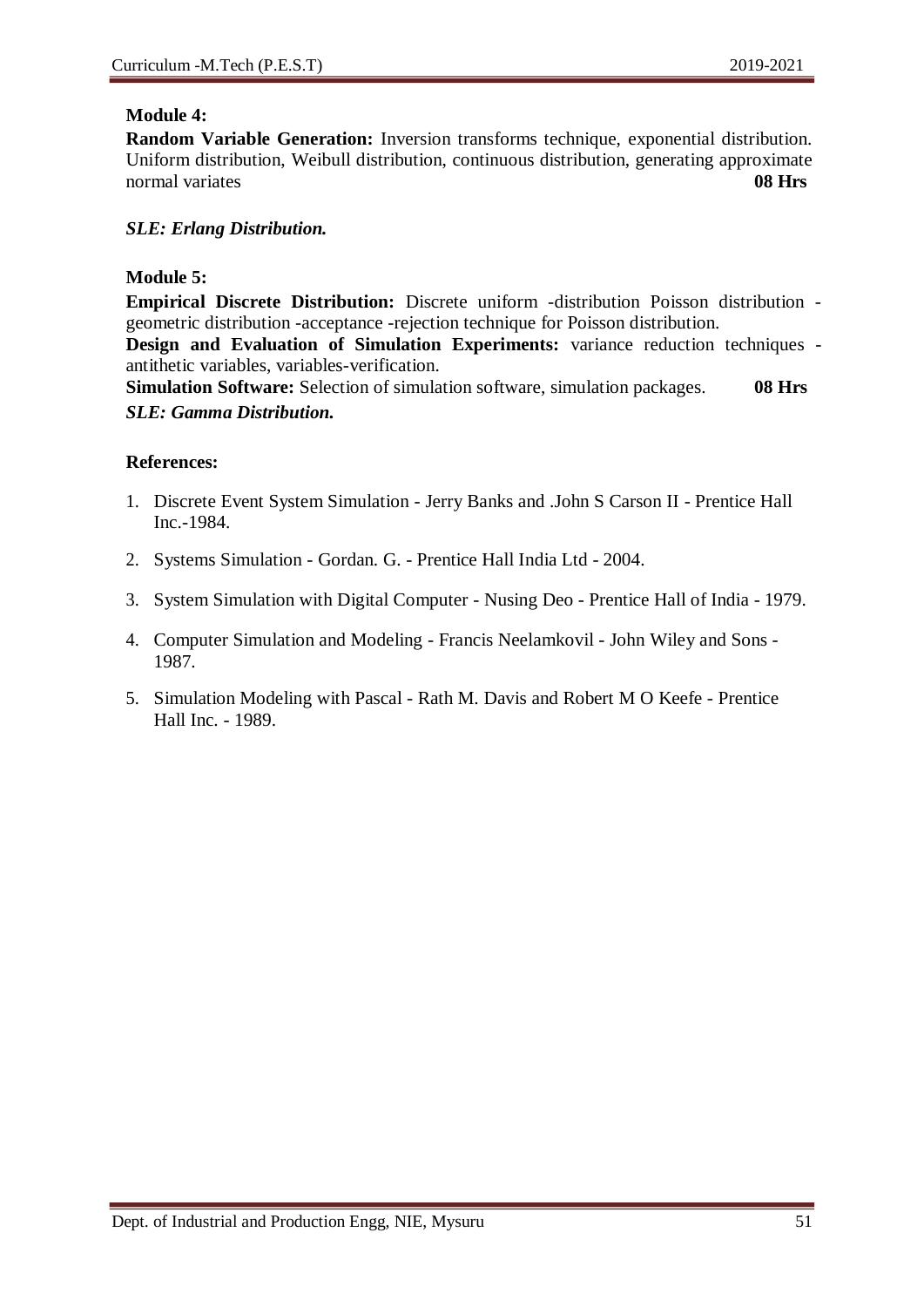### **NON DESTRUCTIVE TESTING (3:0:0)**

**SEE Hrs : 03 Max. Marks : 100**

**Course code : MPT2E403 CIE : 50% Marks Hrs/Week : 03 SEE : 50% Marks**

#### *Course Outcomes:*

#### **Upon successful completion of this course the student will be able to:**

- 1. Know the basic concepts of NDT.
- 2. Detect discontinuities using magnetic particle inspection techniques.
- 3. Use the principles of eddy current inspection for the detection of discontinuities.
- 4. Learn the concepts of ultrasonic inspection by different methods for the detection of defects.
- 5. Evaluate the defects using radiography and its techniques and understand the concepts of optical holography for the detection of defects by using different methods.

#### **Module 1**

**Introduction to ND Testing:** Selection of ND methods, Leak testing, liquid penetration inspection, Advantages and limitation. **08Hrs**

#### *SLE: Visual Inspection.*

#### **Module 2**

**Magnetic Particle Inspection:** Methods of generating magnetic field, Types of magnetic particles and suspension liquids, steps in inspection. **08Hrs**

#### *SLE: Application and limitations.*

#### **Module 3**

**Eddy Current inspection:** Principles, Operation variables, procedure, Inspection coils and Detectable discontinuities. **10Hrs**

#### *SLE: Microwave inspection: Microwave holography, Applications and Limitations*

#### **Module 4**

**Ultrasonic Inspection:** Basic equipment, Characteristics of ultrasonic waves, Variables, Inspection methods - Pulse echo A,B,C scans transmission, Resonance techniques, Transducer elements couplants, search MODULEs, contact types and immersion types inspection standards **10 Hrs**

#### *SLE: Standard Reference Blocks*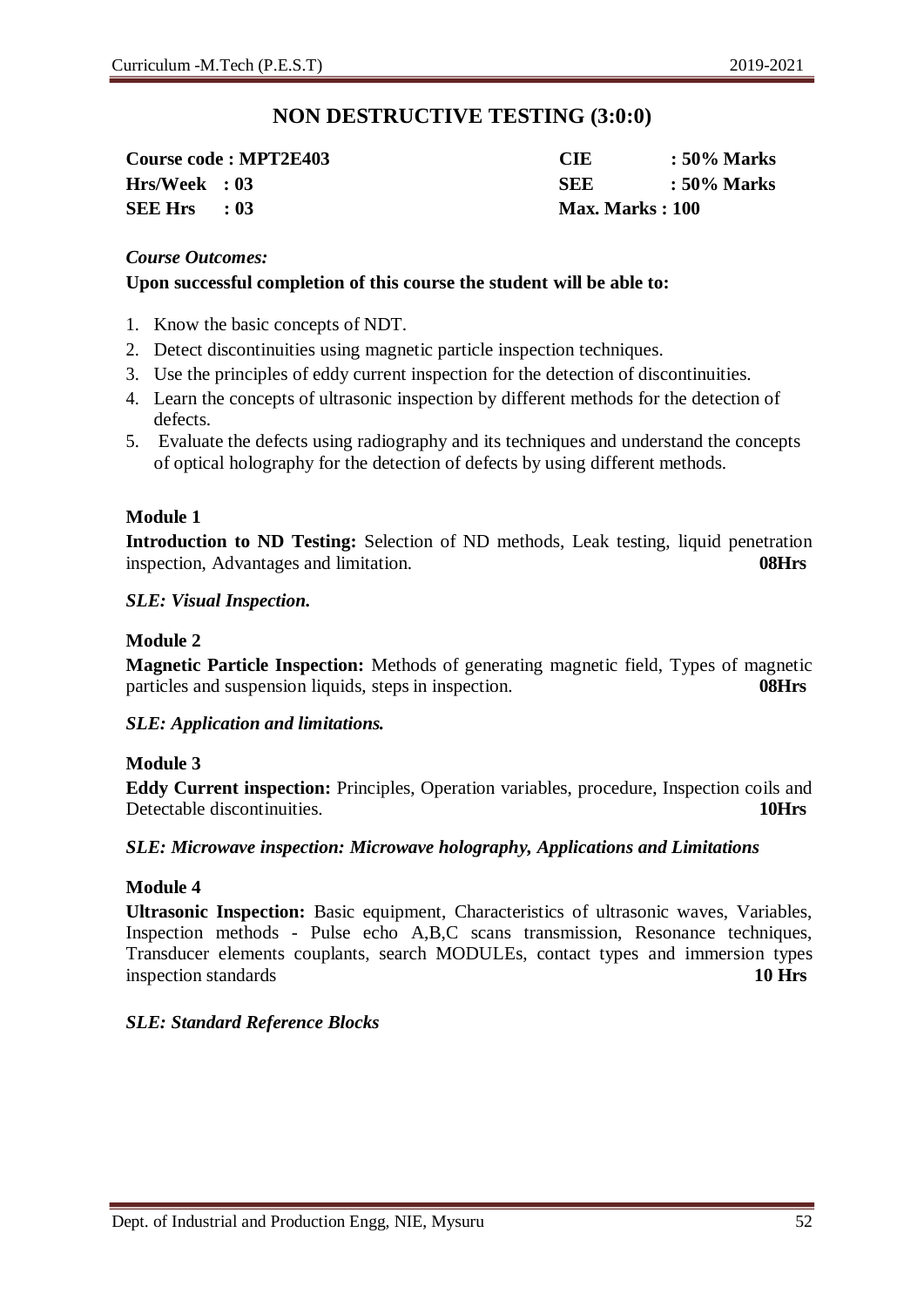#### **Module 5:**

**Radiography Inspection:** Principles, Radiation sources- X-rays and gamma rays, X-ray tube, Radio graphic films, Neutron radiography, Equipment, Inspection methods, Applications.

**Optical Holography:** Basics of Holography, recording and reconstruction - Acoustical Holography: systems and techniques applications. **06 Hrs**

*SLE: Indian standards for NDT*

- 1. Mc Gonnagle J J "Non Destructive Testing" Garden and reach New York.
- 2. Non destructive Evolution and quality control" volume 17 of metals hand book 9 edition 1989.
- 3. Davis H.E Troxel G.E wiskovil C.T, "The Testing Instruction of Engineering materials", Mc graw hill.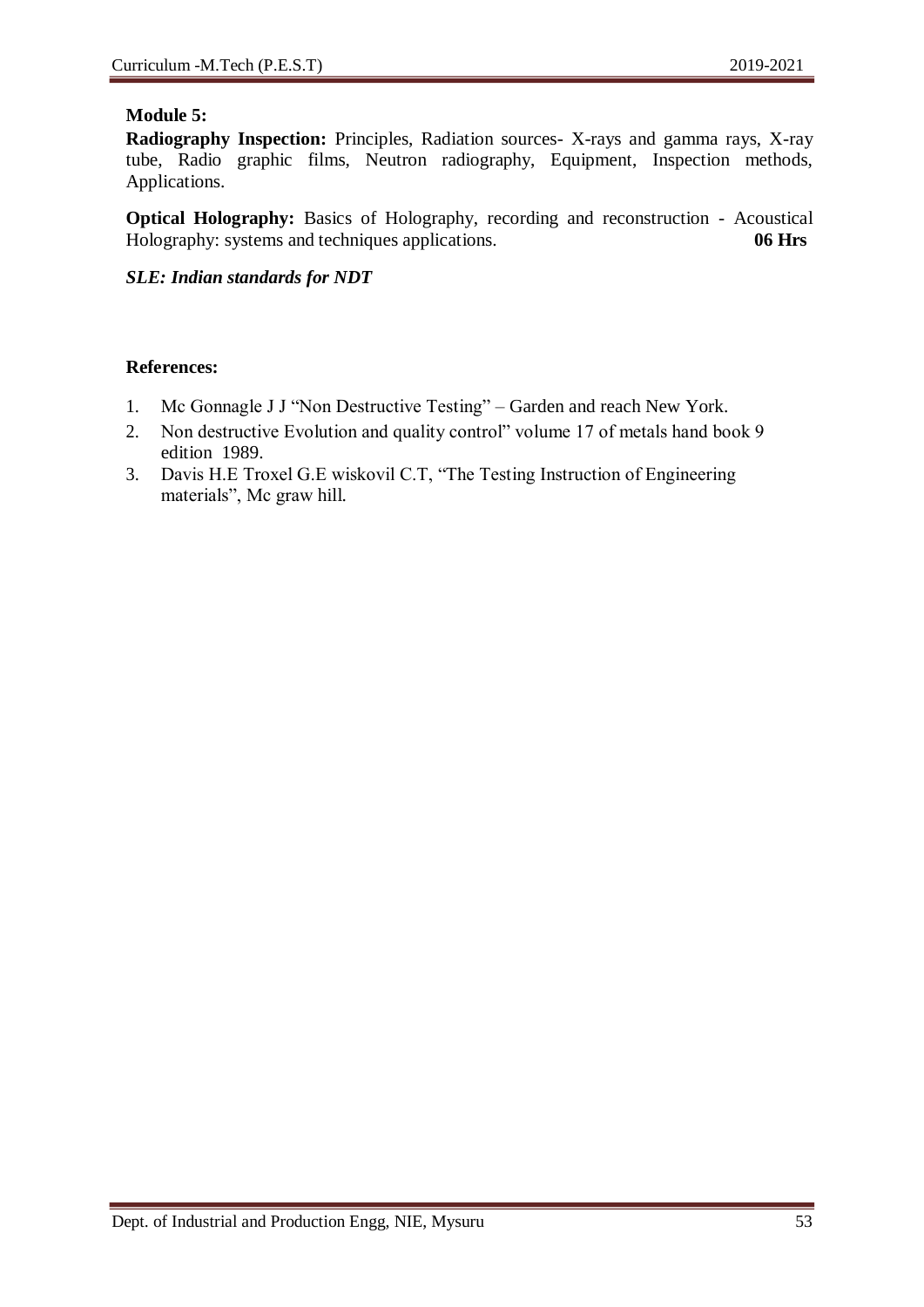### **PRINCIPLES OF RELIABILITY ENGINEERING (3:0:0)**

**Course Code : MPT2E404 CIE : 50% Marks SEE Hrs : 03 Max. Marks : 100**

**Hrs/Week : 03 SEE : 50% Marks**

#### *Course Outcome:*

#### **Upon successful completion of this course, the students will be able to:**

- **1.** Explain reliability management concepts.
- **2.** Recommended various reliability models and their applications.
- **3.** Predict design systems and processes for reliability.
- **4.** Demonstrate the failure data and modeling.
- **5.** Predict various tools available in reliability engineering to model and predict reliability.

#### **Module 1**

**Introduction:** What is reliability engineering? Why teach reliability engineering? Why do engineering items fail? Probabilistic reliability, Repairable and non repairable items, Reliability Program activities, Reliability Economics and Management, The development of reliability engineering, The study of reliability and maintainability, Concepts, terms and definitions, Applications.

**Time dependent failure models:** The Weibull distribution, Normal distribution, The Log Normal distribution.

#### **Component life models: (Basic Reliability Models)**

**Failure distribution:** The reliability function, mean time to failure, hazard rate function, hazard rate function, bathtub curve, conditional reliability

**Constant failure rate model:** The exponential reliability function, Failure modes, applications, the two Parameter Exponential distribution, Poisson process, redundancy and CFR model exercises **08 Hrs**

#### *SLE: Organizations involved in reliability work.*

#### **Module 2**

**Reliability Prediction and Modelling:** Reliability of Systems, Serial Configuration, Parallel Configuration, Combined Series-Parallel system, Block Diagram analysis, States Dependent systems, System structure function, Minimal cuts and Minimal paths. Common mode failure, Three state devices, State space analysis (Markov analysis), Load sharing systems, Standby systems, B Graded systems, Reliability Apportionment, Fundamental Limitations of Reliability Prediction, Reliability Databases, Modular Design. **08 Hrs**

#### *SLE: Fault Tree Analysis (FTA), Petri nets.*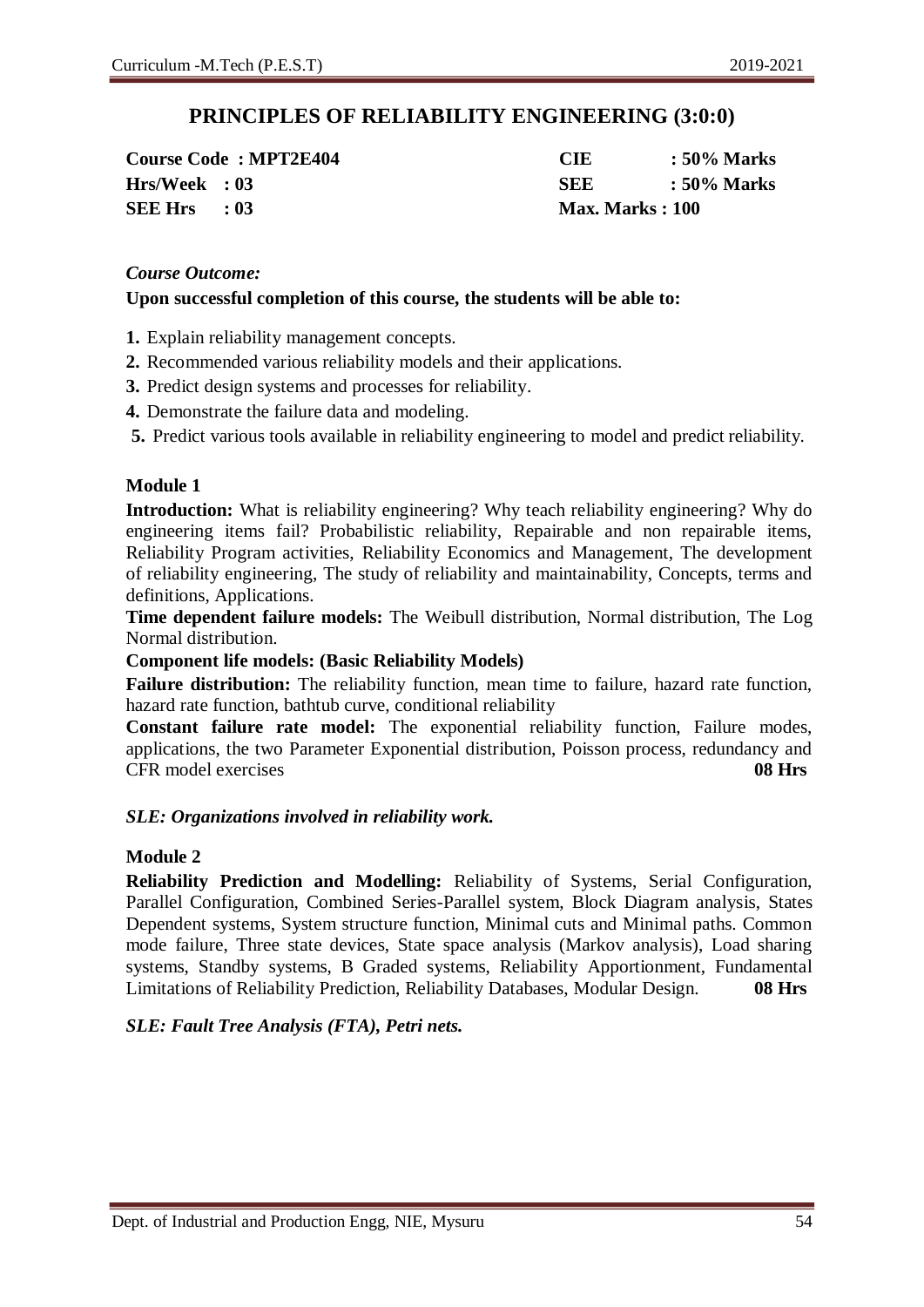**Failure Data Analysis**: Data Collection, Empirical Methods, Static Life Estimation, Product Testing, Reliability Life Testing, Test Time Calculations, Burn-In Testing, Acceptance Testing, Accelerated Life Testing, Experimental Design, Competing Failure Modes, Identifying Candidate Distributions, Parameter Estimation for Covariate Models, Accelerated Test Data Analysis, Reliability Analysis of Repairable Systems, Reliability Demonstration. **08Hrs**

#### *SLE: Reliability Growth Monitoring.*

#### **Module 4**

**Design for reliability:** Computer Aided Engineering (CAE), Environment, Reliability specification and systems measurement, Reliability allocation, Design methods, Failure analysis, Load strength analysis (LSA), Failure modes, Effects and critical analysis, Hazard and operability study (HAZOPS), Human reliability, Design analysis for processes, Critical Item list, Management of Design review, Parts Materials and Process (PMP) Review.

**Physical reliability models:** Distributed load and strength, Analysis of Load Strength Interferences, Effect of Safety Margin and Loading Roughness on Reliability. Covariate models, Static Models, Dynamic Models , Mechanical Stress, Strength, Fracture, Fatigue, Creep, Wear, Corrosion, Reliability of Electronic components, Circuit and system aspects, Electronic system reliability prediction, Reliability in electronic system design, Software in engineering systems, Software Errors, Preventing errors. **08 Hrs**

#### *SLE: Software structure and modularity, Data reliability, Software checking, Software design analysis methods.*

### **Module 5**

**Reliability Management**: Corporate Policy for Reliability, Integrated Reliability Programmes, Reliability and Costs, Safety and Product Liability, Standards for Reliability, Quality and Safety, Specifying Reliability, Contracting for Reliability Achievement, Managing Lower–level Suppliers, The Reliability Manual, The Project Reliability Plan, Use of External Services, Customer Management of Reliability, Selecting and Training for Reliability, Organization for Reliability, Managing Production Quality, Quality Audit, Quality Management Approaches. **10 Hrs**

#### *SLE: Inspection and Repair Availability Model, Design Trade-off Analysis.*

#### **Reference Books:**

- 1. Charles E. Ebling, An Introduction to Reliability and Maintainability Engineering, Tata McGraw Hill MLM1004, 2000, ISBN: 007 0421382.
- 2. Patrick D.T. Oconnor, et. al., Practical Reliability Engineering, John Wiley and Sons, 2002, 4<sup>th</sup> Edition, ISBN: 9812-53-045-2.
- 3. Dr. E. Balaguruswamy Reliability Engineering, McGraw Hill, 2003,  $4<sup>th</sup>$  Edition
- 4. L.S. Srinath, Reliability Engineering, Affiliated East West Press Pvt Ltd, 1991, 3<sup>rd</sup> Edition, ISBN: 81 85336393.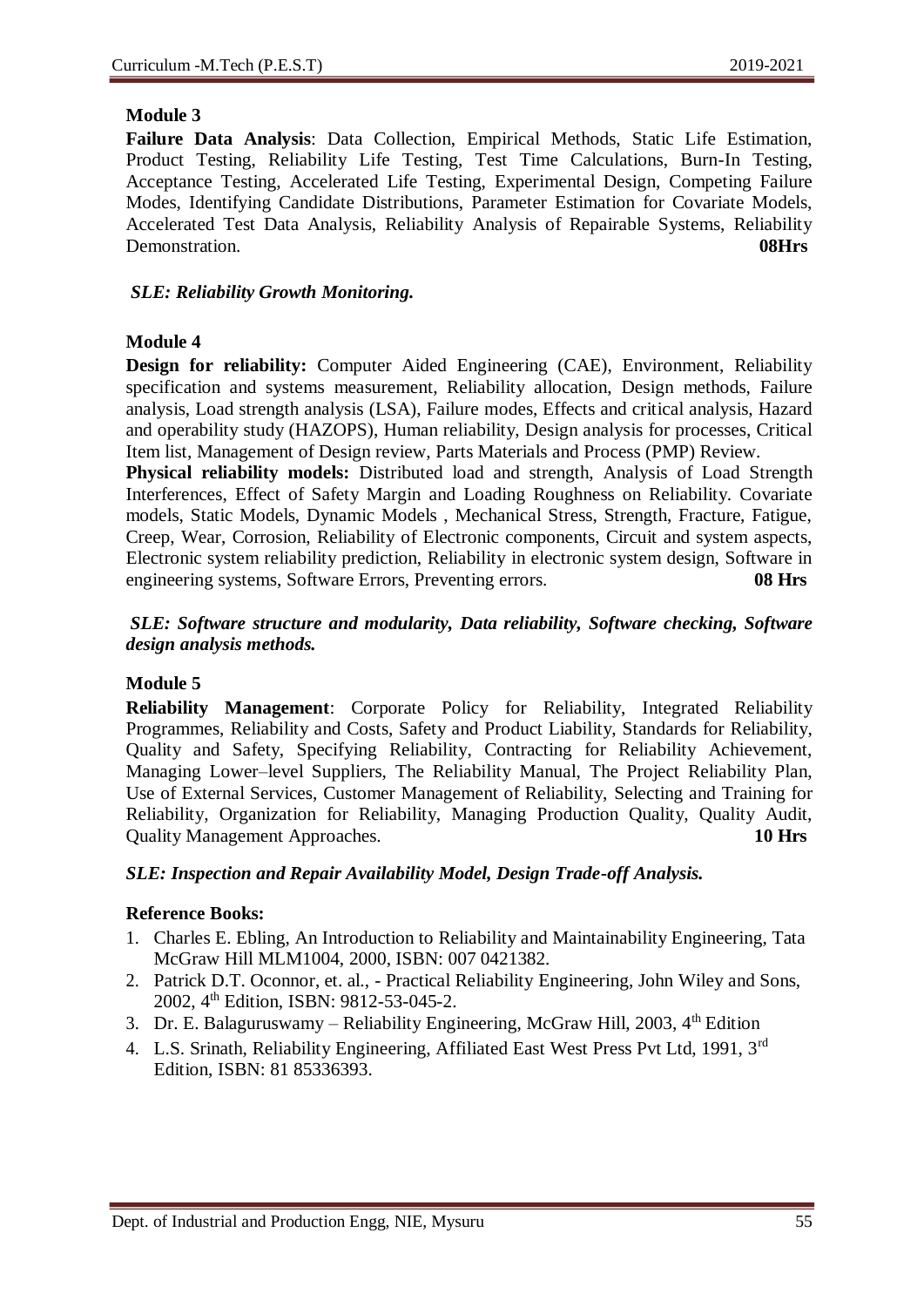### **OPERATIONS RESEARCH (3:0:0)**

| <b>Course Code: MPT2E405</b> |      |
|------------------------------|------|
| $Hrs/Week$ : 03              |      |
| <b>SEE Hrs</b>               | : 03 |

**Course Code : MPT2E405 CIE : 50% Marks Hrs/Week : 03 SEE : 50% Marks SEE Hrs : 03 Max. Marks : 100**

#### *Course Outcomes:*

#### **Upon successful completion of this course, the students will be able to:**

- 1. Understand the mathematical tools that are needed to solve optimization problems.
- 2. Explain clearly basic concepts of linear and integer programming.
- 3. Solve a practical problem multi-stage recourse problems
- 4. Solve problems under uncertain conditions using simulation models.
- 5. Formulate real-life applications in terms of appropriate Markov chain. stochastic models of operations research and formulation of the most economic replacement policy which is in the interest of the system.

#### **Module 1**

**Basics of Operations Research:** Origin, art of modelling, phases of OR, applications. **Linear Programming:** Formulation, graphical solution, simplex method, duality, dual simplex method. Assignment model, Transportation model **Integer Programming:** Definition, classification, Gomory's cutting plane method.

**12Hrs**

#### *SLE: Degeneracy Problem, Multiple Solution Problems*

#### **Module 2**

**Dynamic Programming:** Introduction features and characteristics, recursive equation, Bellman's principle, minimum path problem, cargo loading problem, reliability problem.

**08Hrs**

#### *SLE: Capital Budgeting Problem.*

#### **Module 3**

**Markov Analysis:** Markov process, state transition matrix, tree diagram, steady state condition, Markov analysis algorithm.

Waiting line model: Introduction, terminology, Queuing system, queuing models.

**08Hrs**

#### *SLE: Birth and Death Process Derivations.*

#### **Module 4**

**Simulation:** Introduction, uses of simulation, simulation terminology, Monte-Carlo simulation, generation of random numbers, typical problems. **06Hrs**

#### *SLE: Simulation Languages.*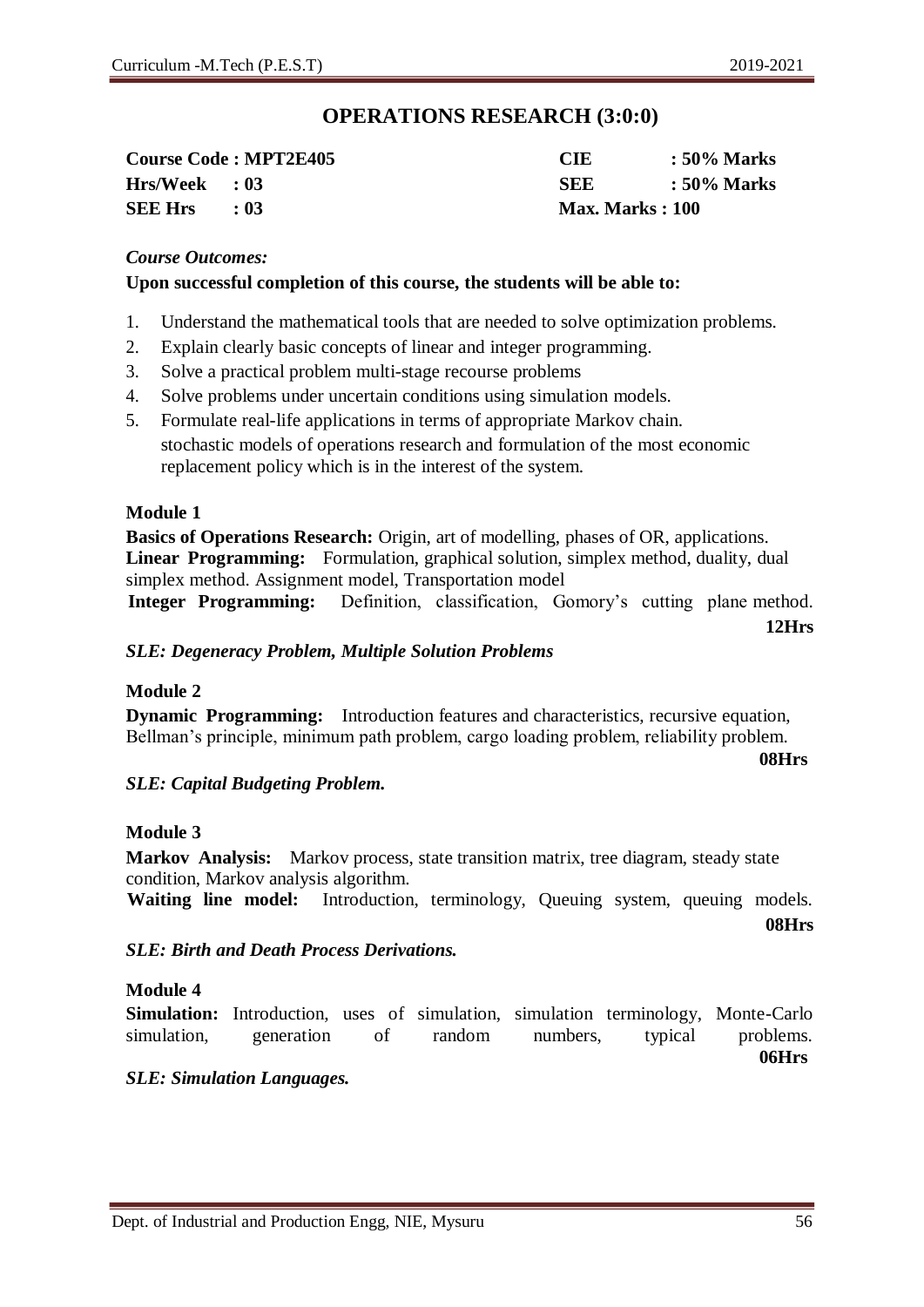**Replacement Model:** Introduction, replacement policies for item that deteriorate without change in money value, with change in money value, items that fail completely, group replacement. **08 Hrs**

#### *SLE: Staffing Problems.*

- 1. Taha H.A-Operations Research, Mc Millan.
- 2. Philips, Ravindran and Soleberg- Principles of Operations Research-Theory and Practice, Wiley India Pvt. Ltd.-New Delhi, 2<sup>nd</sup> edition, 2007.
- 3. S.D. Sharma Operations Research, Kedarnath, Ramnathand Co.
- 4. Hiller and Liberman Introduction to Operations Research, McGraw Hill.9<sup>th</sup> edition, 2011.
- 5. Kanthiswarup Operations Research, Sultanchand and sons, 2009.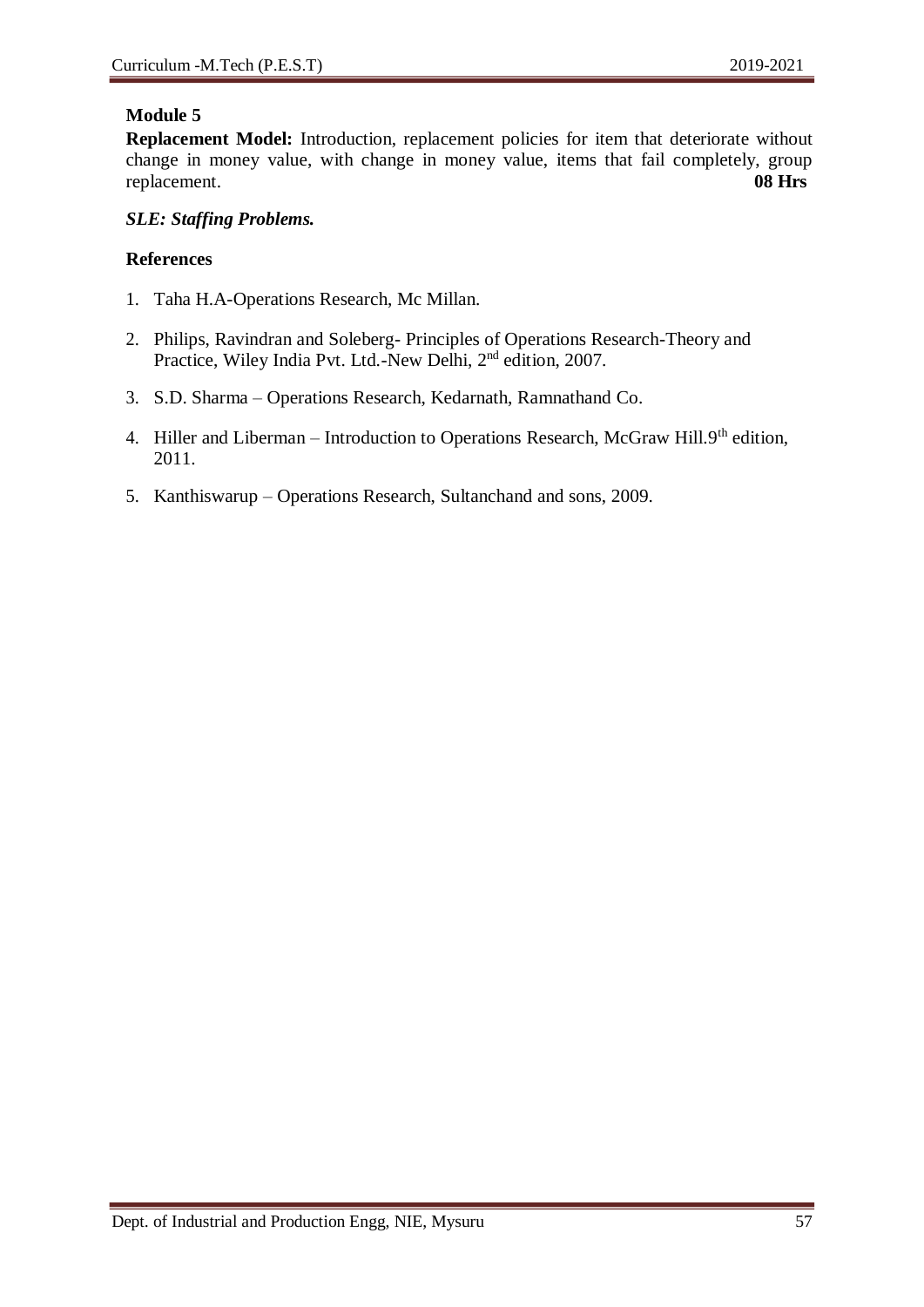### **MANUFACTURING SYSTEM LABORATORY-II (0:0:2)**

**Course Code : MPT2L01 CIE : 50% Marks Hrs/Week 02 SEE : 50% Marks Max.Marks : 50**

#### *Course Outcome:*

#### **Upon successful completion of this course, the students will be able to:**

- **1.** Build up hydraulic and pneumatic circuits
- **2.** Fabricate composites by various techniques

#### **Lab -1**

- 1. Building up of hydraulic pressure intensification circuit
- 2. Building up of hydraulic regenerative cylinder.
- 3. Comparison of tandem centre and closed centre directional control valve.
- 4. Speed control of cylinder: meter-in and meter-out circuits.
- 5. Exercises on Electro Hydraulic circuit using Automation Studio Single solenoid circuit, double solenoid circuit, Delay relay circuits, circuits using Proximity sensors.
- 6. Exercises on will, travel and time dependent control in pneumatic systems.
- 7. Building up of AND & OR logic functions in pneumatic system.
- 8. Exercises on cascading circuits for sequential motion of cylinders.

#### **Lab -2:**

- 1. To fabricate polymer composites with hand lay-up technique
- 2. To characterize the fabricated composites for mechanical and tribological properties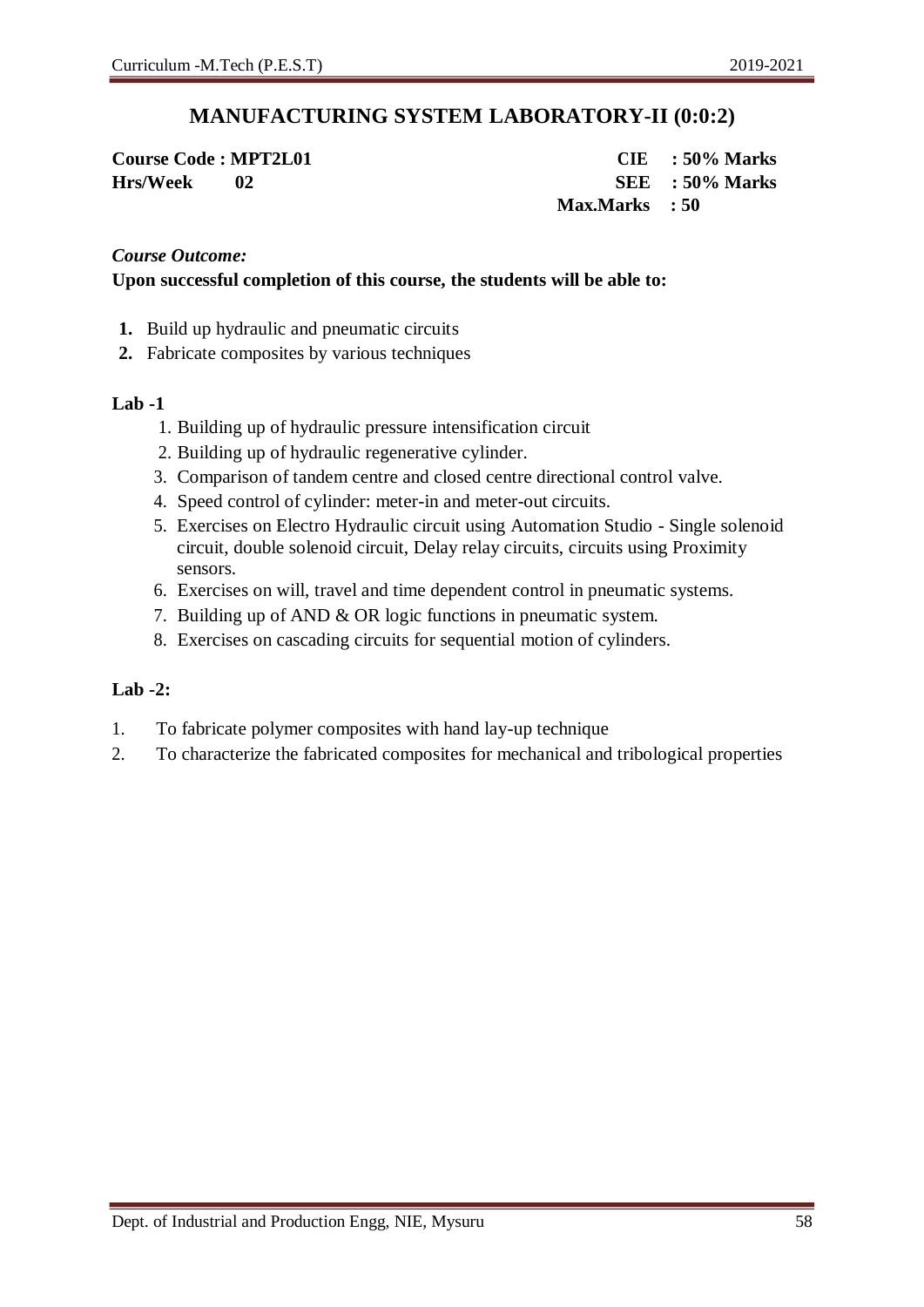### **Industry Driven Elective**

#### **PROJECT MANAGEMENT 2:0:0)**

|               | Sub Code: MPT2I01 | <b>CIE</b>     | : 50% Marks |
|---------------|-------------------|----------------|-------------|
| Hrs/Week : 02 |                   | SEE            | : 50% Marks |
| SEE Hrs $:02$ |                   | Max. Marks: 50 |             |

#### *Course Outcomes:*

#### **Upon successful completion of this course, the students will be able to:**

- 1. Describe Concepts of Project Management and Prepare feasibility reports, cost estimations and evaluations of projects
- 2. Demonstrate the skills, responsibilities of project manager including project organization and accountability and explain the principles of project scheduling tools and technique of project management
- 3. Demonstrate coordination and control Performance Measures in Project Management and utilize the tools and techniques used for performance evaluation in project management

#### **Module 1**

**Concepts of Project Management:** Concepts of a project, Categories of projects, Phases of project life cycle, Tools and techniques for project management,

**Project Planning and Estimating**: Technical Feasibility, Estimating Financial Feasibility, NPV, IRR. Comparison of alternatives with unequal lives **7Hrs**

#### *SLE: Roles and responsibility of project leader*

#### **Module 2**

#### **Organizing and Staffing the Project Team**

Project Charter, Stakeholder management, Project organization and types, accountability in project execution, controls, Contracts, 3 Rs of Contracting, Human Resources Management in Projects

#### **Project Scope, time and cost management**

Scope - Scope definition, Work Breakdown Structure, Scope verification, Scope Control; Time – Activity definition, sequencing, Cost – Estimating, Budgeting, controlling **09Hrs**

#### *SLE: Authorities and responsibilities of project manager*

#### **Module 3**

**Project Execution and Control:** Project Performance analysis – Earned value technique Schedule control and Progress reporting

**Risk and Quality Management:** Risk management plan, Risk categories, Probability and impact, Risk response planning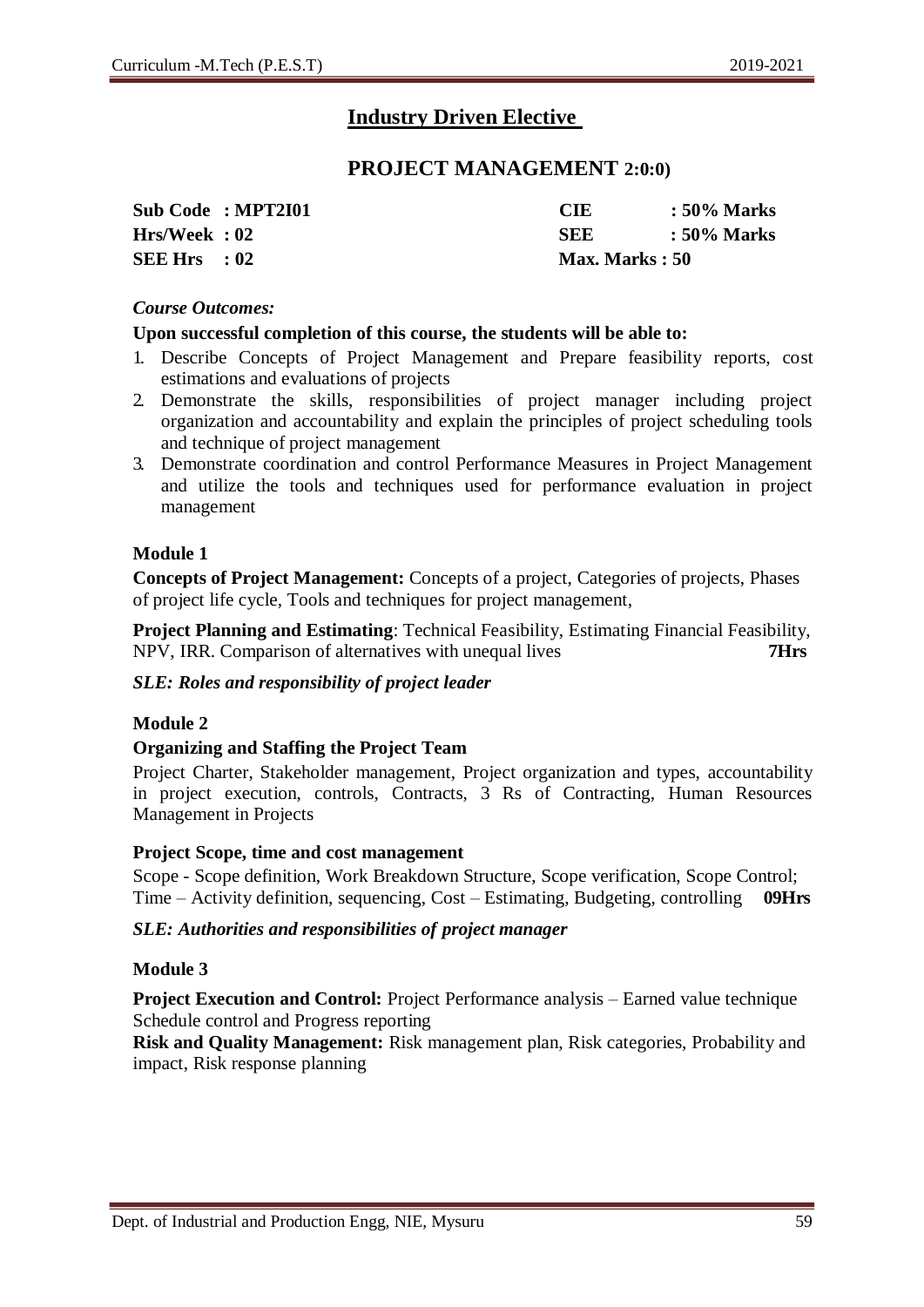#### **Ethics and Professional Standards in Project Management 10 Hrs**

*SLE – Role of MIS in project control, performance control, schedule control and cost control*

#### **Reference Books:**

- 1. **"Project Management Handbook"** ,Uddesh Kohli, K KChitkara, TMH
- 2. "**Project**", Prasanna Chandra,TMH
- 3. **Project Management** Bhavesh M.Patel, Vikas Publication House, 2002.
- 4. **PERT & CPM.** L.S. Srinath, Affiliated East West Press Pvt. Ltd 2002.
- 5. **Project planning scheduling & control** James P.Lawis, Meo PublishingCompany, 5th edition 2010.
- 6. **"Project Management a System approach to planning Scheduling & Controlling"**–Harold Kerzner,10th edition 2009, John wiley& sons.

### **III SEMESTER**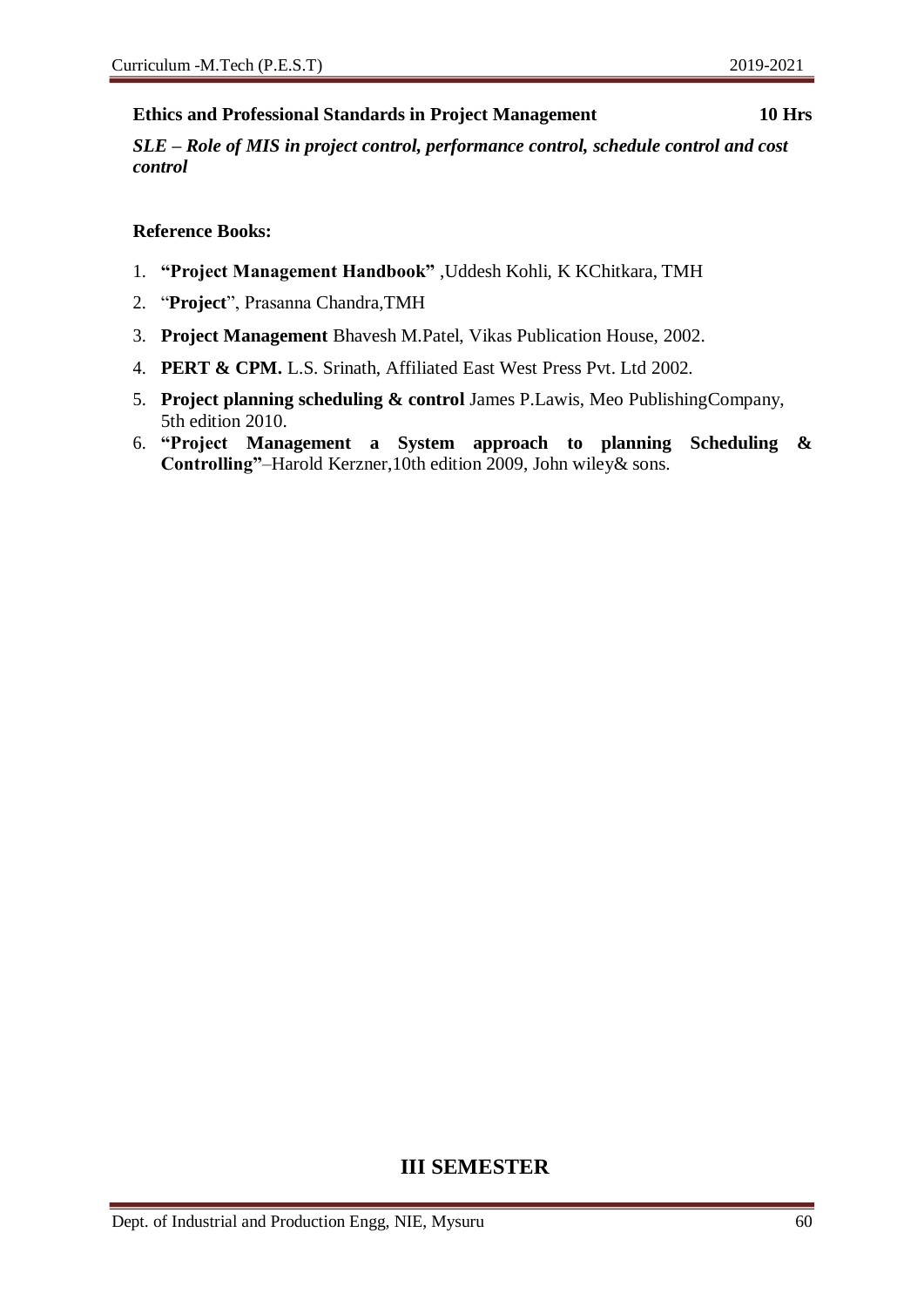### **MOOC ELECTIVE (12 WEEKS) MANAGEMENT DEPARTMENT**

Open Elective – (MOOC) (8 weeks)

Both the course will be decided based on the availability of the course in MOOC during that particular academic year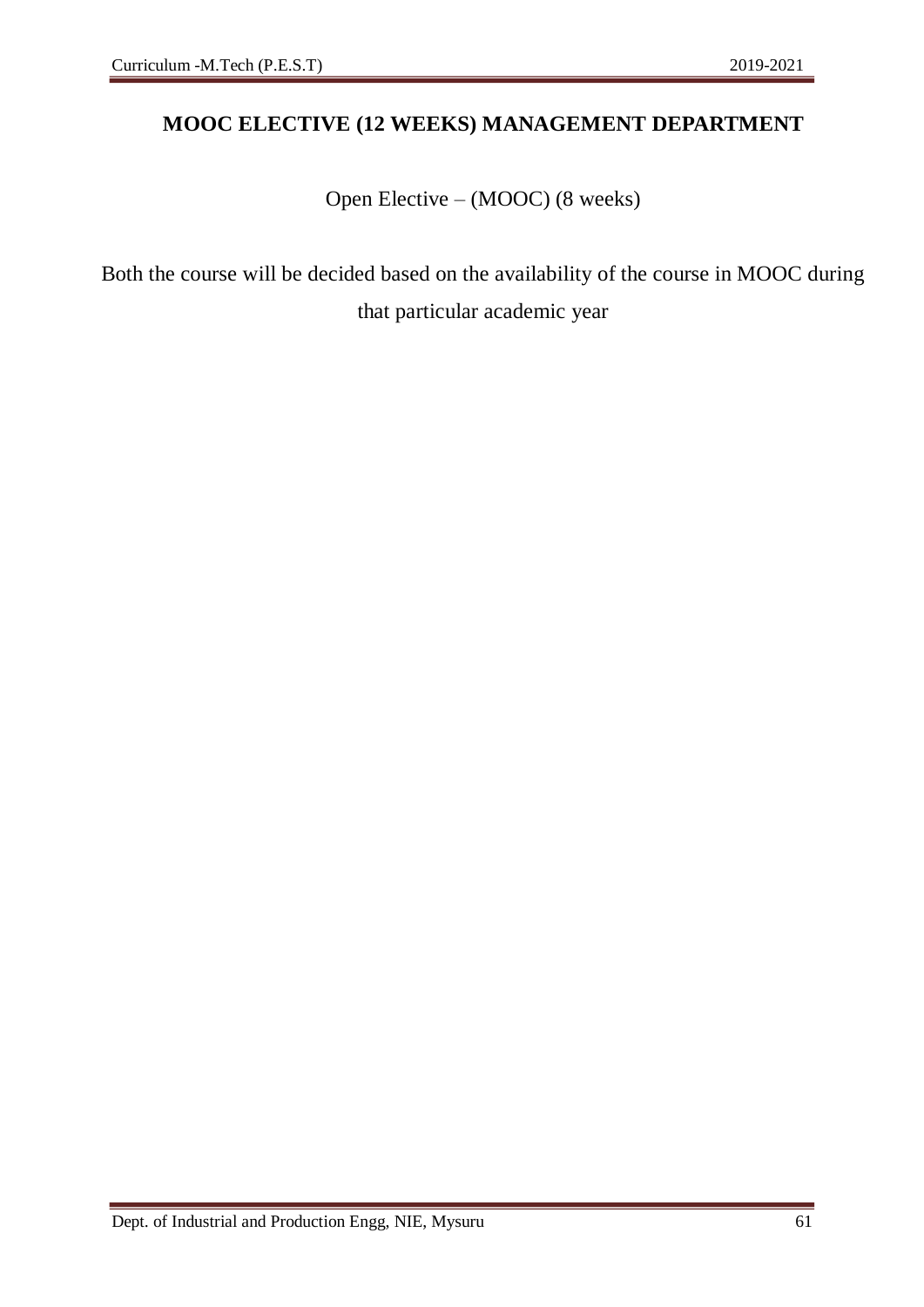### **INDUSTRIAL TRAINING**

| <b>Sub Code:MPT3C02</b>  | <b>Evaluation in the Dept</b>             | $:50\%$ Marks |
|--------------------------|-------------------------------------------|---------------|
| <b>Duration: 8 Weeks</b> | Evaluation in the Industry : $50\%$ Marks |               |
|                          | <b>Max. Marks</b>                         | : 50          |

#### **Course Outcomes:**

#### **Upon successful completion of this course, the students will be able to:**

- 1. Understand complex production engineering problems faced by the industry
- 2. Know appropriate modern tools for the solution of the same.
- 3. Understand group dynamics and the need for working in a multidisciplinary team.
- 4. Communicate effectively, both oral and written.

The students have to undergo training individually in a reputed industry for eight weeks duration.

At the end of the training, students are required to submit a report and give a presentation on the same.

### **PROJECT WORK - PHASE -I**

| <b>Sub Code: MPT3C03</b>  | <b>Mid-Term Evaluation: 50% Marks</b> |                        |
|---------------------------|---------------------------------------|------------------------|
| <b>Duration : 8 Weeks</b> | <b>Final Evaluation</b>               | $\therefore$ 50% Marks |
|                           | <b>Max. Marks</b>                     | :100                   |

#### *Course Outcomes:*

#### **Upon successful completion of this course, the students will be able to:**

- 1. Identify the problem and carry out literature survey so as to comprehend the same.
- 2. Formulate the problem by defining its objectives and scope.
- 3. Decide the appropriate modern tools to be used for solving complex engineering problem
- 4. Initiate the project by conducting experiments, interpreting and analyzing data.
- 5. Write reports and make effective presentations.

The students have to identify and initiate the project.

- The students have to individually identify and initiate the project at reputed industries / R and D Institutions / Department research center.
- Define the problem based on literature survey mentioning the objectives and scope.
- Arrive at the methodology for carrying out the project.
- A report has to be submitted and a presentation to be made.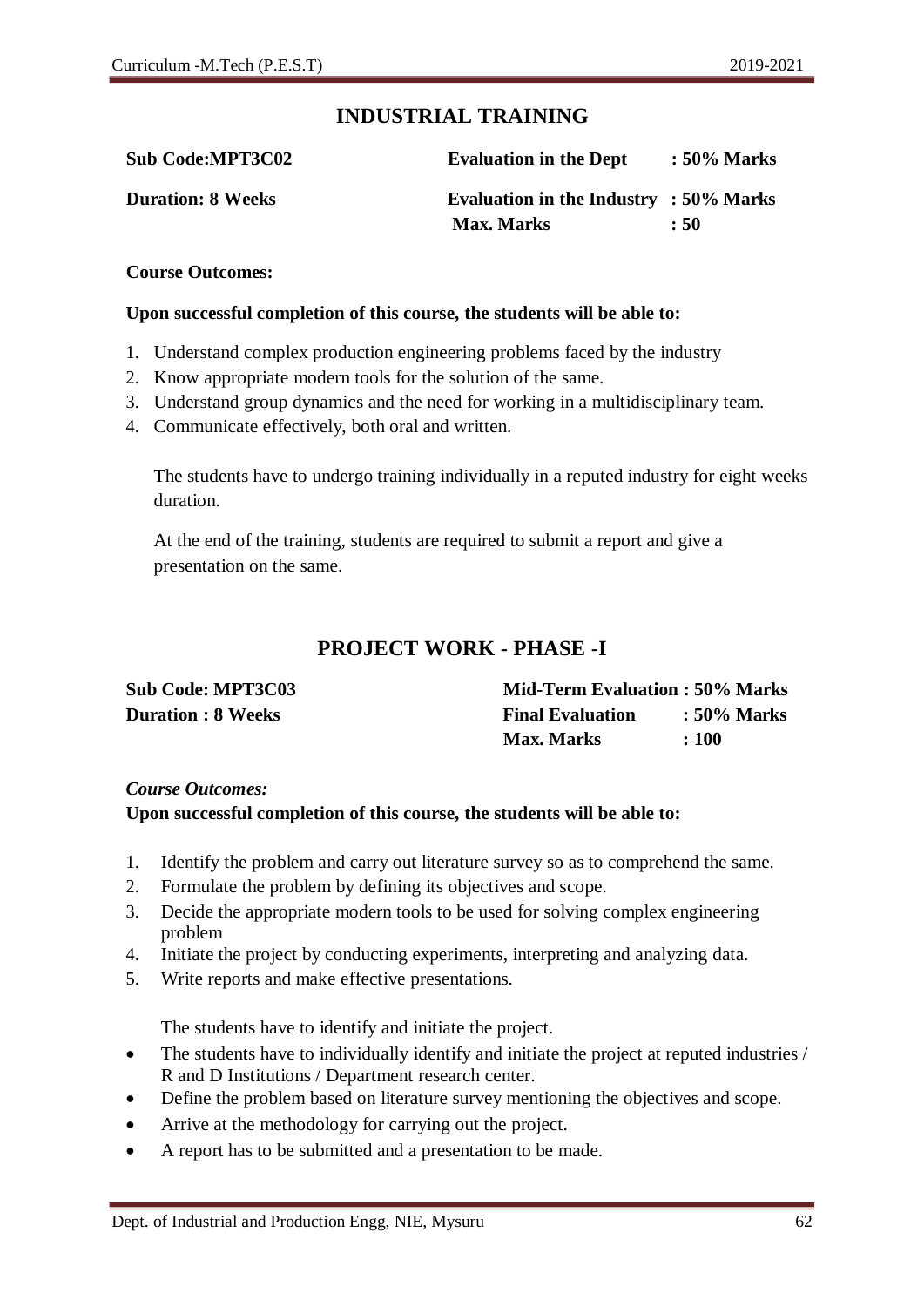### **SEMINAR**

#### **Sub Code: MPT3C04 Max. Marks: 50**

#### *Course Outcomes:*

#### **Upon successful completion of this course, the students will be able to:**

- 1. Extract pertinent information on the topic to be presented through literature survey.
- 2. Comprehend and critically analyze the topic.
- 3. Make effective presentation of the topic and write reports.
- The students individually have to select a current research topic in production engineering field by referring to literature.
- A report has to be submitted and also a seminar to be presented.

### **OPEN ELECTIVE FOR OTHER PG PROGRAMS LEAN PRACTICES (3:0:0)**

| <b>Course Code: MPT3001</b> |          | <b>CIE</b>             | : 50% Marks |
|-----------------------------|----------|------------------------|-------------|
| $Hrs/Week$ : 03             |          | <b>SEE</b>             | : 50% Marks |
| <b>SEE Hrs</b>              | $\pm 03$ | <b>Max. Marks: 100</b> |             |

### *Course Outcomes*

#### **Upon successful completion of this course, the students will be able to:**

- 1. Recognize the underlying philosophy of the Toyota Production System.
- 2. Analyze the different concepts of stabilizing the operations with the help of lean tools.
- 3. Recall the concepts Standardization of operations and JIT principles.
- 4. Understand the importance of lead time reduction with the help of lean tools and Lean six sigma
- 5. Understand the continuous improvement concept and explain how to manage people in a Lean environment in order to sustain improvements in production method.

#### **Module 1**

**Introduction:** Mass production system, origin of lean production system, necessity, lean revolution in Toyota, systems and systems thinking, basic image of lean production, customer focus. **8Hrs**

#### *SLE: Muda (waste)*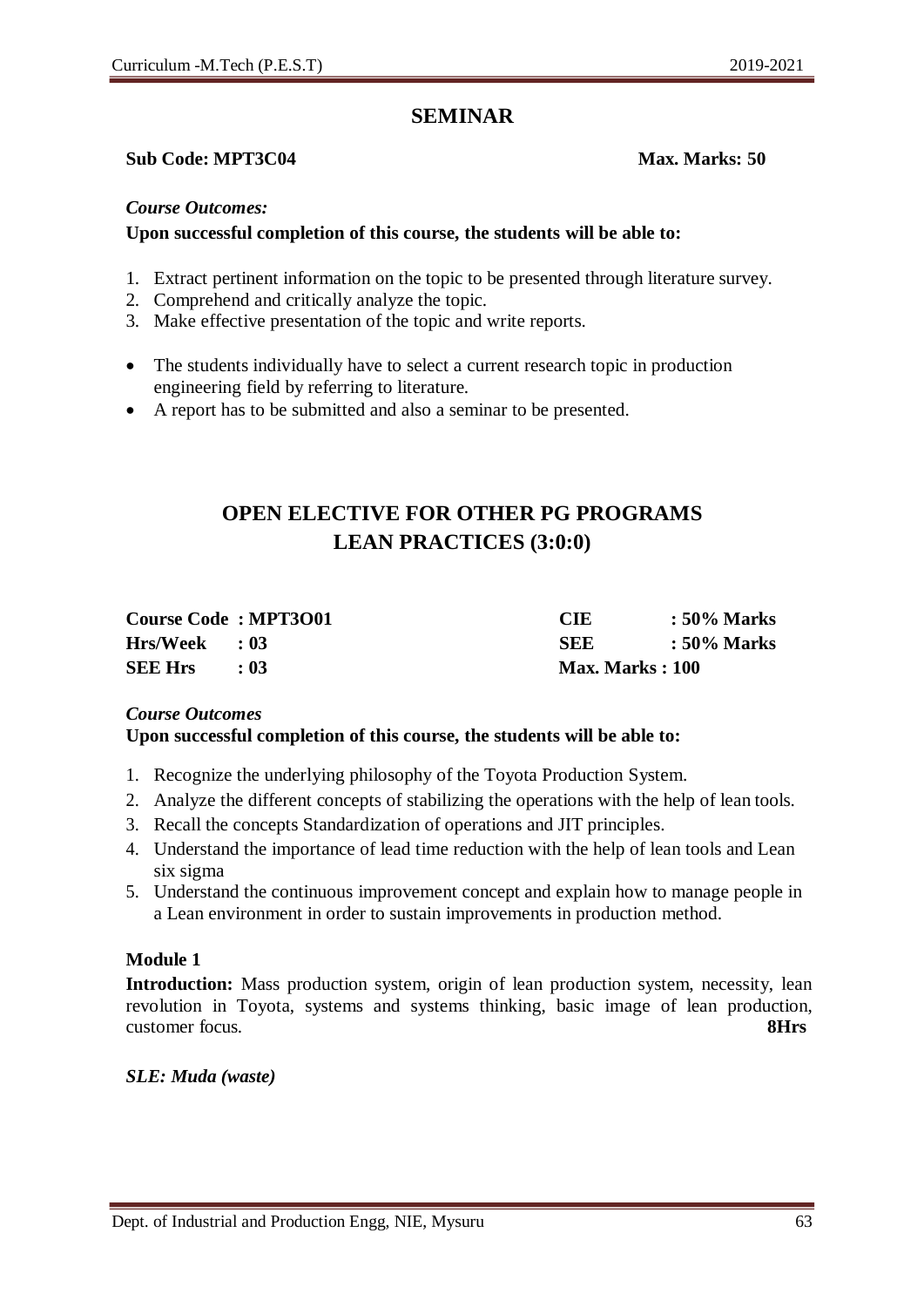**Stability of lean system:** Standards in the lean system, total productive maintenance, standardized work , elements of standardized work, charts to define standardized work, man power reduction, overall efficiency - standardized work and kaizen, common layouts. **Lean tools**: 5S system, why-why analysis, Ishikawa diagram.

**8Hrs**

#### *SLE: Case study on lean tool implementation.*

#### **Module 3**

**Standardization of operations:** job rotation, Improvement activities to reduce work force and increase worker morale foundation for improvements.

**Just In Time:** Principles of JIT, JIT system, Kanban, Kanban rules, expanded role of conveyance, production levelling, pull systems, value stream mapping. **8Hrs** *SLE: Multi-function workers.*

#### **Module 4**

**Shortening of production lead times:** Reduction of setup times: practical procedures for reducing setup time, Jidoka concept, poka-yoke (mistake proofing) systems, inspection systems and zone control, types and use of poka-yoke systems, .

**Lean Six Sigma:** Process**,** Quality control, quality assurance, reliability, PDCA concepts

**10Hrs**

*SLE: Implementation of Jidoka.*

#### **Module 5**

**Worker Involvement and Systematic Planning Methodology:** Involvement, activities to support involvement, quality circle activity, Kaizen training, suggestion programmes, Hoshin planning system (systematic planning methodology), phases of Hoshin planning. **8 Hrs**

**Managing lean enterprise:** Global enterprises and their benefits.

*SLE: Lean culture. Application of Lean practices in enterprises and service sector*

#### **Text books**

- 1. **Pascal Dennis, Lean Production Simplified**: **A Plain-Language Guide to the World's Most Powerful Production System,** (Second edition), Productivity Press, New York, 8<sup>th</sup> edition 2014.
- 2. **Lean and Agile Manufacturing** : Theoretical, Practical and Research Futurities, S.R. Devadasan, V.Mohan Sivakumar, R.Murugesh, P.R.Shalij, 2012 edition.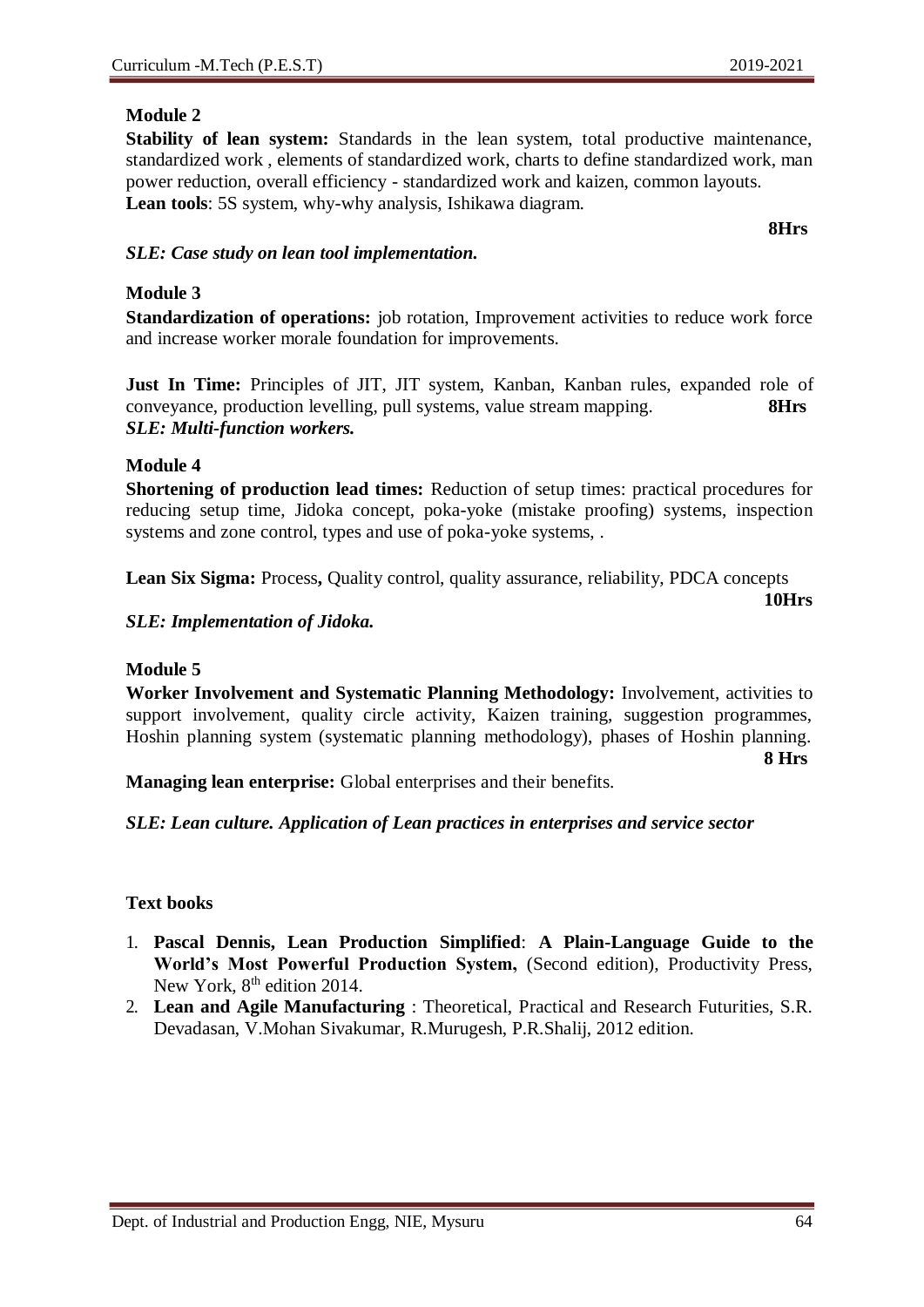- 1. "**The Machine that changed the World**" by Daniel Roos, 2007.
- 2. **Toyo to production system** –An integrated approach to just in time by Yasuhiro Monden – Engineering and Management press – Institute of Industrial Engineers Norcross Georgia 3rd edition 1998.
- 3. Mike Rother and John Shook, Learning to See: **Value Stream Mapping to Add Value and Eliminate MUDA**, Lean Enterprise Institute, 1999.
- 4. **Japanese Manufacturing Techniques**. **The Nine Hidden Lessons by simplicity** by Richard Schourberger, 1982.
- 5. **"Just in Time Manufacturing**" , M. G. Korgaonker MacMillan. Reprinted 2011
- 6. "**Lean thinking**" James P.Womack and Daniel T.Jones, 1996.